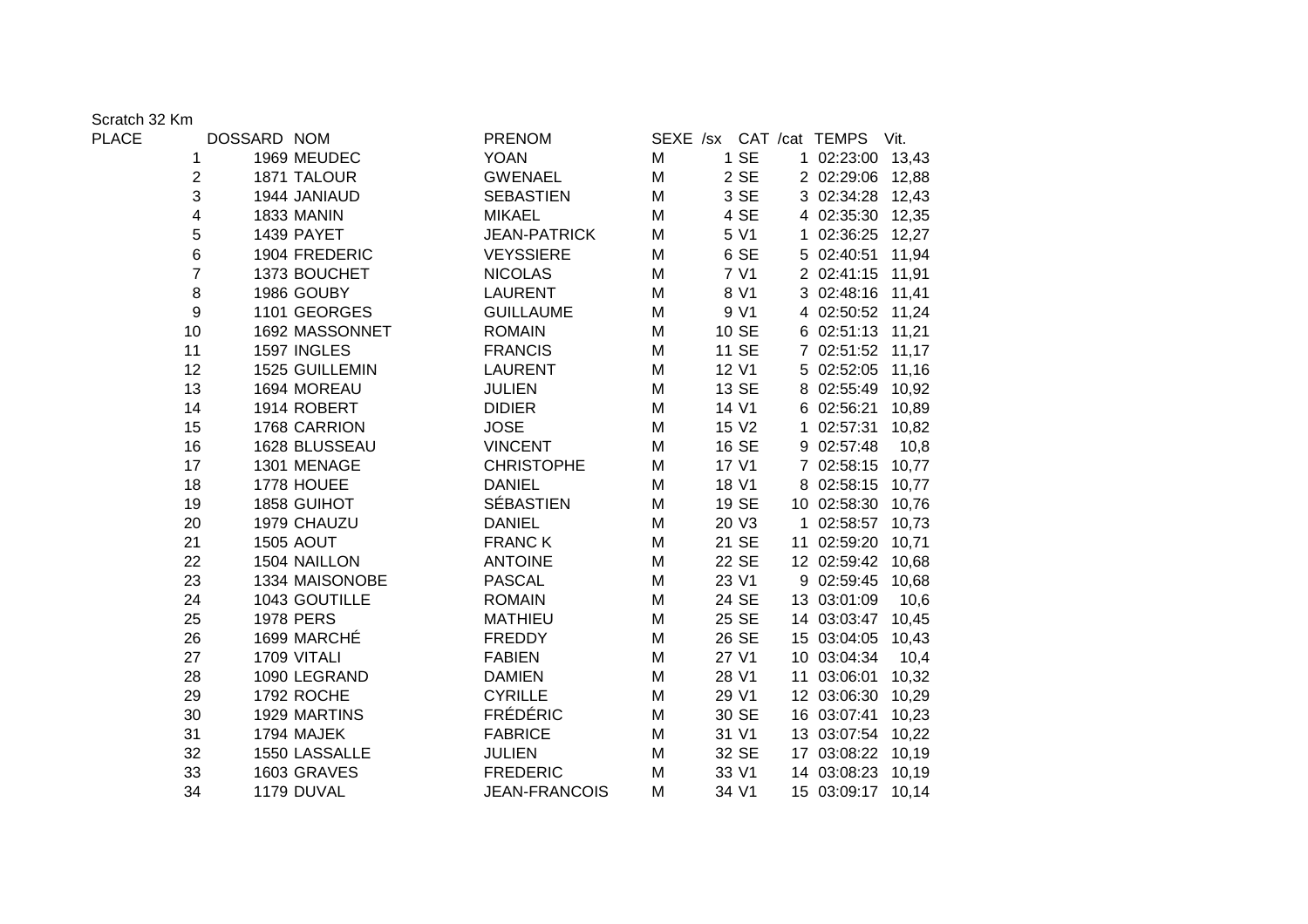| 35 | 1693 GUINEHEUX          | <b>CYRIL</b>      | M           | 35 SE |    | 18 03:09:47 | 10,12 |  |
|----|-------------------------|-------------------|-------------|-------|----|-------------|-------|--|
| 36 | 1305 HAMME              | <b>OLIVIER</b>    | M           | 36 SE |    | 19 03:09:48 | 10,12 |  |
| 37 | 1129 ROQUES             | VALÉRIE           | F           | 1 V1  |    | 1 03:10:46  | 10,06 |  |
| 38 | 1823 DUMAS              | <b>GERARD</b>     | M           | 37 V1 |    | 16 03:11:07 | 10,05 |  |
| 39 | 1561 NOIRAULT           | <b>JULIEN</b>     | M           | 38 SE |    | 20 03:11:10 | 10,04 |  |
| 40 | 1112 GUILLAUT           | <b>SERGE</b>      | M           | 39 V1 |    | 17 03:11:11 | 10,04 |  |
| 41 | <b>1478 SIMON</b>       | <b>LAURENT</b>    | M           | 40 SE | 21 | 03:11:29    | 10,03 |  |
| 42 | 1056 REYGADE            | <b>PIERRE</b>     | M           | 41 SE |    | 22 03:11:30 | 10,03 |  |
| 43 | 1604 BOREL              | <b>STEPHANE</b>   | M           | 42 V1 |    | 18 03:11:33 | 10,02 |  |
| 44 | 1085 VEYSSIERE          | <b>BRUNO</b>      | M           | 43 V1 |    | 19 03:12:01 | 10    |  |
| 45 | 1901 DESRUES            | LOIC              | M           | 44 SE |    | 23 03:12:24 | 9,98  |  |
| 46 | 1674 TAILLEPIED         | <b>AYMERIC</b>    | M           | 45 SE |    | 24 03:12:37 | 9,97  |  |
| 47 | <b>1560 ROUX</b>        | <b>MARINA</b>     | F           | 2 SE  |    | 1 03:13:34  | 9,92  |  |
| 48 | 1595 BRUNEL             | <b>GUILLAUME</b>  | M           | 46 SE |    | 25 03:13:46 | 9,91  |  |
| 49 | <b>1599 SIBE</b>        | <b>LAURA</b>      | F           | 3 SE  |    | 2 03:13:48  | 9,91  |  |
| 50 | 1284 LEGRAND            | <b>PIERRE</b>     | M           | 47 V1 |    | 20 03:13:54 | 9,9   |  |
| 51 | 1054 PRESLE             | <b>WILFRID</b>    | M           | 48 V1 |    | 21 03:14:01 | 9,9   |  |
| 52 | 1178 THEBAULT           | <b>LOUISE</b>     | F           | 4 SE  |    | 3 03:14:47  | 9,86  |  |
| 53 | 1244 ROUBY              | <b>JULIEN</b>     | M           | 49 SE |    | 26 03:14:52 | 9,85  |  |
| 54 | 1733 DUMAS              | <b>ALEX</b>       | M           | 50 V1 |    | 22 03:15:01 | 9,84  |  |
| 55 | 1496 NAILLON            | <b>ANNE</b>       | F           | 5 SE  |    | 4 03:15:34  | 9,82  |  |
| 56 | 1095 BAPT               | <b>LAURENT</b>    | M           | 51 V1 |    | 23 03:15:36 | 9,82  |  |
| 57 | 1698 GIRARD             | <b>DAMIEN</b>     | M           | 52 SE |    | 27 03:15:48 | 9,81  |  |
| 58 | <b>1950 HENRY</b>       | <b>DAVID</b>      | M           | 53 V1 |    | 24 03:16:18 | 9,78  |  |
| 59 | 1951 LE DROGO           | <b>CHRISTOPHE</b> | M           | 54 SE |    | 28 03:16:20 | 9,78  |  |
| 60 | 1024 PASTOUREL          | <b>ELODIE</b>     | $\mathsf F$ | 6 SE  |    | 5 03:16:36  | 9,77  |  |
| 61 | 1235 THONNAT-BLANC      | <b>SEVERINE</b>   | F           | 7 V1  |    | 2 03:18:00  | 9,7   |  |
| 62 | 1841 DECROIX            | <b>SYLVAIN</b>    | M           | 55 SE |    | 29 03:18:47 | 9,66  |  |
| 63 | 1416 STEINMETZ          | <b>FRANCK</b>     | M           | 56 SE |    | 30 03:18:53 | 9,65  |  |
| 64 | 1359 MAINARD            | YANN, GHISLAIN    | M           | 57 ES |    | 1 03:18:55  | 9,65  |  |
| 65 | 1887 DELAIR             | <b>CHRISTOPHE</b> | M           | 58 V1 |    | 25 03:18:55 | 9,65  |  |
| 66 | 1407 PAUPY              | <b>BENOIT</b>     | M           | 59 SE | 31 | 03:19:38    | 9,62  |  |
| 67 | 1844 PIGANIOL           | <b>JOEL</b>       | M           | 60 V1 |    | 26 03:20:22 | 9,58  |  |
| 68 | <b>1956 TREMOULIERE</b> | <b>CHRISTIAN</b>  | M           | 61 V2 |    | 2 03:21:19  | 9,54  |  |
| 69 | 1387 HESEMANS           | <b>CHRISTOPHE</b> | M           | 62 SE |    | 32 03:22:29 | 9,48  |  |
| 70 | 1461 CLUZEAU            | <b>THOMAS</b>     | M           | 63 SE |    | 33 03:23:02 | 9,46  |  |
|    |                         |                   |             |       |    |             |       |  |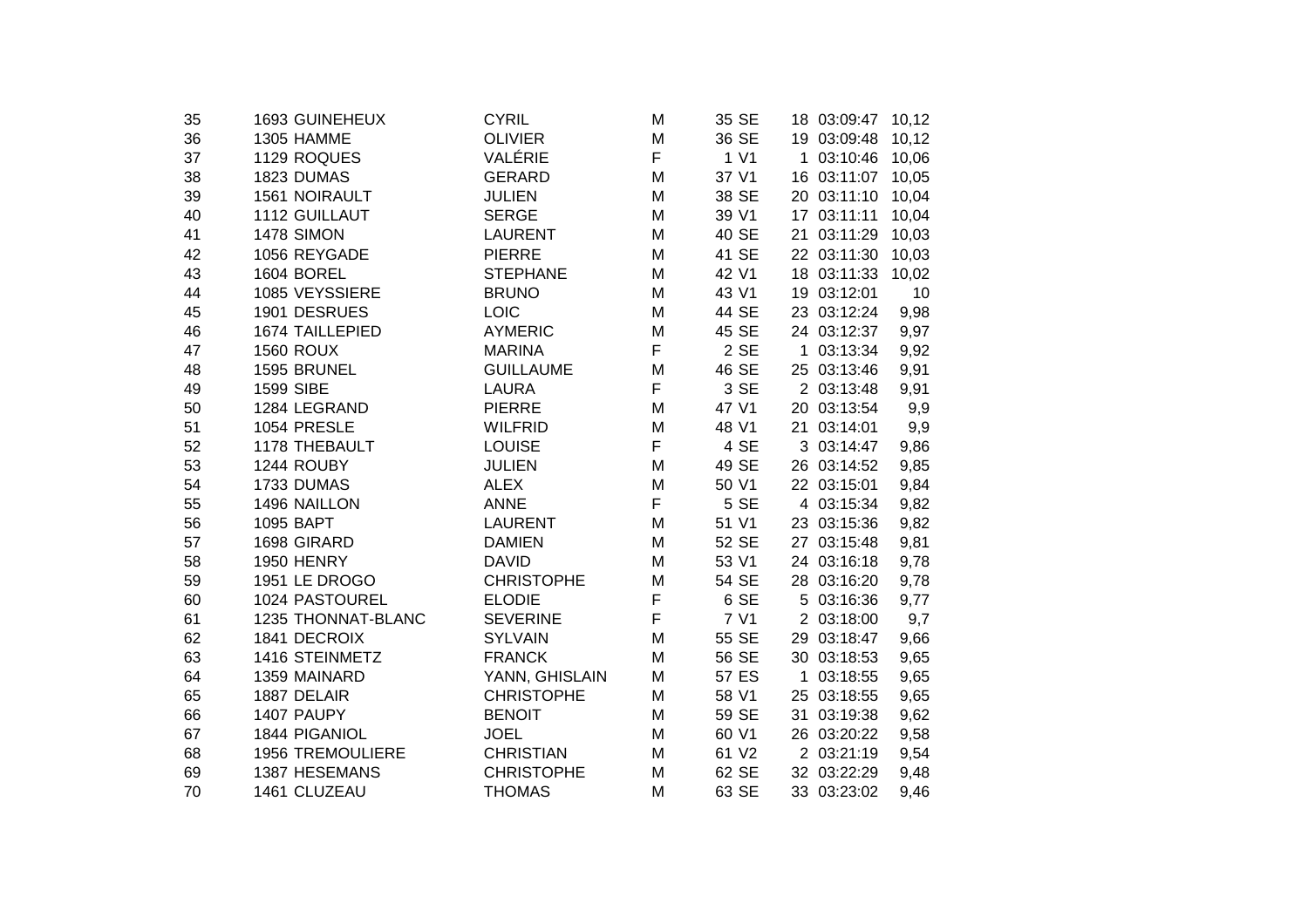| 71  | 1855 JUILLET           | HERVÉ              | M | 64 V2 |    | 3 03:23:14  | 9,45 |
|-----|------------------------|--------------------|---|-------|----|-------------|------|
| 72  | 1490 GERNEZ            | JEAN-JACQUES       | M | 65 V1 |    | 27 03:23:30 | 9,43 |
| 73  | 1623 FAURE             | <b>CYRIL</b>       | M | 66 SE |    | 34 03:23:32 | 9,43 |
| 74  | 1196 RANGER            | <b>KARINE</b>      | F | 8 SE  | 6  | 03:23:58    | 9,41 |
| 75  | 1447 MARTIN            | <b>BENJAMIN</b>    | M | 67 SE |    | 35 03:23:59 | 9,41 |
| 76  | <b>1815 LEFRANCOIS</b> | <b>RUDY</b>        | M | 68 SE | 36 | 03:24:22    | 9,39 |
| 77  | 1260 PERICHET          | <b>ALBAN</b>       | M | 69 SE |    | 37 03:24:39 | 9,38 |
| 78  | 1850 MAUZAT            | <b>JEAN-PIERRE</b> | M | 70 V3 |    | 2 03:24:58  | 9,37 |
| 79  | 1728 CASTILLON         | <b>SYLVAIN</b>     | M | 71 SE | 38 | 03:25:10    | 9,36 |
| 80  | 1556 CAMBON            | <b>GUILLAUME</b>   | M | 72 SE |    | 39 03:25:29 | 9,34 |
| 81  | <b>1374 MORIN</b>      | JEAN-LUC           | M | 73 V2 |    | 4 03:25:44  | 9,33 |
| 82  | 1590 FAUVIN            | <b>RUDDY</b>       | M | 74 SE | 40 | 03:25:57    | 9,32 |
| 83  | 1672 CHARDON           | <b>JIL</b>         | M | 75 V1 |    | 28 03:26:39 | 9,29 |
| 84  | 1664 RICOUL            | <b>FRANÇOIS</b>    | M | 76 SE |    | 41 03:26:44 | 9,29 |
| 85  | 1535 PRIVAT            | <b>PIERRE</b>      | M | 77 V2 |    | 5 03:27:46  | 9,24 |
| 86  | 1035 ROCHE             | <b>LUCILE</b>      | F | 9 SE  |    | 7 03:27:49  | 9,24 |
| 87  | 1722 GROUAS            | <b>YANNICK</b>     | M | 78 V1 |    | 29 03:28:27 | 9,21 |
| 88  | 1735 MAUDET            | <b>DAVID</b>       | M | 79 V1 |    | 30 03:29:03 | 9,18 |
| 89  | 1287 BARBARIN          | <b>FLORENT</b>     | M | 80 SE |    | 42 03:29:11 | 9,18 |
| 90  | 1756 TRAISSAC          | <b>NICOLAS</b>     | M | 81 SE |    | 43 03:29:13 | 9,18 |
| 91  | <b>1346 FAGES</b>      | <b>BORIS</b>       | M | 82 V1 |    | 31 03:29:17 | 9,17 |
| 92  | 1920 LIMOGES           | PIERRE-ALEXANDRE   | M | 83 V1 |    | 32 03:29:21 | 9,17 |
| 93  | 1116 FORTIN            | <b>MICHEL</b>      | M | 84 SE |    | 44 03:29:35 | 9,16 |
| 94  | 1948 COUDON            | <b>FRÉDÉRIC</b>    | M | 85 V1 |    | 33 03:29:59 | 9,14 |
| 95  | 1002 ENGELDINGER       | <b>FABRICE</b>     | M | 86 V1 |    | 34 03:30:21 | 9,13 |
| 96  | 1016 LALLIER           | <b>SEBASTIEN</b>   | M | 87 SE |    | 45 03:30:23 | 9,13 |
| 97  | 1707 BROUZES           | <b>CYRIL</b>       | M | 88 SE |    | 46 03:30:40 | 9,11 |
| 98  | 1925 DE JESUS          | <b>STÉPHANE</b>    | M | 89 V1 | 35 | 03:30:59    | 9,1  |
| 99  | 1446 DAVAL             | <b>SYLVAIN</b>     | M | 90 V1 |    | 36 03:31:05 | 9,1  |
| 100 | 1031 GAILLARD          | <b>GILLES</b>      | M | 91 V1 |    | 37 03:31:09 | 9,09 |
| 101 | 1620 FOURNIER          | <b>SAMIR</b>       | M | 92 SE |    | 47 03:31:40 | 9,07 |
| 102 | 1961 RODRIGUES         | <b>PHILIPPE</b>    | M | 93 V2 |    | 6 03:31:47  | 9,07 |
| 103 | 1237 BOUYER            | <b>OLIVIER</b>     | M | 94 V1 | 38 | 03:32:05    | 9,05 |
| 104 | 1431 BAISSET           | <b>GREGORY</b>     | M | 95 SE |    | 48 03:32:16 | 9,04 |
| 105 | 1480 LE FRENE          | <b>YVON</b>        | M | 96 V2 |    | 7 03:32:34  | 9,03 |
| 106 | 1953 GALINDO           | <b>JAVIER</b>      | M | 97 V2 |    | 8 03:32:37  | 9,03 |
|     |                        |                    |   |       |    |             |      |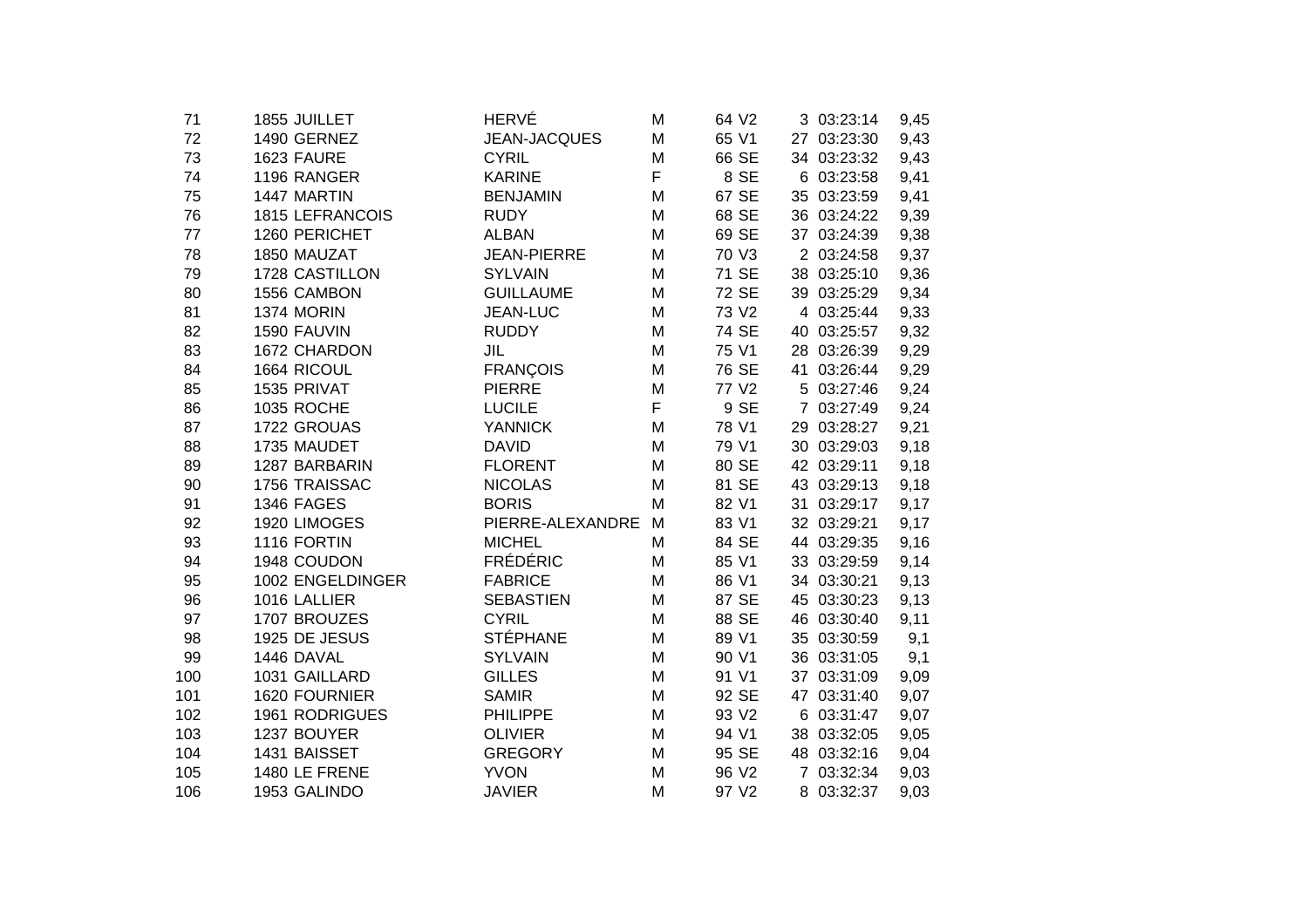| 1159 DESMARTIN    | <b>NICOLAS</b>                                                                                                                                                                                             | М                                                                                                                                                                                             | 98 SE             |                                                                                                 |          | 9,03                                                                                                                                                                                                                                                                                                                                                                                                                                                                                                                                       |
|-------------------|------------------------------------------------------------------------------------------------------------------------------------------------------------------------------------------------------------|-----------------------------------------------------------------------------------------------------------------------------------------------------------------------------------------------|-------------------|-------------------------------------------------------------------------------------------------|----------|--------------------------------------------------------------------------------------------------------------------------------------------------------------------------------------------------------------------------------------------------------------------------------------------------------------------------------------------------------------------------------------------------------------------------------------------------------------------------------------------------------------------------------------------|
| 1703 QUIQUANDON   | <b>JACQUES</b>                                                                                                                                                                                             | M                                                                                                                                                                                             | 99 V <sub>2</sub> |                                                                                                 |          | 9,01                                                                                                                                                                                                                                                                                                                                                                                                                                                                                                                                       |
| 1676 TEIXEIRA     | <b>MANUEL</b>                                                                                                                                                                                              | M                                                                                                                                                                                             | 100 V1            |                                                                                                 |          | 9,01                                                                                                                                                                                                                                                                                                                                                                                                                                                                                                                                       |
| 1306 BRESSON      | <b>VALERIE</b>                                                                                                                                                                                             | F                                                                                                                                                                                             | 10 V1             |                                                                                                 |          | 9,01                                                                                                                                                                                                                                                                                                                                                                                                                                                                                                                                       |
| 1141 CHABRIER     | <b>CYRIL</b>                                                                                                                                                                                               | M                                                                                                                                                                                             | 101 SE            |                                                                                                 |          | 9                                                                                                                                                                                                                                                                                                                                                                                                                                                                                                                                          |
| 1184 DUPUIS       | <b>ANTOINE</b>                                                                                                                                                                                             | M                                                                                                                                                                                             | 102 SE            |                                                                                                 | 03:33:18 | 9                                                                                                                                                                                                                                                                                                                                                                                                                                                                                                                                          |
| 1960 MARGIEWES    | <b>SYLVAIN</b>                                                                                                                                                                                             | M                                                                                                                                                                                             | 103 SE            |                                                                                                 |          | 9                                                                                                                                                                                                                                                                                                                                                                                                                                                                                                                                          |
| <b>1558 FAURE</b> | <b>SÉBASTIEN</b>                                                                                                                                                                                           | M                                                                                                                                                                                             | 104 SE            |                                                                                                 |          | 9                                                                                                                                                                                                                                                                                                                                                                                                                                                                                                                                          |
| <b>1705 BLAIS</b> | <b>ARNAUD</b>                                                                                                                                                                                              | M                                                                                                                                                                                             | 105 SE            |                                                                                                 |          | 8,99                                                                                                                                                                                                                                                                                                                                                                                                                                                                                                                                       |
| 1934 THOUMIEUX    | <b>CYRIL</b>                                                                                                                                                                                               | M                                                                                                                                                                                             | 106 SE            |                                                                                                 |          | 8,99                                                                                                                                                                                                                                                                                                                                                                                                                                                                                                                                       |
| 1885 MAMET        | <b>LAURENT</b>                                                                                                                                                                                             | м                                                                                                                                                                                             | 107 V1            |                                                                                                 |          | 8,99                                                                                                                                                                                                                                                                                                                                                                                                                                                                                                                                       |
| 1753 PELISSIER    | <b>SOPHIE</b>                                                                                                                                                                                              | F                                                                                                                                                                                             | 11 V1             |                                                                                                 |          | 8,97                                                                                                                                                                                                                                                                                                                                                                                                                                                                                                                                       |
| 1333 ASTIER       | <b>SAMUEL</b>                                                                                                                                                                                              | M                                                                                                                                                                                             | 108 SE            |                                                                                                 |          | 8,96                                                                                                                                                                                                                                                                                                                                                                                                                                                                                                                                       |
| 1739 DENEBOUDE    | <b>JULIEN</b>                                                                                                                                                                                              | M                                                                                                                                                                                             | 109 SE            |                                                                                                 |          | 8,95                                                                                                                                                                                                                                                                                                                                                                                                                                                                                                                                       |
| 1500 CASTEL       | <b>THIBAUD</b>                                                                                                                                                                                             | M                                                                                                                                                                                             | 110 SE            |                                                                                                 |          | 8,95                                                                                                                                                                                                                                                                                                                                                                                                                                                                                                                                       |
| 1406 LAFON        | <b>GUILLAUME</b>                                                                                                                                                                                           | M                                                                                                                                                                                             | 111 SE            |                                                                                                 |          | 8,92                                                                                                                                                                                                                                                                                                                                                                                                                                                                                                                                       |
| 1270 LEYROLLE     | <b>FANNY</b>                                                                                                                                                                                               | F                                                                                                                                                                                             | 12 SE             |                                                                                                 |          | 8,9                                                                                                                                                                                                                                                                                                                                                                                                                                                                                                                                        |
| 1771 SAVARY       |                                                                                                                                                                                                            | M                                                                                                                                                                                             | 112 V1            |                                                                                                 |          | 8,89                                                                                                                                                                                                                                                                                                                                                                                                                                                                                                                                       |
|                   | <b>ESRRAEL</b>                                                                                                                                                                                             | M                                                                                                                                                                                             | 113 SE            |                                                                                                 |          | 8,89                                                                                                                                                                                                                                                                                                                                                                                                                                                                                                                                       |
|                   |                                                                                                                                                                                                            | M                                                                                                                                                                                             | 114 V1            |                                                                                                 |          | 8,89                                                                                                                                                                                                                                                                                                                                                                                                                                                                                                                                       |
| 1574 DESMARIE     |                                                                                                                                                                                                            | м                                                                                                                                                                                             | 115 SE            |                                                                                                 |          | 8,89                                                                                                                                                                                                                                                                                                                                                                                                                                                                                                                                       |
|                   |                                                                                                                                                                                                            | M                                                                                                                                                                                             |                   |                                                                                                 |          | 8,88                                                                                                                                                                                                                                                                                                                                                                                                                                                                                                                                       |
| 1251 LESIEUR      | <b>JEAN</b>                                                                                                                                                                                                | M                                                                                                                                                                                             | 117 V1            |                                                                                                 |          | 8,86                                                                                                                                                                                                                                                                                                                                                                                                                                                                                                                                       |
| 1502 CLOUT        | <b>SOLENE</b>                                                                                                                                                                                              |                                                                                                                                                                                               | 13 SE             |                                                                                                 |          | 8,85                                                                                                                                                                                                                                                                                                                                                                                                                                                                                                                                       |
|                   |                                                                                                                                                                                                            | M                                                                                                                                                                                             |                   |                                                                                                 |          | 8,85                                                                                                                                                                                                                                                                                                                                                                                                                                                                                                                                       |
| 1720 RAVAILLE     | <b>DIDIER</b>                                                                                                                                                                                              | M                                                                                                                                                                                             |                   |                                                                                                 |          | 8,84                                                                                                                                                                                                                                                                                                                                                                                                                                                                                                                                       |
|                   |                                                                                                                                                                                                            | M                                                                                                                                                                                             |                   |                                                                                                 |          | 8,84                                                                                                                                                                                                                                                                                                                                                                                                                                                                                                                                       |
|                   |                                                                                                                                                                                                            | M                                                                                                                                                                                             |                   |                                                                                                 |          | 8,83                                                                                                                                                                                                                                                                                                                                                                                                                                                                                                                                       |
|                   |                                                                                                                                                                                                            | M                                                                                                                                                                                             |                   |                                                                                                 |          | 8,82                                                                                                                                                                                                                                                                                                                                                                                                                                                                                                                                       |
|                   |                                                                                                                                                                                                            |                                                                                                                                                                                               |                   |                                                                                                 |          | 8,82                                                                                                                                                                                                                                                                                                                                                                                                                                                                                                                                       |
|                   |                                                                                                                                                                                                            | M                                                                                                                                                                                             |                   |                                                                                                 |          | 8,81                                                                                                                                                                                                                                                                                                                                                                                                                                                                                                                                       |
|                   |                                                                                                                                                                                                            |                                                                                                                                                                                               |                   |                                                                                                 |          | 8,81                                                                                                                                                                                                                                                                                                                                                                                                                                                                                                                                       |
|                   |                                                                                                                                                                                                            | M                                                                                                                                                                                             |                   |                                                                                                 |          | 8,81                                                                                                                                                                                                                                                                                                                                                                                                                                                                                                                                       |
| 1983 DUGOURGEOT   | <b>FLORIAN</b>                                                                                                                                                                                             | м                                                                                                                                                                                             | 126 SE            |                                                                                                 |          | 8,81                                                                                                                                                                                                                                                                                                                                                                                                                                                                                                                                       |
|                   | <b>THIERRY</b>                                                                                                                                                                                             | M                                                                                                                                                                                             | 127 V1            |                                                                                                 |          | 8,8                                                                                                                                                                                                                                                                                                                                                                                                                                                                                                                                        |
| <b>1679 AMAR</b>  | <b>ALAIN</b>                                                                                                                                                                                               | M                                                                                                                                                                                             | 128 V2            |                                                                                                 |          | 8,8                                                                                                                                                                                                                                                                                                                                                                                                                                                                                                                                        |
|                   | <b>1913 RODRIGUES</b><br>1098 DESVAUX<br>1846 BOYER<br>1957 MANOEUVRE<br>1469 NICOLAS<br>1033 DUPOUX<br><b>1884 MOOR</b><br>2211 ROCHETTE<br>1094 MONTEIL<br>1444 BONNAL<br>1836 FORESTIER<br>1131 ASSELIN | HERVÉ<br><b>FREDERIC</b><br><b>BERTRAND</b><br>JÉRÔME<br><b>ARNAUD</b><br><b>ALAIN</b><br><b>GEOFFREY</b><br><b>OLIVIER</b><br><b>MARC</b><br><b>PIERRE</b><br><b>CAMILLE</b><br><b>DAVID</b> | F<br>M<br>F       | 116 SE<br>118 SE<br>119 V1<br>120 V2<br>121 SE<br>122 V1<br>123 V1<br>124 V1<br>14 SE<br>125 V1 |          | 49 03:32:43<br>9 03:33:07<br>39 03:33:10<br>3 03:33:12<br>50 03:33:16<br>51<br>52 03:33:21<br>53 03:33:25<br>54 03:33:27<br>55 03:33:32<br>40 03:33:36<br>4 03:34:08<br>56 03:34:18<br>57 03:34:34<br>58 03:34:35<br>59 03:35:18<br>8 03:35:37<br>41 03:35:52<br>60 03:35:58<br>42 03:35:59<br>61 03:36:01<br>62 03:36:07<br>43 03:36:40<br>9 03:36:55<br>63 03:36:57<br>44 03:37:16<br>10 03:37:18<br>64 03:37:20<br>45 03:37:33<br>46 03:37:34<br>47 03:37:49<br>10 03:37:51<br>48 03:37:54<br>65 03:38:02<br>49 03:38:05<br>11 03:38:13 |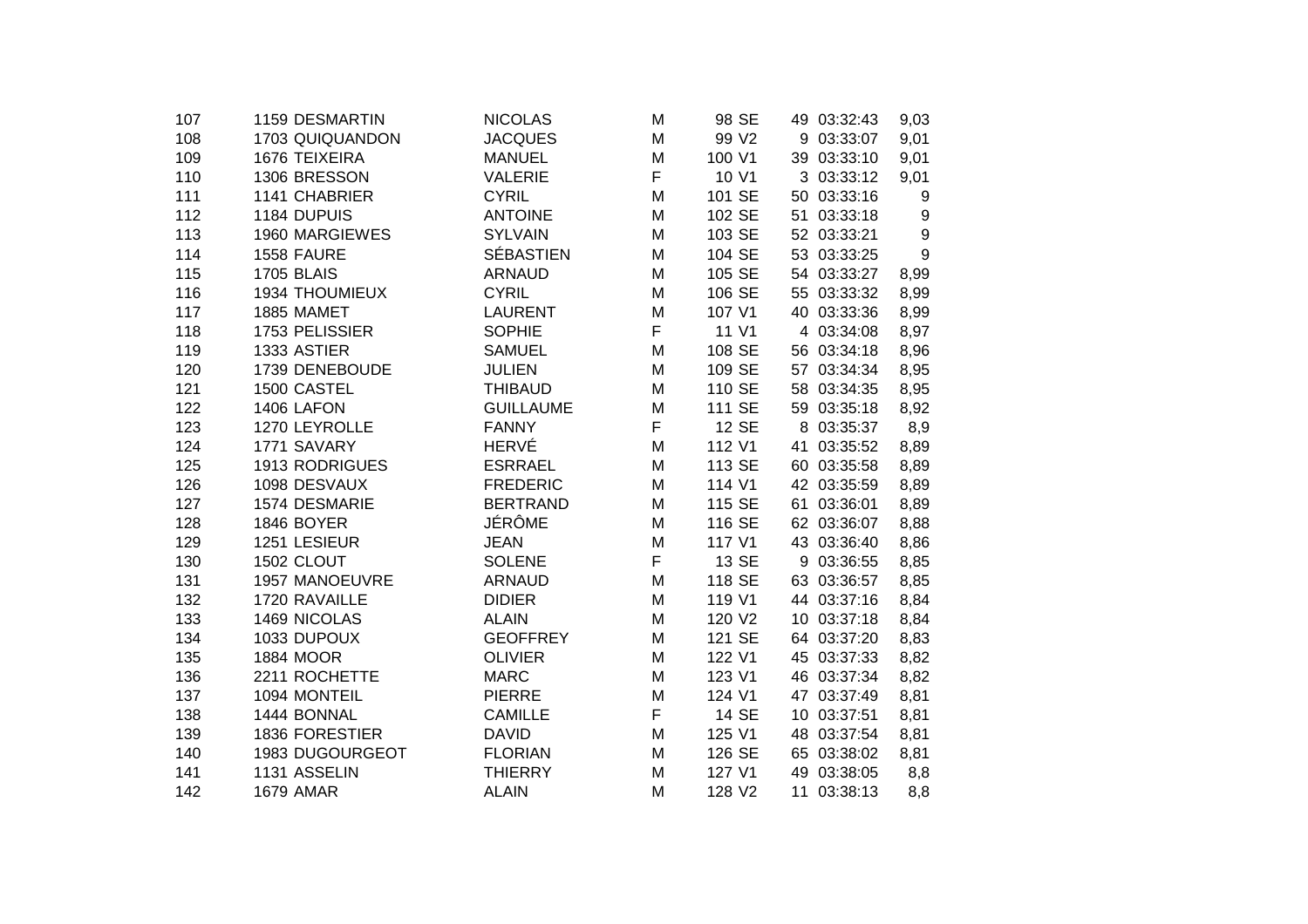| 1695 FERRANDON      | LUC                                                                                                                                                                                                           | Μ                                                                                                                                                                | 129 V1                     |                                                                             |          | 8,8                                                                                                                                                                                                                                                                                                                                                                                                                                                                                                                                       |
|---------------------|---------------------------------------------------------------------------------------------------------------------------------------------------------------------------------------------------------------|------------------------------------------------------------------------------------------------------------------------------------------------------------------|----------------------------|-----------------------------------------------------------------------------|----------|-------------------------------------------------------------------------------------------------------------------------------------------------------------------------------------------------------------------------------------------------------------------------------------------------------------------------------------------------------------------------------------------------------------------------------------------------------------------------------------------------------------------------------------------|
| 1762 WEIBEL         | <b>THOMAS</b>                                                                                                                                                                                                 | M                                                                                                                                                                | 130 SE                     |                                                                             |          | 8,79                                                                                                                                                                                                                                                                                                                                                                                                                                                                                                                                      |
| 1086 PRENOM         | <b>NOM</b>                                                                                                                                                                                                    | Μ                                                                                                                                                                | 131 SE                     |                                                                             |          | 8,78                                                                                                                                                                                                                                                                                                                                                                                                                                                                                                                                      |
| 1032 AUBERTY        | <b>ANTHONY</b>                                                                                                                                                                                                | M                                                                                                                                                                | 132 SE                     |                                                                             |          | 8,77                                                                                                                                                                                                                                                                                                                                                                                                                                                                                                                                      |
| 1148 GALLOT         | <b>HENRI</b>                                                                                                                                                                                                  | Μ                                                                                                                                                                | 133 V2                     |                                                                             |          | 8,77                                                                                                                                                                                                                                                                                                                                                                                                                                                                                                                                      |
| 1021 GUITTARD       | <b>YANNICK</b>                                                                                                                                                                                                | Μ                                                                                                                                                                | 134 V1                     |                                                                             | 03:38:59 | 8,77                                                                                                                                                                                                                                                                                                                                                                                                                                                                                                                                      |
| 2210 BRUNEAU        | <b>FLORENZO</b>                                                                                                                                                                                               | Μ                                                                                                                                                                | 135 V1                     |                                                                             |          | 8,76                                                                                                                                                                                                                                                                                                                                                                                                                                                                                                                                      |
| 1115 ROUSSEAU       | <b>LUDOVIC</b>                                                                                                                                                                                                | M                                                                                                                                                                | 136 V1                     |                                                                             |          | 8,75                                                                                                                                                                                                                                                                                                                                                                                                                                                                                                                                      |
| 2208 CHOUVY         | <b>CAROLINE</b>                                                                                                                                                                                               | F                                                                                                                                                                | 15 SE                      |                                                                             |          | 8,75                                                                                                                                                                                                                                                                                                                                                                                                                                                                                                                                      |
| 1468 MANDART        | <b>GAETAN</b>                                                                                                                                                                                                 | М                                                                                                                                                                | 137 SE                     |                                                                             |          | 8,74                                                                                                                                                                                                                                                                                                                                                                                                                                                                                                                                      |
| 2209 CHOUVY         | <b>CYRIL</b>                                                                                                                                                                                                  | M                                                                                                                                                                | 138 V1                     |                                                                             |          | 8,74                                                                                                                                                                                                                                                                                                                                                                                                                                                                                                                                      |
| 1020 COHADE         | <b>MARIELAURE</b>                                                                                                                                                                                             | F                                                                                                                                                                | 16 V1                      |                                                                             |          | 8,74                                                                                                                                                                                                                                                                                                                                                                                                                                                                                                                                      |
| 1591 ROUCHY         |                                                                                                                                                                                                               | Μ                                                                                                                                                                | 139 SE                     |                                                                             |          | 8,74                                                                                                                                                                                                                                                                                                                                                                                                                                                                                                                                      |
| 1466 COMBALIER      | <b>VINCENT</b>                                                                                                                                                                                                | Μ                                                                                                                                                                | 140 V1                     |                                                                             |          | 8,72                                                                                                                                                                                                                                                                                                                                                                                                                                                                                                                                      |
| 1806 DUVIGNEAU      | <b>SERGE</b>                                                                                                                                                                                                  | M                                                                                                                                                                | 141 V1                     |                                                                             |          | 8,72                                                                                                                                                                                                                                                                                                                                                                                                                                                                                                                                      |
| 1162 PUECHBROUSSOUX | <b>SANDRINE</b>                                                                                                                                                                                               |                                                                                                                                                                  | 17 V1                      |                                                                             |          | 8,72                                                                                                                                                                                                                                                                                                                                                                                                                                                                                                                                      |
|                     | <b>FAVERDIN</b>                                                                                                                                                                                               |                                                                                                                                                                  | 18 SE                      |                                                                             |          | 8,72                                                                                                                                                                                                                                                                                                                                                                                                                                                                                                                                      |
| 1910 JEAN           | <b>SEBASTIEN</b>                                                                                                                                                                                              | M                                                                                                                                                                | 142 SE                     |                                                                             |          | 8,7                                                                                                                                                                                                                                                                                                                                                                                                                                                                                                                                       |
| 1918 DELAMAIDE      | <b>ARMAND</b>                                                                                                                                                                                                 | Μ                                                                                                                                                                | 143 ES                     |                                                                             |          | 8,69                                                                                                                                                                                                                                                                                                                                                                                                                                                                                                                                      |
| 1477 EUZENOT        | <b>ALAIN</b>                                                                                                                                                                                                  | M                                                                                                                                                                | 144 V3                     |                                                                             |          | 8,69                                                                                                                                                                                                                                                                                                                                                                                                                                                                                                                                      |
| 1554 ROCHE          |                                                                                                                                                                                                               | м                                                                                                                                                                | 145 SE                     |                                                                             |          | 8,69                                                                                                                                                                                                                                                                                                                                                                                                                                                                                                                                      |
|                     | <b>JEAN-PHILIPPE</b>                                                                                                                                                                                          | M                                                                                                                                                                |                            |                                                                             |          | 8,69                                                                                                                                                                                                                                                                                                                                                                                                                                                                                                                                      |
| 1384 POLLACK        | <b>SANDRINE</b>                                                                                                                                                                                               |                                                                                                                                                                  | 19 V1                      |                                                                             |          | 8,68                                                                                                                                                                                                                                                                                                                                                                                                                                                                                                                                      |
| 1678 MENARD         | <b>MERRY</b>                                                                                                                                                                                                  |                                                                                                                                                                  | 20 V1                      |                                                                             |          | 8,68                                                                                                                                                                                                                                                                                                                                                                                                                                                                                                                                      |
|                     | <b>EMMANUEL</b>                                                                                                                                                                                               | M                                                                                                                                                                |                            |                                                                             |          | 8,67                                                                                                                                                                                                                                                                                                                                                                                                                                                                                                                                      |
|                     | <b>PHILIPPE</b>                                                                                                                                                                                               | Μ                                                                                                                                                                | 148 SE                     |                                                                             |          | 8,66                                                                                                                                                                                                                                                                                                                                                                                                                                                                                                                                      |
|                     |                                                                                                                                                                                                               | M                                                                                                                                                                |                            |                                                                             |          | 8,64                                                                                                                                                                                                                                                                                                                                                                                                                                                                                                                                      |
|                     |                                                                                                                                                                                                               | M                                                                                                                                                                | 150 SE                     |                                                                             |          | 8,64                                                                                                                                                                                                                                                                                                                                                                                                                                                                                                                                      |
|                     |                                                                                                                                                                                                               |                                                                                                                                                                  |                            |                                                                             |          | 8,64                                                                                                                                                                                                                                                                                                                                                                                                                                                                                                                                      |
|                     |                                                                                                                                                                                                               |                                                                                                                                                                  |                            |                                                                             |          | 8,63                                                                                                                                                                                                                                                                                                                                                                                                                                                                                                                                      |
|                     |                                                                                                                                                                                                               | M                                                                                                                                                                |                            |                                                                             |          | 8,63                                                                                                                                                                                                                                                                                                                                                                                                                                                                                                                                      |
|                     |                                                                                                                                                                                                               | Μ                                                                                                                                                                |                            |                                                                             |          | 8,61                                                                                                                                                                                                                                                                                                                                                                                                                                                                                                                                      |
|                     |                                                                                                                                                                                                               | Μ                                                                                                                                                                |                            |                                                                             |          | 8,6                                                                                                                                                                                                                                                                                                                                                                                                                                                                                                                                       |
| 1619 LARTIGUE       |                                                                                                                                                                                                               | М                                                                                                                                                                | 155 V1                     |                                                                             |          | 8,6                                                                                                                                                                                                                                                                                                                                                                                                                                                                                                                                       |
|                     | <b>RAYMOND</b>                                                                                                                                                                                                | M                                                                                                                                                                | 156 V2                     |                                                                             |          | 8,58                                                                                                                                                                                                                                                                                                                                                                                                                                                                                                                                      |
| 1119 RENAUDIN       | <b>SOPHIE</b>                                                                                                                                                                                                 | F                                                                                                                                                                | 22 V1                      |                                                                             |          | 8,58                                                                                                                                                                                                                                                                                                                                                                                                                                                                                                                                      |
|                     | 1272 GREGORY<br>1300 ENCARNACAO<br><b>1857 DUC</b><br>1825 GIRAUD<br>1462 DELANGEAS<br>1448 POUDEROUX<br>1320 LAGARRIGUE<br>2203 MOLINIER<br>1801 DE BRITO<br>1493 GEORGES<br>1962 DELAVAULT<br>1482 POUILLAS | <b>RÉGIS</b><br>LOÏC<br><b>JEAN-CLAUDE</b><br><b>PIERRE</b><br><b>SEVERINE</b><br><b>MARTIAL</b><br><b>CEDRIC</b><br><b>OLIVIER</b><br>ANDRÉ<br><b>SÉBASTIEN</b> | F<br>F<br>F<br>F<br>F<br>M | 146 V1<br>147 SE<br>149 V3<br>21 SE<br>151 SE<br>152 SE<br>153 V1<br>154 ES |          | 50 03:38:16<br>66 03:38:21<br>67 03:38:47<br>68 03:38:52<br>12 03:38:57<br>51<br>52 03:39:09<br>53 03:39:24<br>11 03:39:32<br>69 03:39:33<br>54 03:39:34<br>5 03:39:36<br>70 03:39:46<br>55 03:40:07<br>56 03:40:08<br>6 03:40:13<br>12 03:40:14<br>71 03:40:41<br>2 03:40:50<br>3 03:40:53<br>72 03:40:53<br>57 03:40:55<br>7 03:41:12<br>8 03:41:16<br>73 03:41:29<br>74 03:41:49<br>4 03:42:13<br>75 03:42:14<br>13 03:42:15<br>76 03:42:31<br>03:42:32<br>77<br>58 03:42:52<br>3 03:43:14<br>59 03:43:22<br>13 03:43:38<br>9 03:43:40 |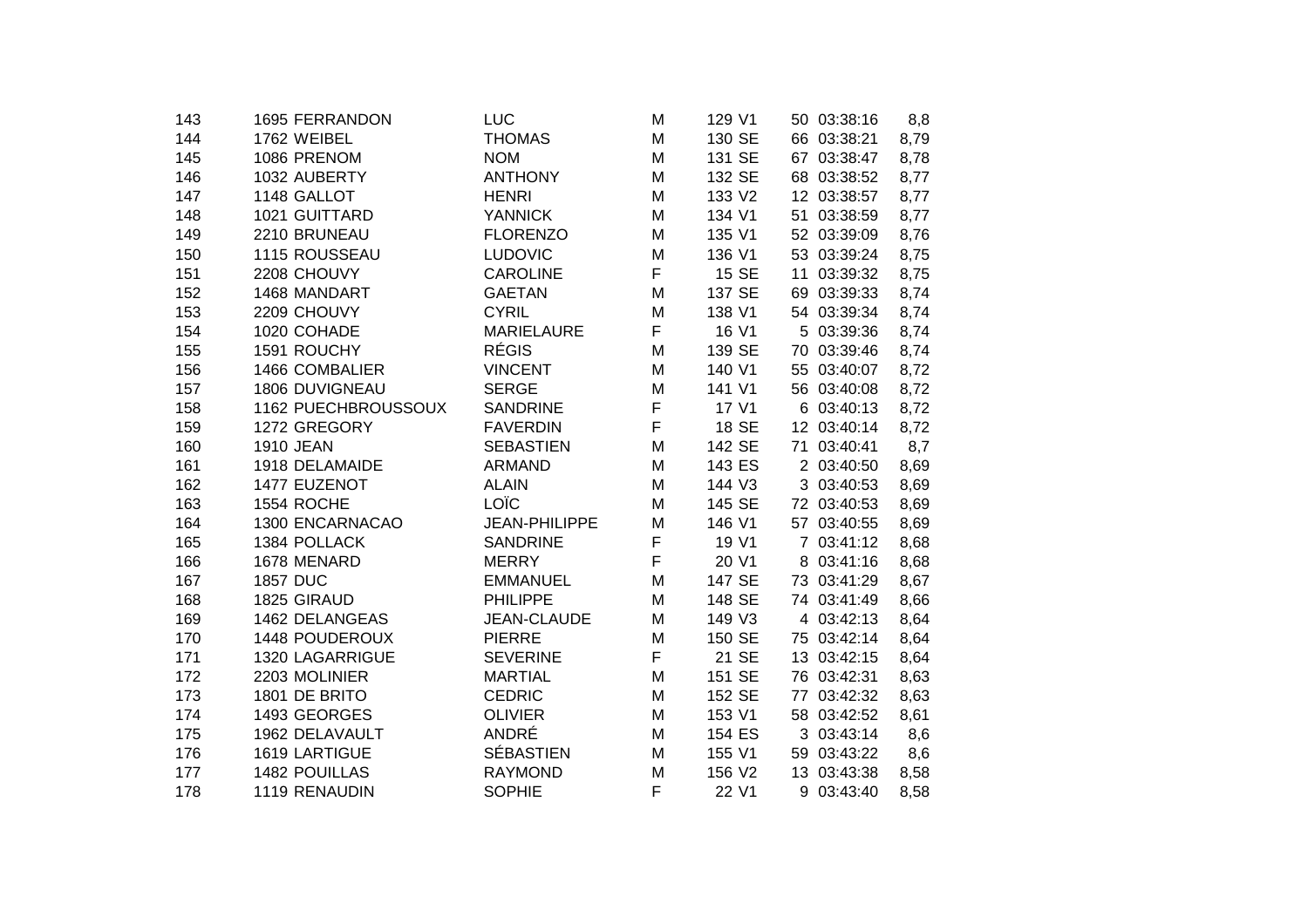| 179 | 1281 FERRERA          | <b>MANUEL</b>       | M | 157 V1 | 60 03:43:47 | 8,58 |
|-----|-----------------------|---------------------|---|--------|-------------|------|
| 180 | 1273 ROUME            | <b>BENJAMIN</b>     | M | 158 SE | 78 03:44:04 | 8,57 |
| 181 | 1763 DESTRIEUX        | <b>JEAN-PATRICK</b> | M | 159 V2 | 14 03:44:07 | 8,57 |
| 182 | 1727 BERSAGOL         | <b>THIERRY</b>      | M | 160 V1 | 61 03:44:09 | 8,57 |
| 183 | 1537 AUZEMERY         | <b>JEAN</b>         | M | 161 V2 | 15 03:44:09 | 8,57 |
| 184 | 1219 LAVEISSIERE      | NICOLAS-RAPHAEL     | M | 162 SE | 79 03:44:10 | 8,56 |
| 185 | <b>1916 FRUITIERE</b> | <b>CHRYSTELLE</b>   | F | 23 V1  | 10 03:44:15 | 8,56 |
| 186 | 1429 BETEROUS         | <b>LAURENT</b>      | M | 163 V1 | 62 03:44:22 | 8,56 |
| 187 | 1290 GAUTHIER         | <b>ANNE</b>         | F | 24 V1  | 11 03:44:28 | 8,55 |
| 188 | 1804 BIGOT            | <b>DIDIER</b>       | M | 164 V1 | 63 03:44:29 | 8,55 |
| 189 | 1648 GUERIT           | <b>VINCENT</b>      | M | 165 SE | 80 03:44:32 | 8,55 |
| 190 | 1635 ROQUES           | <b>NICOLAS</b>      | M | 166 SE | 81 03:44:52 | 8,54 |
| 191 | <b>1107 HERVE</b>     | <b>MICHAEL</b>      | M | 167 SE | 82 03:45:09 | 8,53 |
| 192 | 1130 BOUDON           | <b>BRUNO</b>        | M | 168 V1 | 64 03:45:18 | 8,52 |
| 193 | <b>1656 GAVA</b>      | <b>OLIVIER</b>      | M | 169 V1 | 65 03:45:31 | 8,51 |
| 194 | 1039 LACARRERE        | <b>SONIA</b>        | F | 25 V1  | 12 03:45:33 | 8,51 |
| 195 | 1974 BLANCOT          | <b>ROLAND</b>       | M | 170 V1 | 66 03:45:37 | 8,51 |
| 196 | 1891 DASTE            | <b>DOMINIQUE</b>    | M | 171 V2 | 16 03:45:42 | 8,51 |
| 197 | 1657 DE RAVEL         | <b>NICOLAS</b>      | M | 172 V1 | 67 03:45:48 | 8,5  |
| 198 | 1205 MERIGUET         | <b>CHRISTIAN</b>    | M | 173 V2 | 17 03:46:20 | 8,48 |
| 199 | 1304 AUTIER           | <b>NICOLAS</b>      | M | 174 SE | 83 03:46:29 | 8,48 |
| 200 | 1432 SABUT            | <b>JEAN PAUL</b>    | M | 175 V3 | 5 03:46:45  | 8,47 |
| 201 | 1113 RAYNAL           | <b>STÉPHANE</b>     | M | 176 V1 | 68 03:46:46 | 8,47 |
| 202 | 1875 LACAZE           | <b>SEBASTIEN</b>    | M | 177 SE | 84 03:47:06 | 8,45 |
| 203 | 1360 SOUCHELOT        | <b>AURÉLIEN</b>     | M | 178 ES | 4 03:47:10  | 8,45 |
| 204 | 1839 DESMAISON        | <b>DAVID</b>        | M | 179 SE | 85 03:47:53 | 8,42 |
| 205 | <b>1736 WACH</b>      | <b>MARIE</b>        | F | 26 SE  | 14 03:47:55 | 8,42 |
| 206 | 1278 BORD             | <b>JULIEN</b>       | M | 180 SE | 86 03:47:55 | 8,42 |
| 207 | 1845 LEYROLLE         | LOÏC                | M | 181 SE | 87 03:47:57 | 8,42 |
| 208 | 1038 VIGOUROUX        | <b>LUC</b>          | M | 182 SE | 88 03:48:36 | 8,4  |
| 209 | 1424 LAROUSSINIE      | <b>CHRISTIAN</b>    | M | 183 V1 | 69 03:49:04 | 8,38 |
| 210 | 1651 BARCQ            | <b>LAURENT</b>      | M | 184 V1 | 70 03:49:11 | 8,38 |
| 211 | 1324 PEIGNAULT        | <b>JEAN-CLAUDE</b>  | M | 185 V2 | 18 03:49:34 | 8,36 |
| 212 | 1008 RICHEN           | <b>GRÉGORY</b>      | м | 186 SE | 89 03:49:40 | 8,36 |
| 213 | 1658 COUVREUR         | <b>DAVID</b>        | M | 187 SE | 90 03:49:53 | 8,35 |
| 214 | 1204 LINARES          | <b>VINCENT</b>      | M | 188 V1 | 71 03:50:07 | 8,34 |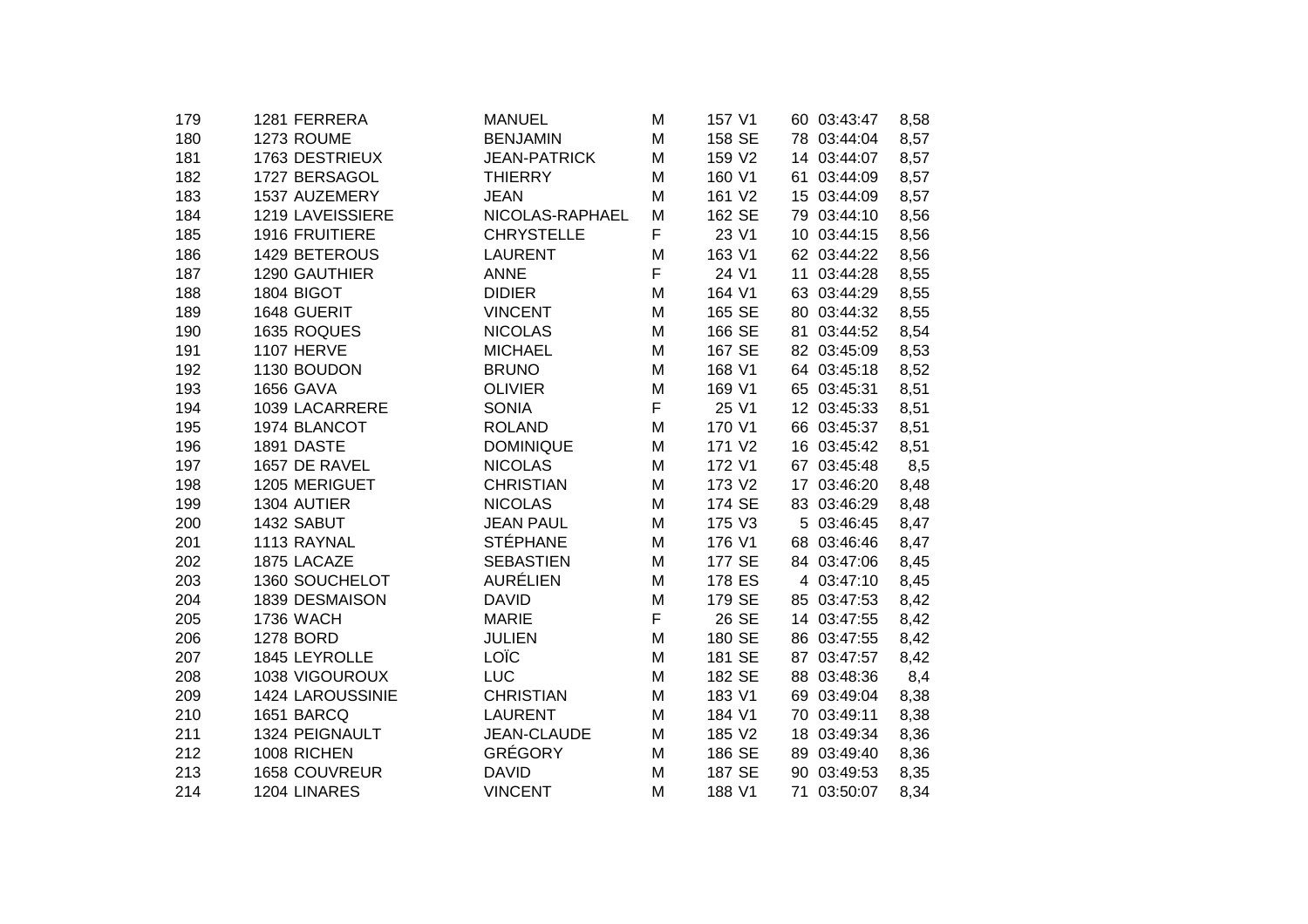| 215 | 1200 HERMENT      | <b>VINCENT</b>     | M | 189 SE | 91 03:50:13  | 8,34 |
|-----|-------------------|--------------------|---|--------|--------------|------|
| 216 | 1608 GIZARDIN     | <b>FRÉDÉRIC</b>    | M | 190 V1 | 72 03:50:20  | 8,34 |
| 217 | 1295 PELLETIER    | <b>XAVIER</b>      | M | 191 V1 | 73 03:50:23  | 8,33 |
| 218 | 1291 NAVARRO      | <b>CATHERINE</b>   | F | 27 V1  | 13 03:50:43  | 8,32 |
| 219 | 1732 BOUDON-CANAL | <b>SÉVERINE</b>    | F | 28 SE  | 15 03:50:52  | 8,32 |
| 220 | <b>1170 BENET</b> | <b>JEAN CLAUDE</b> | M | 192 V2 | 19 03:50:55  | 8,31 |
| 221 | 1510 GRENIER      | <b>FREDERIC</b>    | M | 193 V1 | 74 03:50:57  | 8,31 |
| 222 | 1011 LENEGRE      | <b>JEROME</b>      | м | 194 V1 | 75 03:51:08  | 8,31 |
| 223 | 1640 PLAUD        | <b>SEBASTIEN</b>   | M | 195 V1 | 76 03:51:10  | 8,31 |
| 224 | 1696 MOREAU       | <b>DAVID</b>       | M | 196 SE | 92 03:51:18  | 8,3  |
| 225 | 1083 DELORT       | <b>CYRIL</b>       | M | 197 SE | 93 03:51:18  | 8,3  |
| 226 | 1526 TARRADE      | <b>MATHIEU</b>     | M | 198 SE | 94 03:51:38  | 8,29 |
| 227 | 1677 FOLLIN       | <b>JEROME</b>      | M | 199 V1 | 77 03:51:41  | 8,29 |
| 228 | 1135 PESSON       | <b>JEAN MARC</b>   | M | 200 V2 | 20 03:51:43  | 8,29 |
| 229 | 1828 DUC          | <b>GEORGES</b>     | M | 201 V2 | 21 03:52:05  | 8,27 |
| 230 | 1548 GRENIER      | <b>BRUNO</b>       | M | 202 V1 | 78 03:52:05  | 8,27 |
| 231 | 1646 DUVAL        | <b>ANAÏS</b>       | F | 29 SE  | 16 03:52:06  | 8,27 |
| 232 | 1464 BUTIN        | <b>ARNAUD</b>      | M | 203 V1 | 79 03:52:21  | 8,26 |
| 233 | <b>1873 ARVIS</b> | <b>ADRIEN</b>      | M | 204 SE | 95 03:52:24  | 8,26 |
| 234 | 1164 CACHAU       | <b>FRANCIS</b>     | M | 205 V2 | 22 03:52:40  | 8,25 |
| 235 | 1375 VANDERNOOT   | <b>VINCENT</b>     | м | 206 SE | 96 03:52:56  | 8,24 |
| 236 | 1963 SCHATZ       | <b>FRÉDÉRIC</b>    | M | 207 SE | 97 03:53:05  | 8,24 |
| 237 | 1811 ROBIN        | <b>CHRISTOPHE</b>  | M | 208 SE | 98 03:53:06  | 8,24 |
| 238 | <b>1028 MANO</b>  | <b>DENIS</b>       | M | 209 V2 | 23 03:53:08  | 8,24 |
| 239 | 1366 GANRY        | <b>CYRIL</b>       | M | 210 SE | 99 03:53:33  | 8,22 |
| 240 | 1422 AUDOUIN      | <b>STEPHANE</b>    | M | 211 V1 | 80 03:53:38  | 8,22 |
| 241 | 1544 DEVILLARD    | <b>SYLVAIN</b>     | M | 212 V1 | 81 03:53:44  | 8,21 |
| 242 | 1911 NUREAU       | JEAN-PHILIPPE      | M | 213 V1 | 82 03:53:47  | 8,21 |
| 243 | 1988 PIED         | <b>DIDIER</b>      | M | 214 V3 | 6 03:54:12   | 8,2  |
| 244 | 1721 ROQUES       | <b>NICOLAS</b>     | M | 215 SE | 100 03:54:18 | 8,19 |
| 245 | 1998 BRUEL        | JEAN-YVES          | M | 216 V1 | 83 03:54:18  | 8,19 |
| 246 | 1899 PECOT        | <b>STEVE</b>       | м | 217 SE | 101 03:54:24 | 8,19 |
| 247 | 1621 POL          | JEAN-LUC           | M | 218 V2 | 24 03:54:39  | 8,18 |
| 248 | <b>1824 PONS</b>  | <b>SERGE</b>       | м | 219 V2 | 25 03:55:00  | 8,17 |
| 249 | 1414 DELOM        | <b>BENOIT</b>      | M | 220 V1 | 84 03:55:10  | 8,16 |
| 250 | 1311 VACHER       | <b>MATHILDE</b>    | F | 30 SE  | 17 03:55:19  | 8,16 |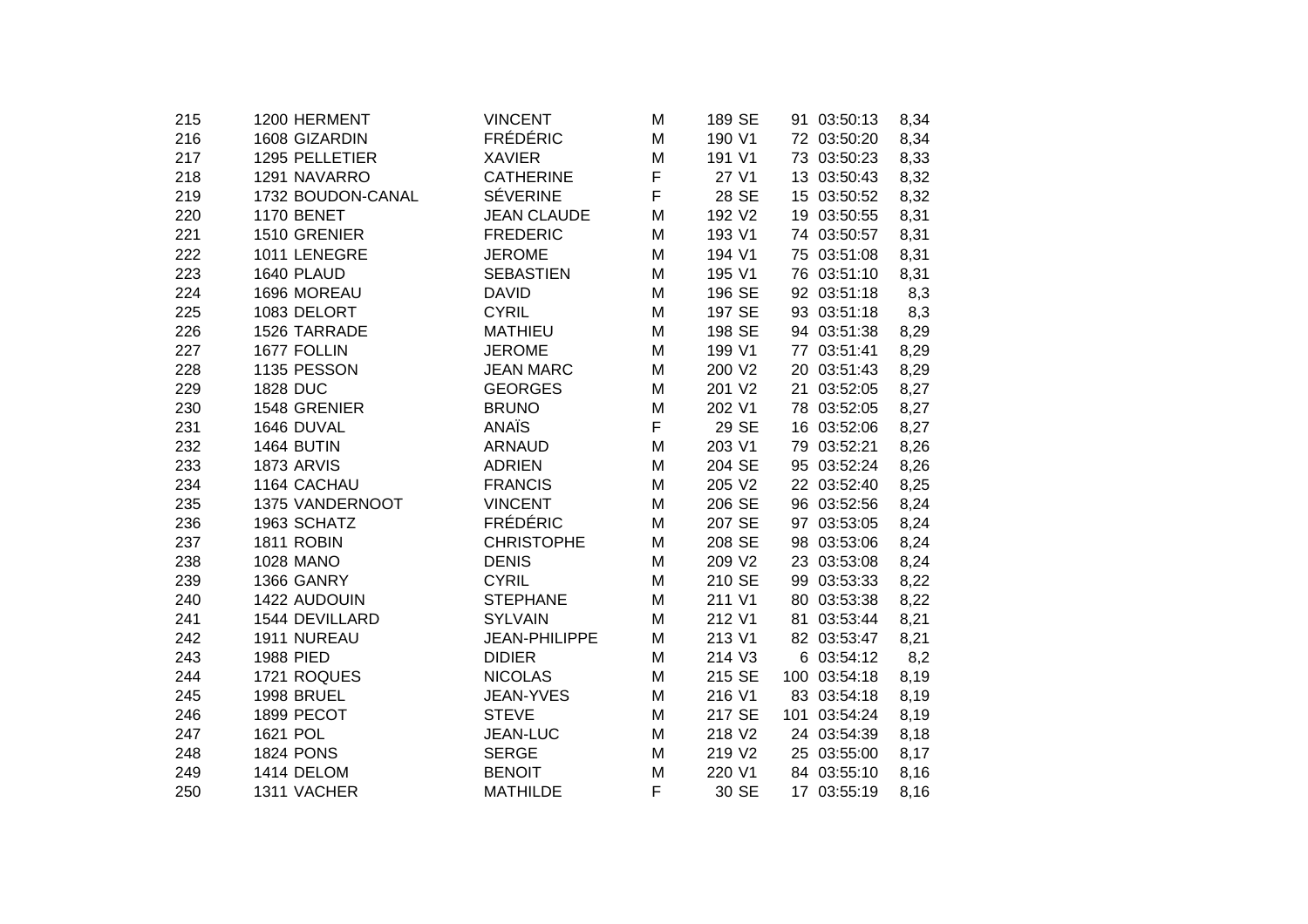| 251 | 1976 DELMAS       | <b>JACQUES</b>     | M | 221 V2            | 26 03:55:19  | 8,16 |
|-----|-------------------|--------------------|---|-------------------|--------------|------|
| 252 | 1523 LEMOIGNE     | <b>PIERRE</b>      | M | 222 SE            | 102 03:55:37 | 8,15 |
| 253 | 1506 MIGUEL       | <b>JEAN.LOUIS</b>  | M | 223 V1            | 85 03:55:40  | 8,15 |
| 254 | 1527 MARCHAPT     | <b>LAURE</b>       | F | 31 SE             | 18 03:55:48  | 8,14 |
| 255 | 1708 BROUZES      | <b>EMILIE</b>      | F | 32 SE             | 19 03:55:50  | 8,14 |
| 256 | 1849 FOURNIER     | <b>NATHALIE</b>    | F | 33 V1             | 14 03:55:56  | 8,14 |
| 257 | 1221 GALLAIS      | <b>LAURENCE</b>    | F | 34 V1             | 15 03:55:57  | 8,14 |
| 258 | 1372 DELBEE       | <b>VICTOIRE</b>    | F | 35 V1             | 16 03:55:58  | 8,14 |
| 259 | 1051 CHASSANG     | <b>CÉDRIC</b>      | M | 224 SE            | 103 03:56:29 | 8,12 |
| 260 | 1860 BOUIGE       | <b>SEBASTIEN</b>   | M | 225 V1            | 86 03:56:33  | 8,12 |
| 261 | 1513 OULHIS       | <b>KEVIN</b>       | M | 226 V1            | 87 03:56:37  | 8,11 |
| 262 | 2206 PENARANDA    | <b>NATHALIE</b>    | F | 36 V <sub>2</sub> | 1 03:56:39   | 8,11 |
| 263 | 1181 FORTUNATO    | <b>MICHEL</b>      | M | 227 V2            | 27 03:56:41  | 8,11 |
| 264 | 1128 BOUCHEVREAU  | ANNE-LAURE         | F | 37 SE             | 20 03:56:42  | 8,11 |
| 265 | 1172 LEGAY        | <b>SEBASTIEN</b>   | M | 228 V1            | 88 03:56:43  | 8,11 |
| 266 | 1415 DUVERNEUIL   | <b>CHRISTOPHE</b>  | M | 229 V2            | 28 03:57:13  | 8,09 |
| 267 | 1704 MARTINEZ     | <b>DIDIER</b>      | M | 230 V1            | 89 03:57:13  | 8,09 |
| 268 | 1458 LOTTIER      | <b>PATRICE</b>     | M | 231 V2            | 29 03:57:28  | 8,09 |
| 269 | <b>1557 ADAM</b>  | <b>JEAN-MICHEL</b> | M | 232 V1            | 90 03:57:54  | 8,07 |
| 270 | 1552 SERVANTIE    | <b>REMI</b>        | M | 233 V1            | 91 03:57:57  | 8,07 |
| 271 | <b>1876 ROBIN</b> | <b>LAURENT</b>     | M | 234 V1            | 92 03:58:01  | 8,07 |
| 272 | 1065 BOUCHEVREAU  | <b>DOMINIQUE</b>   | M | 235 V3            | 7 03:58:08   | 8,06 |
| 273 | 1218 BAHUET       | <b>THIERRY</b>     | M | 236 V1            | 93 03:58:16  | 8,06 |
| 274 | 1169 BENET        | <b>FRANCOISE</b>   | F | 38 V1             | 17 03:58:17  | 8,06 |
| 275 | 1509 FAVIER       | JÉRÔME             | M | 237 V1            | 94 03:58:20  | 8,06 |
| 276 | 1740 COUSTANS     | <b>DIDIER</b>      | M | 238 V2            | 30 03:58:30  | 8,05 |
| 277 | 1587 GIBERT       | <b>OLIVIER</b>     | M | 239 V1            | 95 03:58:45  | 8,04 |
| 278 | 1160 CHATAIN      | <b>PATRICK</b>     | M | 240 V2            | 31 03:59:14  | 8,03 |
| 279 | 1990 FREMAU       | <b>FLORENT</b>     | M | 241 V1            | 96 03:59:16  | 8,02 |
| 280 | 1817 VIEILLEDENT  | <b>MICHEL</b>      | M | 242 V2            | 32 03:59:30  | 8,02 |
| 281 | 1158 BERTRAND     | <b>EMELINE</b>     | F | 39 SE             | 21 03:59:39  | 8,01 |
| 282 | 1519 BOURDON      | <b>XAVIER</b>      | M | 243 SE            | 104 03:59:43 | 8,01 |
| 283 | 1915 DELAVALLADE  | <b>MARTIN</b>      | M | 244 SE            | 105 03:59:48 | 8,01 |
| 284 | 1050 BOURBON      | <b>SÉBASTIEN</b>   | M | 245 SE            | 106 03:59:48 | 8,01 |
| 285 | 1927 MISSONNIER   | <b>FRÉDÉRIC</b>    | M | 246 V1            | 97 03:59:57  | 8    |
| 286 | 1724 DIE          | <b>KEVIN</b>       | M | 247 SE            | 107 03:59:57 | 8    |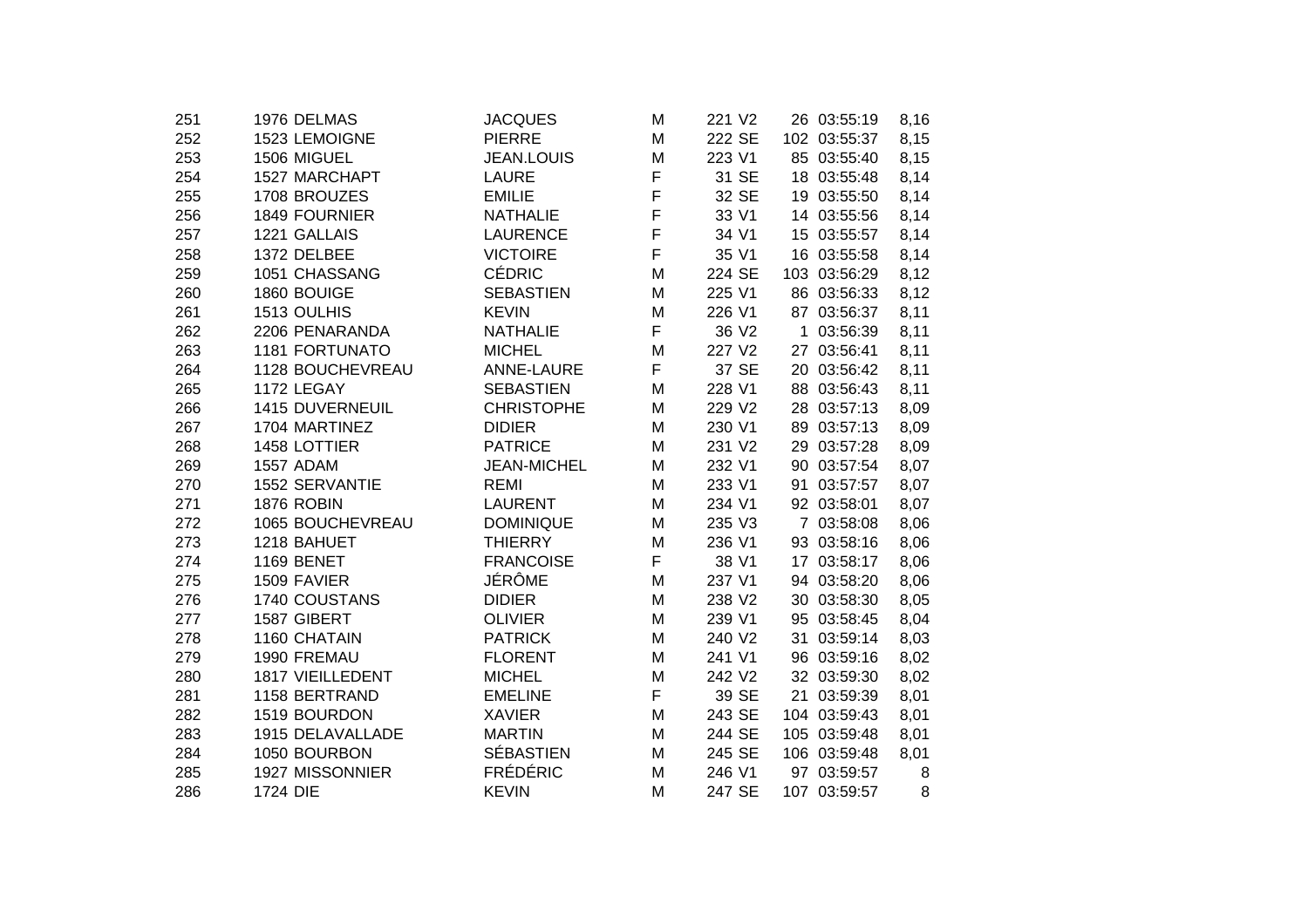| 1040 AGNIEL       | <b>GUILLAUME</b>                                              | Μ                                                                                          | 248 SE |                                      | 8                                                                                                                                                                                                                                                                                                                                                                                                                                                                                                                                                                        |
|-------------------|---------------------------------------------------------------|--------------------------------------------------------------------------------------------|--------|--------------------------------------|--------------------------------------------------------------------------------------------------------------------------------------------------------------------------------------------------------------------------------------------------------------------------------------------------------------------------------------------------------------------------------------------------------------------------------------------------------------------------------------------------------------------------------------------------------------------------|
| 1980 HANNAOUI     | <b>KADIJA</b>                                                 | F                                                                                          | 40 V1  |                                      | 8                                                                                                                                                                                                                                                                                                                                                                                                                                                                                                                                                                        |
| 1508 FONTILLE     | <b>PHILIPPE</b>                                               | Μ                                                                                          | 249 V2 |                                      | 7,99                                                                                                                                                                                                                                                                                                                                                                                                                                                                                                                                                                     |
| 1524 FAVIER       | <b>NICOLAS</b>                                                | M                                                                                          | 250 SE |                                      | 7,99                                                                                                                                                                                                                                                                                                                                                                                                                                                                                                                                                                     |
| 1201 BADUEL       | GÉRARD                                                        | M                                                                                          | 251 V2 |                                      | 7,99                                                                                                                                                                                                                                                                                                                                                                                                                                                                                                                                                                     |
| 1194 TESSIER      | <b>SYLVIE</b>                                                 | F                                                                                          | 41 V2  |                                      | 7,98                                                                                                                                                                                                                                                                                                                                                                                                                                                                                                                                                                     |
| <b>1441 NEVEU</b> | <b>ALAIN</b>                                                  | Μ                                                                                          | 252 V3 |                                      | 7,98                                                                                                                                                                                                                                                                                                                                                                                                                                                                                                                                                                     |
| 1308 MAYET        | <b>NICOLAS</b>                                                | М                                                                                          | 253 V1 |                                      | 7,97                                                                                                                                                                                                                                                                                                                                                                                                                                                                                                                                                                     |
| 1808 JAUBERT      | <b>THEO</b>                                                   | Μ                                                                                          | 254 SE |                                      | 7,97                                                                                                                                                                                                                                                                                                                                                                                                                                                                                                                                                                     |
| 1449 DELPUECH     | <b>BENJAMIN</b>                                               | M                                                                                          | 255 SE |                                      | 7,96                                                                                                                                                                                                                                                                                                                                                                                                                                                                                                                                                                     |
| 1650 ROULET       |                                                               | Μ                                                                                          | 256 SE |                                      | 7,96                                                                                                                                                                                                                                                                                                                                                                                                                                                                                                                                                                     |
| 1826 BLAUDY       | <b>MATHIEU</b>                                                | M                                                                                          | 257 SE |                                      | 7,95                                                                                                                                                                                                                                                                                                                                                                                                                                                                                                                                                                     |
| 1018 BOBY         |                                                               | M                                                                                          | 258 SE |                                      | 7,95                                                                                                                                                                                                                                                                                                                                                                                                                                                                                                                                                                     |
| 1023 DUBOIS       |                                                               | M                                                                                          | 259 V1 |                                      | 7,95                                                                                                                                                                                                                                                                                                                                                                                                                                                                                                                                                                     |
| 1019 COHADE       | <b>ARNO</b>                                                   | M                                                                                          | 260 V1 |                                      | 7,95                                                                                                                                                                                                                                                                                                                                                                                                                                                                                                                                                                     |
| 1307 ROYO         | <b>ERIC</b>                                                   | Μ                                                                                          | 261 V1 |                                      | 7,95                                                                                                                                                                                                                                                                                                                                                                                                                                                                                                                                                                     |
| 1030 BARRIERE     | <b>SYLVAIN</b>                                                | M                                                                                          | 262 SE |                                      | 7,94                                                                                                                                                                                                                                                                                                                                                                                                                                                                                                                                                                     |
| 1357 VIGUIE       | <b>THIERRY</b>                                                | Μ                                                                                          | 263 V1 |                                      | 7,93                                                                                                                                                                                                                                                                                                                                                                                                                                                                                                                                                                     |
| 1108 LABONNE      | <b>CHRISTOPHE</b>                                             | M                                                                                          | 264 V1 |                                      | 7,92                                                                                                                                                                                                                                                                                                                                                                                                                                                                                                                                                                     |
| <b>1351 YOUX</b>  |                                                               | M                                                                                          | 265 V1 |                                      | 7,92                                                                                                                                                                                                                                                                                                                                                                                                                                                                                                                                                                     |
| 1123 BLAZY        | <b>CLAUDE</b>                                                 | M                                                                                          | 266 V3 |                                      | 7,92                                                                                                                                                                                                                                                                                                                                                                                                                                                                                                                                                                     |
| 1484 LE MERCIER   | <b>MICHEL</b>                                                 | M                                                                                          | 267 V1 |                                      | 7,9                                                                                                                                                                                                                                                                                                                                                                                                                                                                                                                                                                      |
| 1064 PAGIE        | <b>MICHAEL</b>                                                | Μ                                                                                          | 268 SE |                                      | 7,9                                                                                                                                                                                                                                                                                                                                                                                                                                                                                                                                                                      |
| 1356 COMPERE      | <b>DAVID</b>                                                  | M                                                                                          | 269 SE |                                      | 7,9                                                                                                                                                                                                                                                                                                                                                                                                                                                                                                                                                                      |
| 1140 CHATEAU      | <b>LAURENT</b>                                                | M                                                                                          |        |                                      | 7,9                                                                                                                                                                                                                                                                                                                                                                                                                                                                                                                                                                      |
|                   | <b>CELINE</b>                                                 |                                                                                            | 42 SE  |                                      | 7,9                                                                                                                                                                                                                                                                                                                                                                                                                                                                                                                                                                      |
| 1541 PRADEL       | <b>ARNAUD</b>                                                 | Μ                                                                                          |        |                                      | 7,9                                                                                                                                                                                                                                                                                                                                                                                                                                                                                                                                                                      |
| 1748 DELEDALLE    | <b>BENJAMIN</b>                                               | M                                                                                          | 272 SE |                                      | 7,9                                                                                                                                                                                                                                                                                                                                                                                                                                                                                                                                                                      |
| 1362 BATONON      | <b>JOEL</b>                                                   | Μ                                                                                          | 273 V2 |                                      | 7,9                                                                                                                                                                                                                                                                                                                                                                                                                                                                                                                                                                      |
|                   |                                                               | Μ                                                                                          |        |                                      | 7,89                                                                                                                                                                                                                                                                                                                                                                                                                                                                                                                                                                     |
|                   | <b>REMY</b>                                                   | Μ                                                                                          | 275 SE | 121                                  | 7,89                                                                                                                                                                                                                                                                                                                                                                                                                                                                                                                                                                     |
|                   | <b>FABRICE</b>                                                | Μ                                                                                          |        |                                      | 7,87                                                                                                                                                                                                                                                                                                                                                                                                                                                                                                                                                                     |
| 1256 DANTZER      | <b>GILBERT</b>                                                | М                                                                                          | 277 V3 |                                      | 7,87                                                                                                                                                                                                                                                                                                                                                                                                                                                                                                                                                                     |
| 1209 POULHES      | <b>PATRICE</b>                                                | М                                                                                          | 278 V1 |                                      | 7,84                                                                                                                                                                                                                                                                                                                                                                                                                                                                                                                                                                     |
| 1532 KARST        | <b>LAURENT</b>                                                | Μ                                                                                          | 279 V1 |                                      | 7,84                                                                                                                                                                                                                                                                                                                                                                                                                                                                                                                                                                     |
| 1061 BUCHON       | <b>SEBASTIEN</b>                                              | Μ                                                                                          | 280 SE |                                      | 7,84                                                                                                                                                                                                                                                                                                                                                                                                                                                                                                                                                                     |
|                   | 1540 MAYER<br>1293 VIDALENS<br>1456 BOISSET<br>1048 VIGOUROUX | <b>STÉPHANE</b><br><b>FRÉDÉRIC</b><br><b>FRÉDÉRIC</b><br><b>STÉPHANE</b><br><b>ANTOINE</b> | F      | 270 SE<br>271 SE<br>274 ES<br>276 SE | 108 04:00:01<br>18 04:00:04<br>33 04:00:21<br>109 04:00:23<br>34 04:00:24<br>2 04:00:28<br>8 04:00:31<br>98 04:00:53<br>110 04:00:55<br>111 04:01:07<br>112 04:01:17<br>113 04:01:22<br>114 04:01:24<br>99 04:01:28<br>100 04:01:29<br>101 04:01:37<br>115 04:01:43<br>102 04:02:01<br>103 04:02:19<br>104 04:02:20<br>9 04:02:30<br>105 04:02:55<br>116 04:03:00<br>117 04:03:01<br>118 04:03:03<br>22 04:03:07<br>119 04:03:07<br>120 04:03:10<br>35 04:03:10<br>5 04:03:11<br>04:03:17<br>122 04:03:56<br>10 04:03:59<br>106 04:04:50<br>107 04:04:55<br>123 04:05:00 |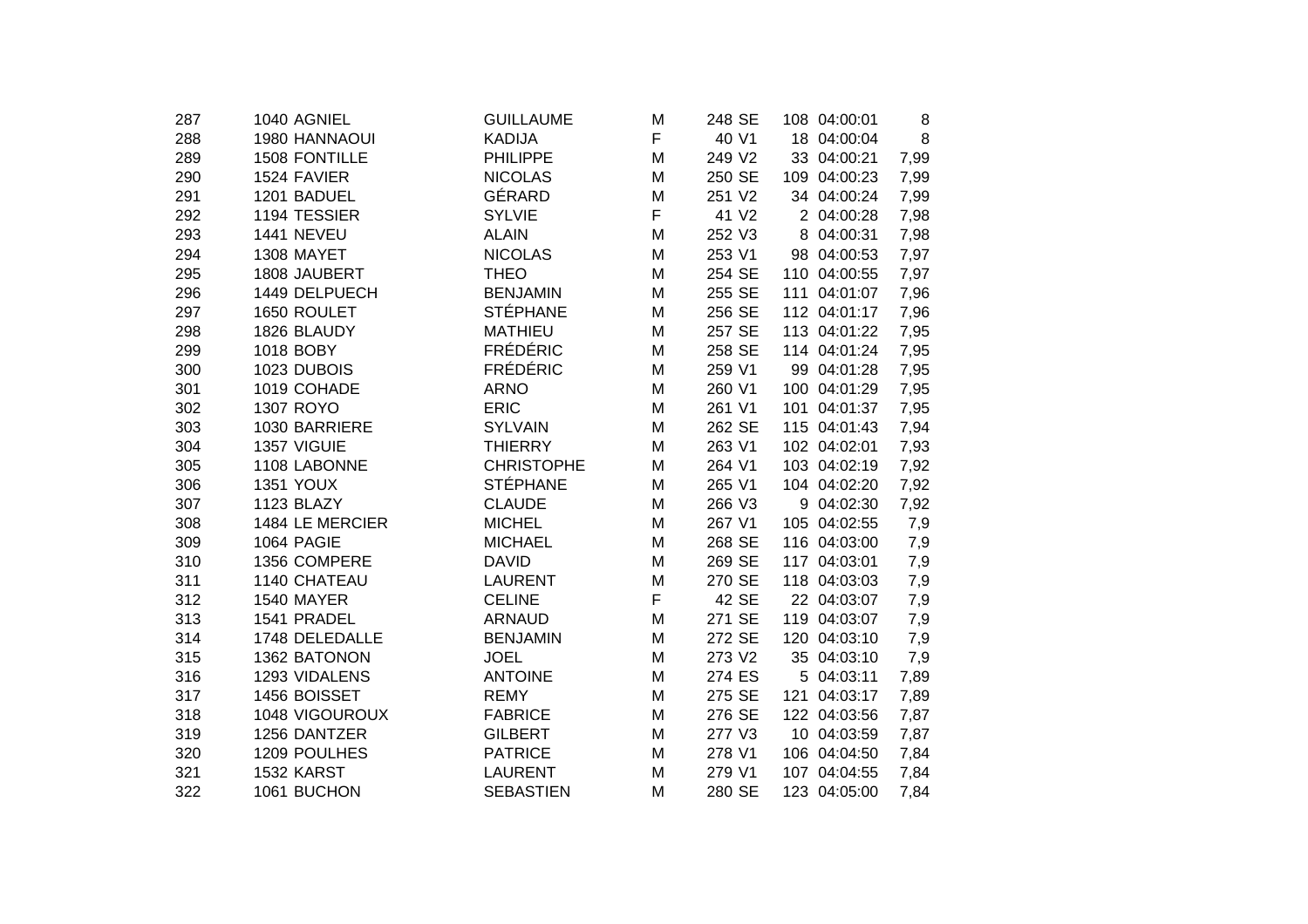| 323 | 1874 LABORIE           | <b>FABIEN</b>        | Μ | 281 SE | 124 04:05:02 | 7,84 |
|-----|------------------------|----------------------|---|--------|--------------|------|
| 324 | 1861 POUJET            | <b>JEROME</b>        | M | 282 V1 | 108 04:05:07 | 7,83 |
| 325 | 1143 GENEST            | <b>ERIC</b>          | М | 283 V1 | 109 04:05:07 | 7,83 |
| 326 | 1303 LOUBEYRE          | <b>DIDIER</b>        | M | 284 V1 | 110 04:05:11 | 7,83 |
| 327 | 1686 BLANCHARD         | <b>MAXIME</b>        | M | 285 SE | 125 04:05:17 | 7,83 |
| 328 | 1684 BLANDIN           | <b>OLIVIER</b>       | M | 286 V1 | 111 04:05:18 | 7,83 |
| 329 | <b>1688 KLEIN</b>      | <b>AGNES</b>         | F | 43 V1  | 19 04:05:19  | 7,83 |
| 330 | 1379 CHANFREAU         | <b>MARCEL</b>        | M | 287 V3 | 11 04:05:22  | 7,82 |
| 331 | <b>1586 DUMONTANT</b>  | <b>JEAN-BAPTISTE</b> | M | 288 SE | 126 04:05:24 | 7,82 |
| 332 | 1588 DANEY             | <b>LAURENT</b>       | M | 289 V1 | 112 04:05:25 | 7,82 |
| 333 | 1486 LE SAUCE          | <b>LAURENT</b>       | M | 290 SE | 127 04:05:25 | 7,82 |
| 334 | 1193 TESSIER           | <b>DENIS</b>         | М | 291 V2 | 36 04:05:26  | 7,82 |
| 335 | 1563 PUYAU             | <b>FRANÇOIS</b>      | Μ | 292 SE | 128 04:05:32 | 7,82 |
| 336 | 1533 FEILLON           | <b>ERIC</b>          | М | 293 V1 | 113 04:05:38 | 7,82 |
| 337 | 2205 LAJARRIGE         | <b>LAURENT</b>       | M | 294 V1 | 114 04:06:13 | 7,8  |
| 338 | 1127 DURON             | <b>JEAN LUC</b>      | M | 295 V2 | 37 04:06:18  | 7,8  |
| 339 | 1487 LE DEVEDEC        | <b>ANDRE</b>         | M | 296 V3 | 12 04:06:24  | 7,79 |
| 340 | 1881 BATTAGLIA         | <b>ISABEL</b>        | F | 44 V1  | 20 04:06:33  | 7,79 |
| 341 | 1501 CASTEL            | <b>JEAN FRANCOIS</b> | M | 297 V2 | 38 04:06:39  | 7,78 |
| 342 | 1192 GUITTON           | <b>YVES</b>          | M | 298 V2 | 39 04:06:41  | 7,78 |
| 343 | 1770 MONNET            | <b>ERIC</b>          | M | 299 SE | 129 04:07:06 | 7,77 |
| 344 | 1232 MEYNIEL           | <b>CORINNE</b>       | F | 45 V1  | 21 04:07:26  | 7,76 |
| 345 | 1738 PERREAU           | <b>ANDRE</b>         | М | 300 V4 | 1 04:07:34   | 7,76 |
| 346 | 1803 BRONDIN           | <b>JACKY</b>         | M | 301 V1 | 115 04:07:47 | 7,75 |
| 347 | 1328 DUQUESNE          | <b>LYDIE</b>         | F | 46 SE  | 23 04:07:48  | 7,75 |
| 348 | 1317 COSTE             | <b>STEPHANE</b>      | M | 302 V1 | 116 04:07:49 | 7,75 |
| 349 | 1079 CUQUEL            | <b>GERARD</b>        | M | 303 V2 | 40 04:07:51  | 7,75 |
| 350 | <b>1654 BRUN</b>       | <b>BERTRAND</b>      | M | 304 SE | 130 04:07:52 | 7,75 |
| 351 | 1149 DELMOND           | <b>SONIA</b>         | F | 47 SE  | 24 04:08:01  | 7,74 |
| 352 | 1782 MACKIE            | <b>CHRISTOPHER</b>   | M | 305 V1 | 117 04:08:07 | 7,74 |
| 353 | 1036 FOURNIER          | GIL                  | M | 306 V1 | 118 04:08:20 | 7,73 |
| 354 | 1615 BEAUME            | <b>CHRISTOPHE</b>    | M | 307 SE | 131 04:08:23 | 7,73 |
| 355 | 1893 CAMARET           | <b>CHRISTOPHE</b>    | M | 308 V1 | 119 04:08:32 | 7,73 |
| 356 | <b>1847 RIGAUDIERE</b> | <b>JEAN</b>          | M | 309 SE | 132 04:08:33 | 7,72 |
| 357 | 1742 JAOUEN            | <b>RENE</b>          | M | 310 V2 | 41 04:08:34  | 7,72 |
| 358 | 1057 JOANNY            | <b>PHILIPPE</b>      | M | 311 SE | 133 04:08:38 | 7,72 |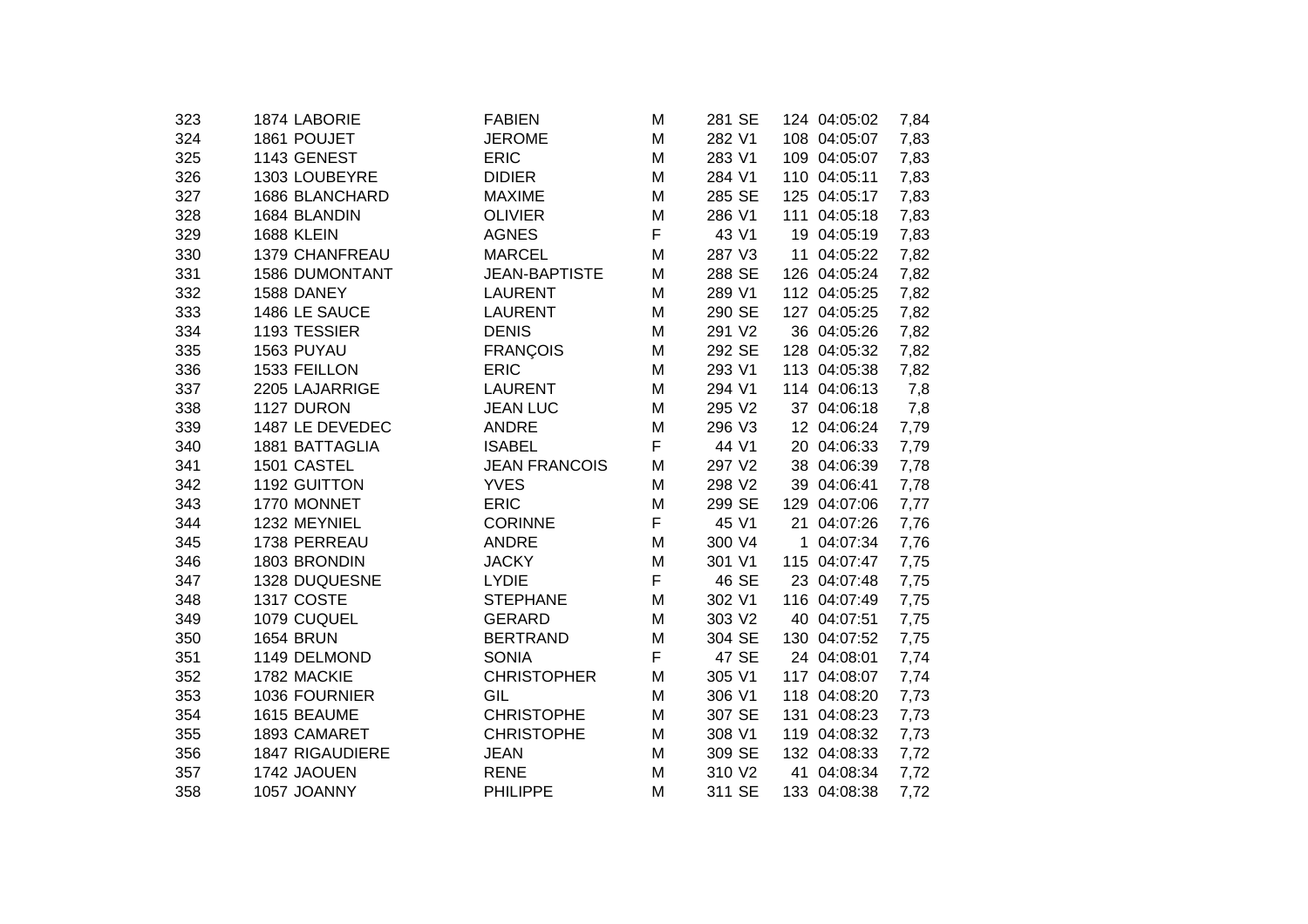| 359 | 1475 LINDREC           | <b>GILLES</b>     | M | 312 V2 |     | 42 04:09:07  | 7,71 |
|-----|------------------------|-------------------|---|--------|-----|--------------|------|
| 360 | 1492 POURTIER          | <b>CHRISTINE</b>  | F | 48 V1  |     | 22 04:09:28  | 7,7  |
| 361 | 1598 MOREAU            | <b>LAETITIA</b>   | F | 49 SE  |     | 25 04:09:38  | 7,69 |
| 362 | 1610 GRUSZKA           | <b>DANIELLE</b>   | F | 50 V2  |     | 3 04:09:38   | 7,69 |
| 363 | 1534 DUBEE             | <b>STEPHANE</b>   | M | 313 V1 |     | 120 04:09:39 | 7,69 |
| 364 | 1547 MAGNE             | <b>HERVE</b>      | M | 314 V1 | 121 | 04:09:42     | 7,69 |
| 365 | 1397 VARLET            | <b>CHRISTIAN</b>  | M | 315 V2 |     | 43 04:10:02  | 7,68 |
| 366 | <b>1932 COLIN</b>      | KÉVIN             | M | 316 SE |     | 134 04:10:07 | 7,68 |
| 367 | 1755 AUBREE            | <b>EDITH</b>      | F | 51 V1  |     | 23 04:10:09  | 7,68 |
| 368 | 1132 KLYNUSKI          | <b>AUDE</b>       | F | 52 V1  |     | 24 04:10:16  | 7,67 |
| 369 | 1760 RIGAL             | <b>NICOLAS</b>    | M | 317 SE |     | 135 04:10:18 | 7,67 |
| 370 | 1409 DAVID             | <b>DANIEL</b>     | M | 318 V1 |     | 122 04:10:23 | 7,67 |
| 371 | 1613 RENAULT           | <b>LUDOVIC</b>    | M | 319 SE |     | 136 04:10:27 | 7,67 |
| 372 | 1151 CAILLON           | <b>RODOLPHE</b>   | M | 320 V1 |     | 123 04:10:29 | 7,66 |
| 373 | 1034 LEPORE            | <b>ERIC</b>       | M | 321 V2 |     | 44 04:10:39  | 7,66 |
| 374 | 1153 CASSAN            | JEAN-FRANÇOIS     | M | 322 V2 |     | 45 04:10:56  | 7,65 |
| 375 | 1296 SIMON             | <b>PHILIPPE</b>   | M | 323 SE |     | 137 04:10:57 | 7,65 |
| 376 | 1691 BAUZA             | <b>MANUEL</b>     | M | 324 V1 |     | 124 04:11:08 | 7,65 |
| 377 | 1402 AUBOUIN           | <b>MARC</b>       | M | 325 V2 |     | 46 04:11:23  | 7,64 |
| 378 | 1355 MONIER            | <b>AUDE</b>       | F | 53 SE  |     | 26 04:11:35  | 7,63 |
| 379 | 1041 TOURTOULOU        | <b>FRANCOIS</b>   | M | 326 V1 |     | 125 04:11:40 | 7,63 |
| 380 | 1670 MAUBRÉ            | <b>LIONEL</b>     | M | 327 SE |     | 138 04:11:41 | 7,63 |
| 381 | 1344 COZ               | <b>DOMINIQUE</b>  | M | 328 SE |     | 139 04:11:43 | 7,63 |
| 382 | 1718 MINAUD            | <b>ENORA</b>      | F | 54 SE  |     | 27 04:11:43  | 7,63 |
| 383 | 1343 GONZALEZ          | <b>EMMANUEL</b>   | M | 329 V1 |     | 126 04:11:43 | 7,63 |
| 384 | 1058 VIDALIE           | <b>CHRISTOPHE</b> | M | 330 V1 |     | 127 04:11:55 | 7,62 |
| 385 | <b>1869 CHANCELADE</b> | <b>JACQUES</b>    | M | 331 V2 |     | 47 04:12:01  | 7,62 |
| 386 | 1982 COUDERC           | <b>ANTOINE</b>    | M | 332 ES |     | 6 04:12:07   | 7,62 |
| 387 | 1117 DENEBOUDE         | <b>BENJAMIN</b>   | M | 333 SE |     | 140 04:12:10 | 7,61 |
| 388 | 1498 CAPITAINE         | <b>CHRISTOPHE</b> | M | 334 V1 |     | 128 04:12:15 | 7,61 |
| 389 | 2207 PINON             | <b>LINDA</b>      | F | 55 V1  |     | 25 04:12:16  | 7,61 |
| 390 | 1245 DRUOT             | <b>OLIVIER</b>    | M | 335 V1 |     | 129 04:12:18 | 7,61 |
| 391 | 1078 GINALHAC          | <b>SIMON</b>      | M | 336 SE |     | 141 04:12:19 | 7,61 |
| 392 | 1091 DEJEAN            | <b>SEBASTIEN</b>  | M | 337 V1 |     | 130 04:12:27 | 7,61 |
| 393 | 1212 BONNAUD           | <b>FABRICE</b>    | M | 338 V1 |     | 131 04:12:28 | 7,6  |
| 394 | 1851 MELIER            | <b>PHILIPPE</b>   | M | 339 V2 |     | 48 04:12:31  | 7,6  |
|     |                        |                   |   |        |     |              |      |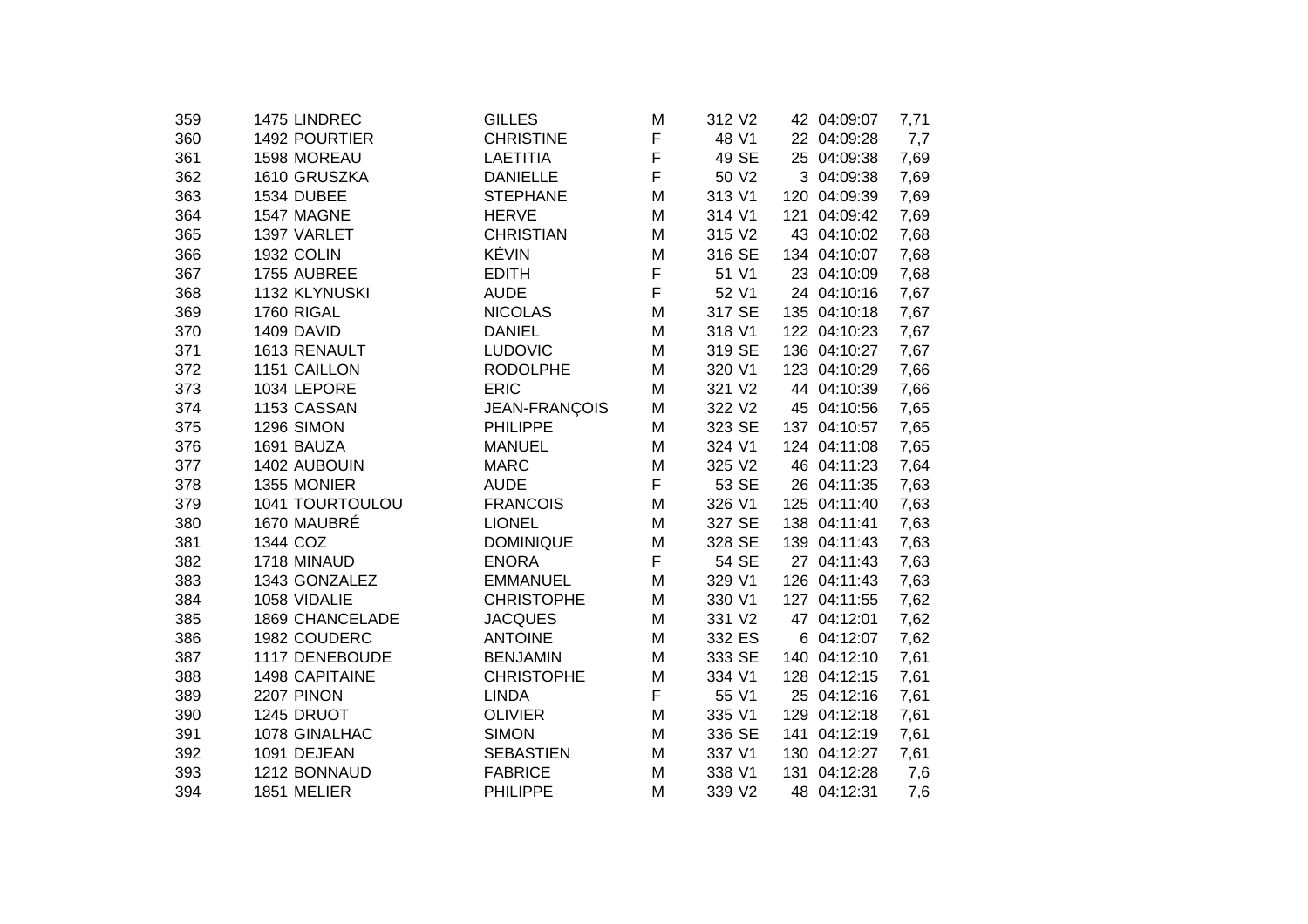| 1318 BERTON            | <b>THIERRY</b>                              | M                                                                     | 340 V2                |                          | 7,6                                                                                                                                                                                                                                                                                                                                                                                                                                                                                                                                                               |
|------------------------|---------------------------------------------|-----------------------------------------------------------------------|-----------------------|--------------------------|-------------------------------------------------------------------------------------------------------------------------------------------------------------------------------------------------------------------------------------------------------------------------------------------------------------------------------------------------------------------------------------------------------------------------------------------------------------------------------------------------------------------------------------------------------------------|
| <b>1147 TAILLARDAT</b> | <b>ROMAIN</b>                               | M                                                                     | 341 SE                |                          | 7,59                                                                                                                                                                                                                                                                                                                                                                                                                                                                                                                                                              |
| 1133 VAUGIEN           | <b>MARIE-LINE</b>                           | F                                                                     | 56 SE                 |                          | 7,59                                                                                                                                                                                                                                                                                                                                                                                                                                                                                                                                                              |
| 1238 DA COSTA          | <b>BERNARD</b>                              | M                                                                     | 342 V2                |                          | 7,59                                                                                                                                                                                                                                                                                                                                                                                                                                                                                                                                                              |
| 1889 BOUCHEVREAU       | <b>ALAIN</b>                                | M                                                                     | 343 V2                |                          | 7,59                                                                                                                                                                                                                                                                                                                                                                                                                                                                                                                                                              |
| 1511 BESSAC            | <b>BEATRICE</b>                             | F                                                                     | 57 V2                 |                          | 7,58                                                                                                                                                                                                                                                                                                                                                                                                                                                                                                                                                              |
| 1905 RIGAL             | <b>DANIEL</b>                               | M                                                                     | 344 V2                |                          | 7,58                                                                                                                                                                                                                                                                                                                                                                                                                                                                                                                                                              |
| 1512 BESSAC            | <b>PATRICK</b>                              | м                                                                     | 345 V2                |                          | 7,58                                                                                                                                                                                                                                                                                                                                                                                                                                                                                                                                                              |
| 1323 ROBERT            | MARIE-CHARLOTTE                             | F                                                                     | 58 SE                 |                          | 7,58                                                                                                                                                                                                                                                                                                                                                                                                                                                                                                                                                              |
| 1215 THOMAS            | <b>CHRISTEL</b>                             | F                                                                     | 59 V1                 |                          | 7,58                                                                                                                                                                                                                                                                                                                                                                                                                                                                                                                                                              |
| 1264 CHASSERAY         | <b>OLIVIER</b>                              | м                                                                     | 346 V1                |                          | 7,58                                                                                                                                                                                                                                                                                                                                                                                                                                                                                                                                                              |
| 1764 CORRE             | <b>JULIEN</b>                               | M                                                                     | 347 SE                |                          | 7,57                                                                                                                                                                                                                                                                                                                                                                                                                                                                                                                                                              |
| 1313 CHIARISOLI        | <b>FRANCOISE</b>                            | F                                                                     | 60 V <sub>2</sub>     |                          | 7,56                                                                                                                                                                                                                                                                                                                                                                                                                                                                                                                                                              |
| 1583 BESSE             |                                             | M                                                                     | 348 V1                |                          | 7,55                                                                                                                                                                                                                                                                                                                                                                                                                                                                                                                                                              |
| 1483 AUDO              | <b>CHRISTELLE</b>                           | F                                                                     | 61 V1                 |                          | 7,55                                                                                                                                                                                                                                                                                                                                                                                                                                                                                                                                                              |
| <b>1479 SIMON</b>      | <b>AURELIE</b>                              | F                                                                     | 62 SE                 |                          | 7,55                                                                                                                                                                                                                                                                                                                                                                                                                                                                                                                                                              |
| 1995 RENAUD            | <b>CHLOE</b>                                |                                                                       | 63 SE                 |                          | 7,55                                                                                                                                                                                                                                                                                                                                                                                                                                                                                                                                                              |
| 1485 LE DEIT           | <b>GILLES</b>                               | M                                                                     | 349 V2                |                          | 7,54                                                                                                                                                                                                                                                                                                                                                                                                                                                                                                                                                              |
| 1302 MENAGE            | <b>AURELIE</b>                              | F                                                                     | 64 SE                 |                          | 7,54                                                                                                                                                                                                                                                                                                                                                                                                                                                                                                                                                              |
| 1866 LANGE             | <b>DAVID</b>                                | M                                                                     | 350 SE                |                          | 7,51                                                                                                                                                                                                                                                                                                                                                                                                                                                                                                                                                              |
| 1924 CARBONEL          | <b>CYRIL</b>                                | M                                                                     | 351 SE                |                          | 7,51                                                                                                                                                                                                                                                                                                                                                                                                                                                                                                                                                              |
| 1161 FAYEMENDY         | <b>CHARLOTTE</b>                            | F                                                                     | 65 SE                 |                          | 7,51                                                                                                                                                                                                                                                                                                                                                                                                                                                                                                                                                              |
| 1788 DEMAS             | <b>ERIC</b>                                 | M                                                                     | 352 V2                |                          | 7,51                                                                                                                                                                                                                                                                                                                                                                                                                                                                                                                                                              |
| <b>1451 LAIB</b>       | <b>HEDI</b>                                 | M                                                                     | 353 SE                |                          | 7,5                                                                                                                                                                                                                                                                                                                                                                                                                                                                                                                                                               |
| 1015 BREUIL            | <b>CARINE</b>                               |                                                                       | 66 V1                 |                          | 7,49                                                                                                                                                                                                                                                                                                                                                                                                                                                                                                                                                              |
|                        | <b>MARIELLE</b>                             |                                                                       |                       |                          | 7,48                                                                                                                                                                                                                                                                                                                                                                                                                                                                                                                                                              |
|                        |                                             | M                                                                     |                       |                          | 7,47                                                                                                                                                                                                                                                                                                                                                                                                                                                                                                                                                              |
| 1347 GICQUEL           | <b>THOMAS</b>                               | M                                                                     | 355 SE                |                          | 7,46                                                                                                                                                                                                                                                                                                                                                                                                                                                                                                                                                              |
| 1395 GATINEAU          | <b>FRANCIS</b>                              | M                                                                     | 356 V2                |                          | 7,46                                                                                                                                                                                                                                                                                                                                                                                                                                                                                                                                                              |
| 1712 LAMANDE-GUILLERM  | <b>NATHALIE</b>                             |                                                                       |                       |                          | 7,46                                                                                                                                                                                                                                                                                                                                                                                                                                                                                                                                                              |
| 1145 LEMEUNIER         |                                             | M                                                                     | 357 SE                |                          | 7,45                                                                                                                                                                                                                                                                                                                                                                                                                                                                                                                                                              |
|                        |                                             |                                                                       | 69 V1                 |                          | 7,45                                                                                                                                                                                                                                                                                                                                                                                                                                                                                                                                                              |
| 1371 LOURS             | <b>JULIEN</b>                               | M                                                                     | 358 SE                |                          | 7,45                                                                                                                                                                                                                                                                                                                                                                                                                                                                                                                                                              |
| 1210 JAMMET            | <b>BENOÎT</b>                               | м                                                                     | 359 V1                |                          | 7,44                                                                                                                                                                                                                                                                                                                                                                                                                                                                                                                                                              |
| 1214 THOMAS            | <b>HERVE</b>                                | M                                                                     | 360 V1                |                          | 7,44                                                                                                                                                                                                                                                                                                                                                                                                                                                                                                                                                              |
| 1757 VIGNERIE          | <b>LAURENCE</b>                             | F                                                                     | 70 V2                 |                          | 7,44                                                                                                                                                                                                                                                                                                                                                                                                                                                                                                                                                              |
|                        | 1842 ROULENC<br>1152 MONTEIL<br>1042 VIGIER | <b>FRÉDÉRIC</b><br><b>YORICK</b><br><b>NICOLAS</b><br><b>SÉVERINE</b> | F<br>F<br>F<br>F<br>F | 67 SE<br>354 V1<br>68 V2 | 49 04:12:34<br>142 04:12:57<br>28 04:13:00<br>50 04:13:04<br>51 04:13:04<br>4 04:13:16<br>52 04:13:17<br>53 04:13:19<br>29 04:13:19<br>26 04:13:19<br>132 04:13:27<br>143 04:13:36<br>5 04:13:51<br>133 04:14:18<br>27 04:14:25<br>30 04:14:25<br>31 04:14:27<br>54 04:14:36<br>32 04:14:37<br>144 04:15:31<br>145 04:15:38<br>33 04:15:38<br>55 04:15:45<br>146 04:16:08<br>28 04:16:18<br>34 04:16:41<br>134 04:17:05<br>147 04:17:13<br>56 04:17:17<br>6 04:17:31<br>148 04:17:44<br>29 04:17:46<br>149 04:17:53<br>135 04:17:54<br>136 04:17:56<br>7 04:18:00 |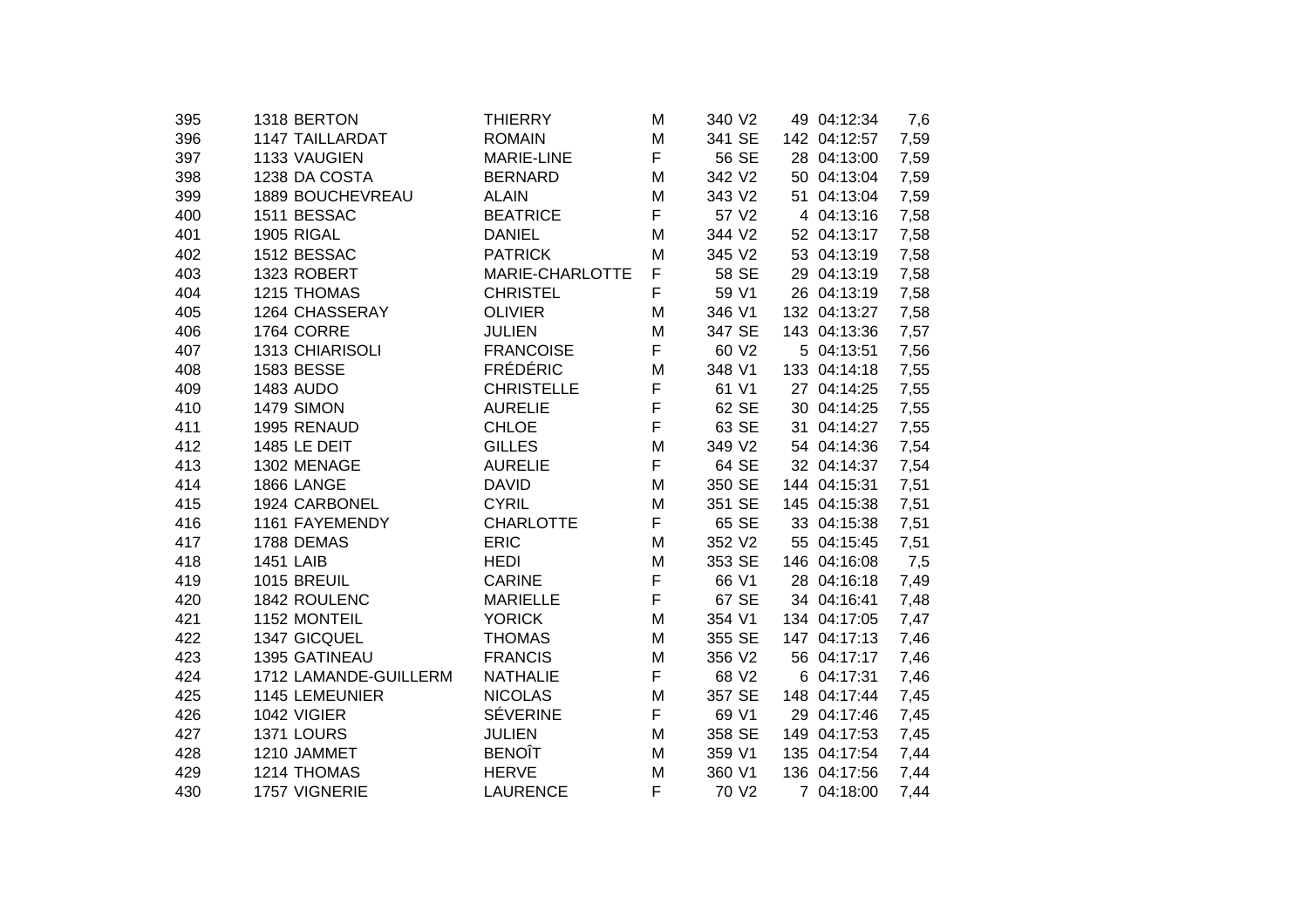| 1474 PAISTEL<br>1809 CHANCEL<br>1060 PERRIN | <b>MYRIAM</b><br><b>JEAN BAPTISTE</b>                                                                                                       | M<br>M                                                                                                                                                                   | 362 V1                               | 138 04:18:14                                                                                            | 7,43                                                                                       |
|---------------------------------------------|---------------------------------------------------------------------------------------------------------------------------------------------|--------------------------------------------------------------------------------------------------------------------------------------------------------------------------|--------------------------------------|---------------------------------------------------------------------------------------------------------|--------------------------------------------------------------------------------------------|
|                                             |                                                                                                                                             |                                                                                                                                                                          |                                      |                                                                                                         |                                                                                            |
|                                             |                                                                                                                                             |                                                                                                                                                                          | 363 SE                               | 150 04:18:14                                                                                            | 7,43                                                                                       |
|                                             | <b>OSCAR</b>                                                                                                                                | M                                                                                                                                                                        | 364 ES                               | 7 04:18:28                                                                                              | 7,43                                                                                       |
| 1157 GIRARD                                 | <b>PASCAL</b>                                                                                                                               | M                                                                                                                                                                        | 365 V1                               | 139 04:18:35                                                                                            | 7,42                                                                                       |
| 1144 CHATEAU                                | <b>JEAN MARC</b>                                                                                                                            | M                                                                                                                                                                        | 366 V1                               | 140 04:18:37                                                                                            | 7,42                                                                                       |
| 1146 FRESNEAU                               | <b>INGRID</b>                                                                                                                               | F                                                                                                                                                                        | 71 V1                                | 30 04:18:39                                                                                             | 7,42                                                                                       |
| 1585 GAUMER                                 | <b>JEROME</b>                                                                                                                               | M                                                                                                                                                                        | 367 SE                               | 151 04:19:19                                                                                            | 7,4                                                                                        |
| <b>1570 MOAL</b>                            | LOIC                                                                                                                                        | M                                                                                                                                                                        | 368 V1                               | 141 04:19:23                                                                                            | 7,4                                                                                        |
| 1717 TOUCHARD                               | <b>YOHAN</b>                                                                                                                                | M                                                                                                                                                                        | 369 SE                               | 152 04:19:26                                                                                            | 7,4                                                                                        |
| 1099 MAZAUD                                 | <b>VINCENT</b>                                                                                                                              | M                                                                                                                                                                        | 370 V1                               | 142 04:19:31                                                                                            | 7,4                                                                                        |
| <b>1503 STRUB</b>                           | <b>CAMILLE</b>                                                                                                                              | F                                                                                                                                                                        | 72 SE                                | 35 04:19:56                                                                                             | 7,39                                                                                       |
| 1730 LAVIGNE                                | <b>MICHEL</b>                                                                                                                               | M                                                                                                                                                                        | 371 V1                               | 143 04:20:01                                                                                            | 7,38                                                                                       |
| 1731 LAVIGNE                                | <b>ISABELLE</b>                                                                                                                             |                                                                                                                                                                          | 73 V1                                | 31 04:20:02                                                                                             | 7,38                                                                                       |
| 1071 LABERTHONNIERE                         | <b>ANTHONY</b>                                                                                                                              | M                                                                                                                                                                        | 372 V1                               | 144 04:20:20                                                                                            | 7,37                                                                                       |
| 1897 LAPARRA                                | <b>JEAN FRANÇOIS</b>                                                                                                                        | M                                                                                                                                                                        | 373 V2                               | 57 04:20:24                                                                                             | 7,37                                                                                       |
| 1385 POLLACK                                |                                                                                                                                             |                                                                                                                                                                          | 74 V1                                | 32 04:20:42                                                                                             | 7,36                                                                                       |
| 1711 HEBRARD                                | <b>SYLVIE</b>                                                                                                                               | M                                                                                                                                                                        | 374 V2                               | 58 04:20:44                                                                                             | 7,36                                                                                       |
| 1865 CUMINGE                                | <b>PATRICK</b>                                                                                                                              | M                                                                                                                                                                        | 375 V2                               | 59 04:20:57                                                                                             | 7,36                                                                                       |
| 1268 FAGANT                                 | <b>AUDREY</b>                                                                                                                               | F                                                                                                                                                                        | 75 SE                                | 36 04:21:19                                                                                             | 7,35                                                                                       |
| 1053 CHARBONNIER                            | <b>VINCENT</b>                                                                                                                              | M                                                                                                                                                                        | 376 SE                               | 153 04:21:26                                                                                            | 7,34                                                                                       |
|                                             |                                                                                                                                             |                                                                                                                                                                          |                                      | 37 04:21:29                                                                                             | 7,34                                                                                       |
| 1045 GAUTEREAUD                             |                                                                                                                                             | M                                                                                                                                                                        | 377 V1                               | 145 04:21:48                                                                                            | 7,33                                                                                       |
| 1408 BARILLE                                | <b>LAURENT</b>                                                                                                                              | M                                                                                                                                                                        |                                      | 60 04:21:52                                                                                             | 7,33                                                                                       |
| 1562 QUENEAU                                |                                                                                                                                             | M                                                                                                                                                                        |                                      |                                                                                                         | 7,33                                                                                       |
|                                             | <b>FRANÇOIS</b>                                                                                                                             | M                                                                                                                                                                        |                                      | 155 04:22:06                                                                                            | 7,33                                                                                       |
|                                             |                                                                                                                                             | M                                                                                                                                                                        |                                      |                                                                                                         | 7,32                                                                                       |
|                                             | <b>HELENE</b>                                                                                                                               |                                                                                                                                                                          |                                      | 38 04:22:11                                                                                             | 7,32                                                                                       |
|                                             | <b>ANTHONY</b>                                                                                                                              | M                                                                                                                                                                        |                                      | 147 04:22:12                                                                                            | 7,32                                                                                       |
|                                             |                                                                                                                                             |                                                                                                                                                                          |                                      |                                                                                                         | 7,32                                                                                       |
|                                             |                                                                                                                                             |                                                                                                                                                                          |                                      |                                                                                                         | 7,32                                                                                       |
|                                             |                                                                                                                                             |                                                                                                                                                                          |                                      |                                                                                                         | 7,32                                                                                       |
|                                             | A-MARIE                                                                                                                                     |                                                                                                                                                                          |                                      |                                                                                                         | 7,32                                                                                       |
| 1923 VIAUD                                  | <b>BENOIT</b>                                                                                                                               | M                                                                                                                                                                        | 386 V1                               | 149 04:22:31                                                                                            | 7,31                                                                                       |
|                                             | <b>CHRISTELLE</b>                                                                                                                           | F                                                                                                                                                                        | 79 SE                                | 39 04:22:34                                                                                             | 7,31                                                                                       |
| 1697 DURAND                                 | <b>DIDIER</b>                                                                                                                               | M                                                                                                                                                                        | 387 V2                               | 61 04:22:50                                                                                             | 7,3                                                                                        |
|                                             | 1520 DUMAS<br>1100 VALENT<br>1878 GARRELOU<br>1965 CAPEL<br>1829 CATHELOT<br>1055 LEYBROS<br>1453 EXTREMS<br>1109 MERCIER<br>1084 BESSIERES | <b>STÉPHANIE</b><br><b>LUCIE</b><br><b>FRÉDÉRIC</b><br><b>GUILLAUME</b><br><b>PIERRE</b><br>1877 DELPUECH GARRELOU<br><b>THIERRY</b><br><b>NICOLAS</b><br><b>WILLIAM</b> | F<br>F<br>F<br>F<br>M<br>M<br>M<br>F | 76 SE<br>378 V2<br>379 SE<br>380 SE<br>381 V1<br>77 SE<br>382 V1<br>383 V1<br>384 SE<br>385 SE<br>78 V2 | 154 04:21:53<br>146 04:22:11<br>148 04:22:12<br>156 04:22:13<br>157 04:22:19<br>8 04:22:26 |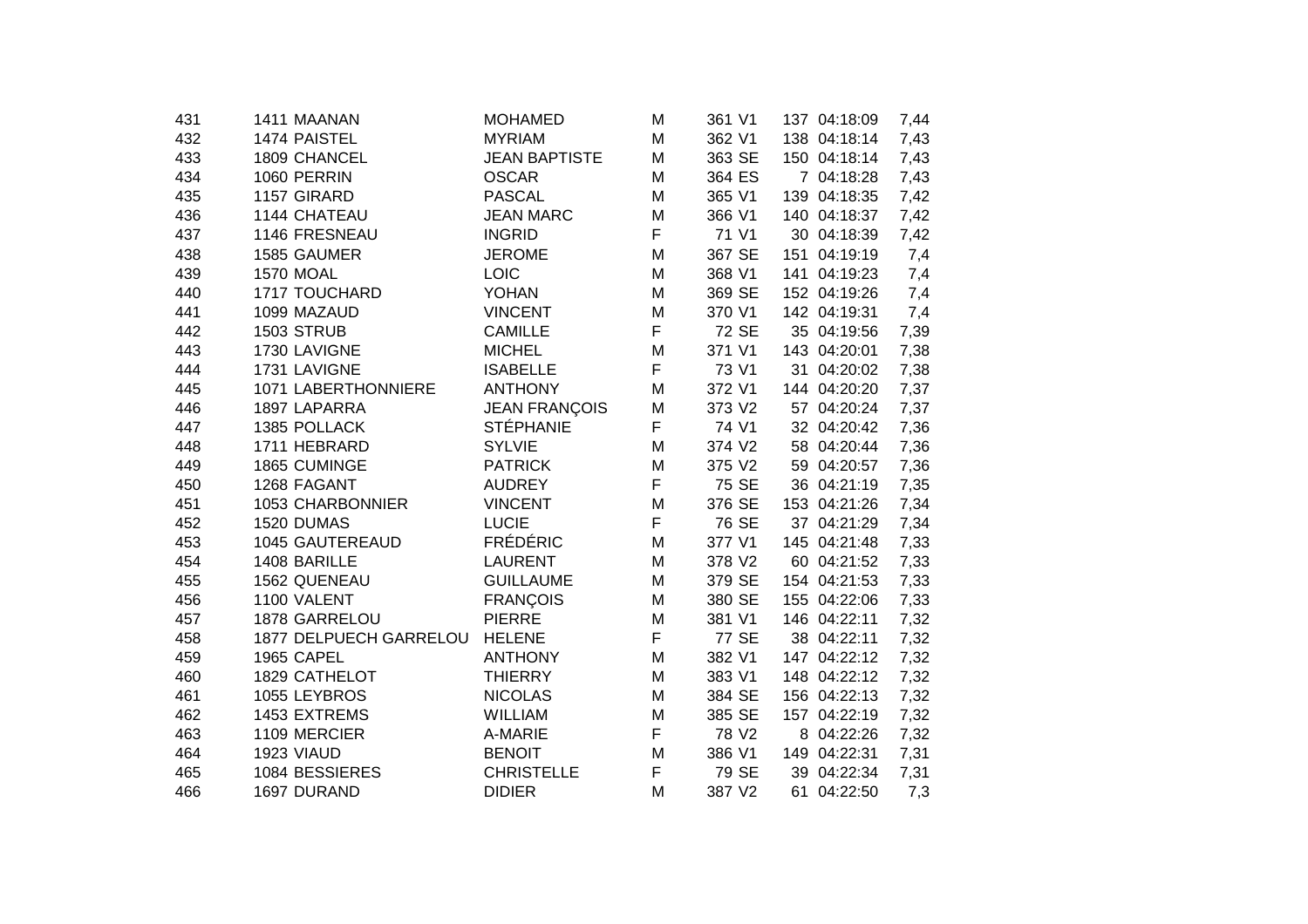| 1319 DUMONT       | <b>ISABELLE</b>                                                                                                                                                | F                                                                                                                                                                        | 80 V2                      |                                                                                                       | 7,3                                                                                                                                                                                                                                                                                                                                                                                                                                                                                                                                                                      |
|-------------------|----------------------------------------------------------------------------------------------------------------------------------------------------------------|--------------------------------------------------------------------------------------------------------------------------------------------------------------------------|----------------------------|-------------------------------------------------------------------------------------------------------|--------------------------------------------------------------------------------------------------------------------------------------------------------------------------------------------------------------------------------------------------------------------------------------------------------------------------------------------------------------------------------------------------------------------------------------------------------------------------------------------------------------------------------------------------------------------------|
| 1890 GODBARGE     | <b>CHRISTOPHE</b>                                                                                                                                              | Μ                                                                                                                                                                        | 388 V2                     |                                                                                                       | 7,3                                                                                                                                                                                                                                                                                                                                                                                                                                                                                                                                                                      |
| 1377 REINA        | <b>FREDERIC</b>                                                                                                                                                | Μ                                                                                                                                                                        | 389 V1                     |                                                                                                       | 7,3                                                                                                                                                                                                                                                                                                                                                                                                                                                                                                                                                                      |
| 1236 BRISSAUD     | <b>YANNICK</b>                                                                                                                                                 | M                                                                                                                                                                        | 390 V2                     |                                                                                                       | 7,3                                                                                                                                                                                                                                                                                                                                                                                                                                                                                                                                                                      |
| 1706 NOIZAT       | <b>CEDRIC</b>                                                                                                                                                  | M                                                                                                                                                                        | 391 V1                     |                                                                                                       | 7,3                                                                                                                                                                                                                                                                                                                                                                                                                                                                                                                                                                      |
| 1639 BANZEPT      | <b>STÉPHANE</b>                                                                                                                                                | Μ                                                                                                                                                                        | 392 V1                     |                                                                                                       | 7,29                                                                                                                                                                                                                                                                                                                                                                                                                                                                                                                                                                     |
| <b>1922 LOPEZ</b> | <b>XAVIER</b>                                                                                                                                                  | Μ                                                                                                                                                                        | 393 V1                     |                                                                                                       | 7,29                                                                                                                                                                                                                                                                                                                                                                                                                                                                                                                                                                     |
| 1754 TRICONE      | <b>MATTHIEU</b>                                                                                                                                                | М                                                                                                                                                                        | 394 SE                     |                                                                                                       | 7,29                                                                                                                                                                                                                                                                                                                                                                                                                                                                                                                                                                     |
| 1840 VINCENT      | <b>PIERRE</b>                                                                                                                                                  | М                                                                                                                                                                        | 395 SE                     |                                                                                                       | 7,29                                                                                                                                                                                                                                                                                                                                                                                                                                                                                                                                                                     |
| <b>1832 MORIN</b> | <b>PIERRE</b>                                                                                                                                                  | Μ                                                                                                                                                                        | 396 SE                     |                                                                                                       | 7,29                                                                                                                                                                                                                                                                                                                                                                                                                                                                                                                                                                     |
| 1743 PAYET        | <b>HENRI</b>                                                                                                                                                   | Μ                                                                                                                                                                        | 397 V2                     |                                                                                                       | 7,29                                                                                                                                                                                                                                                                                                                                                                                                                                                                                                                                                                     |
| 1908 RULHES       | <b>PATRICK</b>                                                                                                                                                 | Μ                                                                                                                                                                        | 398 V2                     |                                                                                                       | 7,28                                                                                                                                                                                                                                                                                                                                                                                                                                                                                                                                                                     |
| 1163 LE GARNEC    | <b>DIMITRI</b>                                                                                                                                                 | M                                                                                                                                                                        | 399 SE                     |                                                                                                       | 7,28                                                                                                                                                                                                                                                                                                                                                                                                                                                                                                                                                                     |
| 1137 POUGET       | <b>SOPHIE</b>                                                                                                                                                  | F                                                                                                                                                                        | 81 SE                      |                                                                                                       | 7,28                                                                                                                                                                                                                                                                                                                                                                                                                                                                                                                                                                     |
| 1859 BOUIGE       | <b>ISABELLE</b>                                                                                                                                                | F                                                                                                                                                                        | 82 V1                      |                                                                                                       | 7,28                                                                                                                                                                                                                                                                                                                                                                                                                                                                                                                                                                     |
| 1902 COLIN        | <b>SYLVIE</b>                                                                                                                                                  | F                                                                                                                                                                        | 83 V1                      |                                                                                                       | 7,27                                                                                                                                                                                                                                                                                                                                                                                                                                                                                                                                                                     |
| 1790 LAMADON      | <b>ANNE</b>                                                                                                                                                    |                                                                                                                                                                          | 84 V1                      |                                                                                                       | 7,27                                                                                                                                                                                                                                                                                                                                                                                                                                                                                                                                                                     |
| <b>1316 LANG</b>  | ANNE-CHRISTINE                                                                                                                                                 | F                                                                                                                                                                        | 85 V1                      |                                                                                                       | 7,27                                                                                                                                                                                                                                                                                                                                                                                                                                                                                                                                                                     |
| 1989 MERINO       | <b>HERVE</b>                                                                                                                                                   | Μ                                                                                                                                                                        | 400 V1                     |                                                                                                       | 7,26                                                                                                                                                                                                                                                                                                                                                                                                                                                                                                                                                                     |
| 1134 BREJAUD      | <b>CYRILLE</b>                                                                                                                                                 | М                                                                                                                                                                        | 401 V1                     |                                                                                                       | 7,26                                                                                                                                                                                                                                                                                                                                                                                                                                                                                                                                                                     |
| <b>1412 ROSA</b>  | <b>PHILIPPE</b>                                                                                                                                                | Μ                                                                                                                                                                        | 402 V1                     |                                                                                                       | 7,26                                                                                                                                                                                                                                                                                                                                                                                                                                                                                                                                                                     |
| 1398 ALLUSSE      | <b>NATACHA</b>                                                                                                                                                 | F                                                                                                                                                                        | 86 V1                      |                                                                                                       | 7,26                                                                                                                                                                                                                                                                                                                                                                                                                                                                                                                                                                     |
| 1248 CHASTENET    | <b>MARIE-LINE</b>                                                                                                                                              | F                                                                                                                                                                        | 87 SE                      |                                                                                                       | 7,26                                                                                                                                                                                                                                                                                                                                                                                                                                                                                                                                                                     |
| 1249 CHASTENET    | <b>GUILLAUME</b>                                                                                                                                               | M                                                                                                                                                                        |                            |                                                                                                       | 7,25                                                                                                                                                                                                                                                                                                                                                                                                                                                                                                                                                                     |
|                   |                                                                                                                                                                |                                                                                                                                                                          |                            |                                                                                                       | 7,25                                                                                                                                                                                                                                                                                                                                                                                                                                                                                                                                                                     |
|                   |                                                                                                                                                                |                                                                                                                                                                          |                            |                                                                                                       | 7,24                                                                                                                                                                                                                                                                                                                                                                                                                                                                                                                                                                     |
|                   |                                                                                                                                                                | Μ                                                                                                                                                                        |                            |                                                                                                       | 7,24                                                                                                                                                                                                                                                                                                                                                                                                                                                                                                                                                                     |
|                   |                                                                                                                                                                |                                                                                                                                                                          |                            |                                                                                                       | 7,24                                                                                                                                                                                                                                                                                                                                                                                                                                                                                                                                                                     |
|                   |                                                                                                                                                                | M                                                                                                                                                                        |                            |                                                                                                       | 7,24                                                                                                                                                                                                                                                                                                                                                                                                                                                                                                                                                                     |
|                   |                                                                                                                                                                |                                                                                                                                                                          |                            |                                                                                                       | 7,24                                                                                                                                                                                                                                                                                                                                                                                                                                                                                                                                                                     |
|                   |                                                                                                                                                                | Μ                                                                                                                                                                        |                            |                                                                                                       | 7,24                                                                                                                                                                                                                                                                                                                                                                                                                                                                                                                                                                     |
|                   |                                                                                                                                                                | Μ                                                                                                                                                                        |                            |                                                                                                       | 7,23                                                                                                                                                                                                                                                                                                                                                                                                                                                                                                                                                                     |
|                   |                                                                                                                                                                |                                                                                                                                                                          |                            |                                                                                                       | 7,23                                                                                                                                                                                                                                                                                                                                                                                                                                                                                                                                                                     |
|                   |                                                                                                                                                                | М                                                                                                                                                                        |                            |                                                                                                       | 7,23                                                                                                                                                                                                                                                                                                                                                                                                                                                                                                                                                                     |
| 1383 LE GALL      | <b>SYLVIE</b>                                                                                                                                                  | F                                                                                                                                                                        | 93 V2                      |                                                                                                       | 7,22                                                                                                                                                                                                                                                                                                                                                                                                                                                                                                                                                                     |
| 1967 RIGOLOT      | <b>CECILE</b>                                                                                                                                                  | F                                                                                                                                                                        | 94 V1                      |                                                                                                       | 7,21                                                                                                                                                                                                                                                                                                                                                                                                                                                                                                                                                                     |
|                   | 1964 TRINTY<br>1154 BRAYAT<br>1455 ROUCHY<br>1642 REGUIBI<br>1641 RICHARD<br><b>1643 COUTURIER</b><br>1926 LAVAUD<br>1403 BOS<br>1543 ROUDEIX<br>1044 ROUZAIRE | <b>SANDRINE</b><br><b>MYRIAM</b><br><b>ERIC</b><br><b>AICHA</b><br><b>DAVE</b><br><b>STEPHANIE</b><br><b>CYRIL</b><br><b>AURELIEN</b><br><b>CORINNE</b><br><b>BENOÎT</b> | F<br>F<br>F<br>F<br>F<br>F | 403 SE<br>88 SE<br>89 SE<br>404 SE<br>90 SE<br>405 SE<br>91 V1<br>406 V1<br>407 SE<br>92 V2<br>408 SE | 9 04:22:52<br>62 04:22:54<br>150 04:22:54<br>63 04:23:01<br>151 04:23:02<br>152 04:23:14<br>153 04:23:16<br>158 04:23:17<br>159 04:23:25<br>160 04:23:27<br>64 04:23:29<br>65 04:23:35<br>161 04:23:52<br>40 04:23:52<br>33 04:23:53<br>34 04:23:58<br>35 04:24:04<br>36 04:24:05<br>154 04:24:18<br>155 04:24:19<br>156 04:24:28<br>37 04:24:34<br>41 04:24:38<br>162 04:24:39<br>42 04:24:40<br>43 04:25:01<br>163 04:25:01<br>44 04:25:08<br>164 04:25:08<br>38 04:25:09<br>157 04:25:18<br>165 04:25:25<br>10 04:25:29<br>166 04:25:39<br>11 04:25:58<br>39 04:26:11 |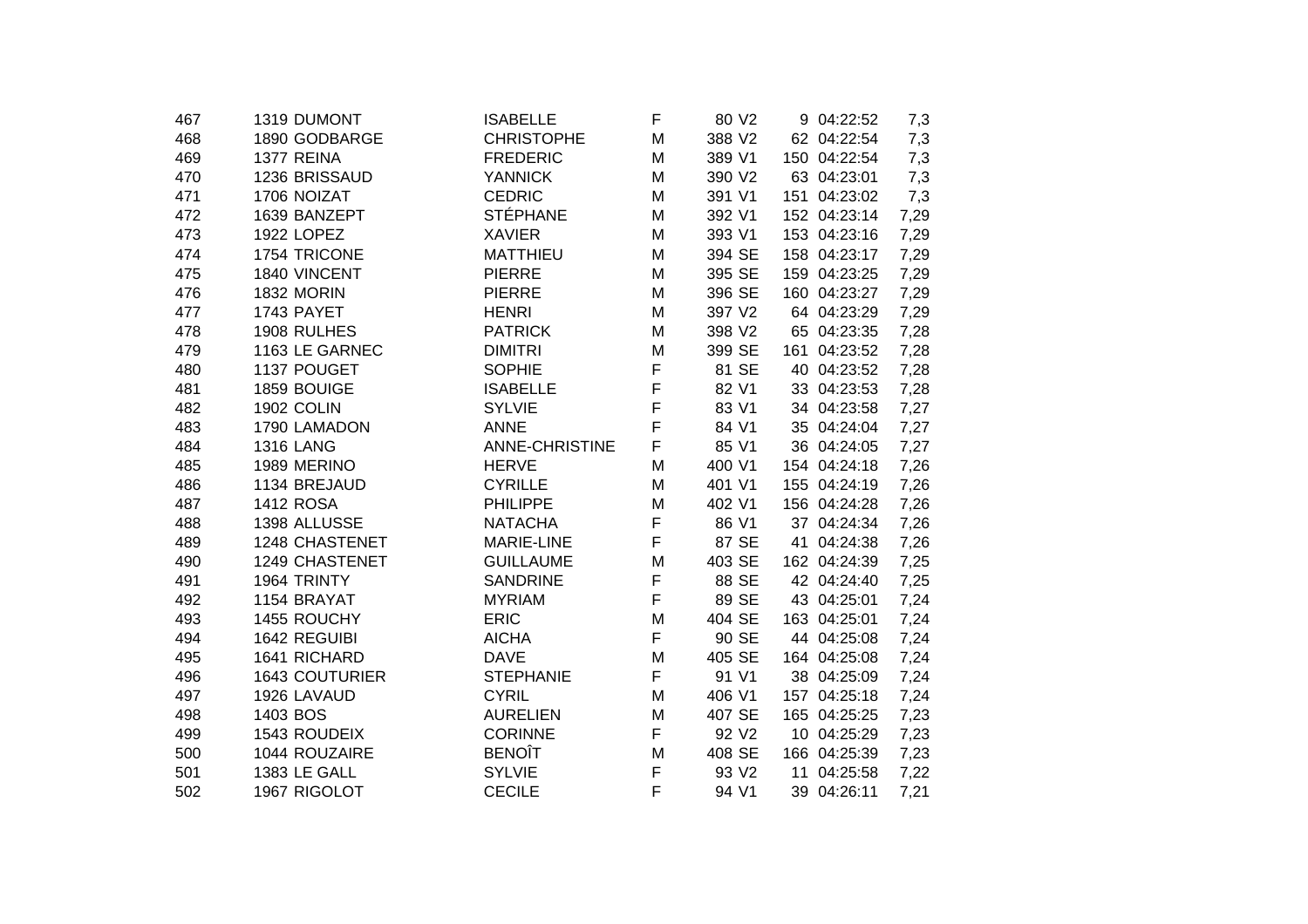| 1472 LE MOING        | <b>JEAN MARC</b>                                                 | M             | 409 V1            | 158 04:26:19 | 7,21                                                                                                      |
|----------------------|------------------------------------------------------------------|---------------|-------------------|--------------|-----------------------------------------------------------------------------------------------------------|
| 1471 LE GLOUX        | <b>NICOLAS</b>                                                   | M             | 410 V1            | 159 04:26:20 | 7,21                                                                                                      |
| 1476 BELLEC          | <b>LAURENCE</b>                                                  | F             | 95 V1             | 40 04:26:21  | 7,21                                                                                                      |
| 1470 NICOLAS         | <b>ISABELLE</b>                                                  | F             | 96 V2             | 12 04:26:24  | 7,21                                                                                                      |
| 1488 BAUDET          | <b>MATHIEU</b>                                                   | M             | 411 SE            | 167 04:26:24 | 7,21                                                                                                      |
| 1240 WAY             | LUC                                                              | M             | 412 SE            | 168 04:26:27 | 7,21                                                                                                      |
| 1068 TOUZIN          | <b>JACQUES</b>                                                   | M             | 413 V2            | 66 04:26:42  | 7,2                                                                                                       |
| 1203 LASSINCE        | <b>SOPHIE</b>                                                    | F             | 97 V1             | 41 04:27:16  | 7,18                                                                                                      |
| 1454 PRADINES        | <b>PHILIPPE</b>                                                  | M             | 414 V1            |              | 7,18                                                                                                      |
| 1231 DUMAS           | <b>JEROME</b>                                                    | M             | 415 SE            |              | 7,18                                                                                                      |
| 1966 GAYET           | <b>SEBASTIEN</b>                                                 | M             | 416 V1            |              | 7,18                                                                                                      |
| <b>1269 BESSE</b>    | <b>AGNES</b>                                                     | F             | 98 V <sub>2</sub> |              | 7,17                                                                                                      |
| 1765 BILLOUX         | <b>EMMANUEL</b>                                                  | M             | 417 V1            |              | 7,17                                                                                                      |
|                      | <b>MARION</b>                                                    |               | 99 SE             |              | 7,16                                                                                                      |
|                      | <b>JUAN</b>                                                      | M             | 418 SE            | 170 04:28:05 | 7,16                                                                                                      |
| <b>1625 BOULARES</b> | <b>EDDY</b>                                                      | M             | 419 SE            | 171 04:28:21 | 7,15                                                                                                      |
| 1805 MAUNY           | ANGELIQUE                                                        | F             | 100 SE            | 46 04:28:50  | 7,14                                                                                                      |
| 1183 BELLIARD        | <b>LAURENT</b>                                                   | M             | 420 V1            | 163 04:29:41 | 7,12                                                                                                      |
| 1791 GILBERT         | <b>LAURENT</b>                                                   | M             | 421 V1            | 164 04:29:43 | 7,12                                                                                                      |
| 1800 ROCHEREAU       | <b>CHRISTOPHE</b>                                                | M             | 422 V1            | 165 04:29:53 | 7,11                                                                                                      |
| 1156 BOURDIER        | <b>BRUNO</b>                                                     | M             | 423 SE            | 172 04:29:53 | 7,11                                                                                                      |
| 1507 LAVAL           | <b>CHRISTOPHE</b>                                                | M             | 424 V1            | 166 04:29:55 | 7,11                                                                                                      |
| <b>1370 BRUN</b>     | <b>NELLY</b>                                                     | F             | 101 V2            | 14 04:30:08  | 7,11                                                                                                      |
| 1799 BONNET          | <b>DIDIER</b>                                                    | M             | 425 V1            | 167 04:30:30 | 7,1                                                                                                       |
| 1594 BEAUDIN         |                                                                  | M             | 426 V2            |              | 7,1                                                                                                       |
| 1991 DAMON           | <b>OLIVIER</b>                                                   | M             | 427 V1            | 168 04:30:39 | 7,09                                                                                                      |
| 1070 BRIONNET        | <b>VINCENT</b>                                                   | M             | 428 SE            | 173 04:31:02 | 7,08                                                                                                      |
| 1714 SCHILLINGER     | <b>PATRICK</b>                                                   | M             | 429 V1            | 169 04:31:03 | 7,08                                                                                                      |
| 1675 PESTANA         | <b>AGNES</b>                                                     |               | 102 SE            | 47 04:31:07  | 7,08                                                                                                      |
|                      | <b>CLAUDE</b>                                                    |               |                   | 15 04:31:20  | 7,08                                                                                                      |
| <b>1909 FABRE</b>    | <b>BERNARD</b>                                                   | M             | 430 V2            | 68 04:31:45  | 7,07                                                                                                      |
|                      | <b>ANTHONY</b>                                                   | M             | 431 V1            | 170 04:31:53 | 7,06                                                                                                      |
| 1921 BACHELERIE      | <b>CHRISTOPHE</b>                                                | M             | 432 V1            | 171 04:31:54 | 7,06                                                                                                      |
| 1241 LAMBERT         | <b>EMMANUEL</b>                                                  | м             | 433 V1            | 172 04:32:09 | 7,05                                                                                                      |
| 1769 MARTINEZ        | <b>NATHALIE</b>                                                  | F             | 104 V2            | 16 04:32:20  | 7,05                                                                                                      |
| 1702 QUIQUANDON      | <b>CHRISTELLE</b>                                                | F             | 105 SE            | 48 04:32:25  | 7,05                                                                                                      |
|                      | 1627 CARRIÉ<br>1578 ZURITA ARES<br>1538 AUZEMERY<br>1242 COGNARD | <b>MICHEL</b> | F<br>F<br>F       | 103 V2       | 160 04:27:17<br>169 04:27:24<br>161 04:27:24<br>13 04:27:50<br>162 04:27:54<br>45 04:28:04<br>67 04:30:34 |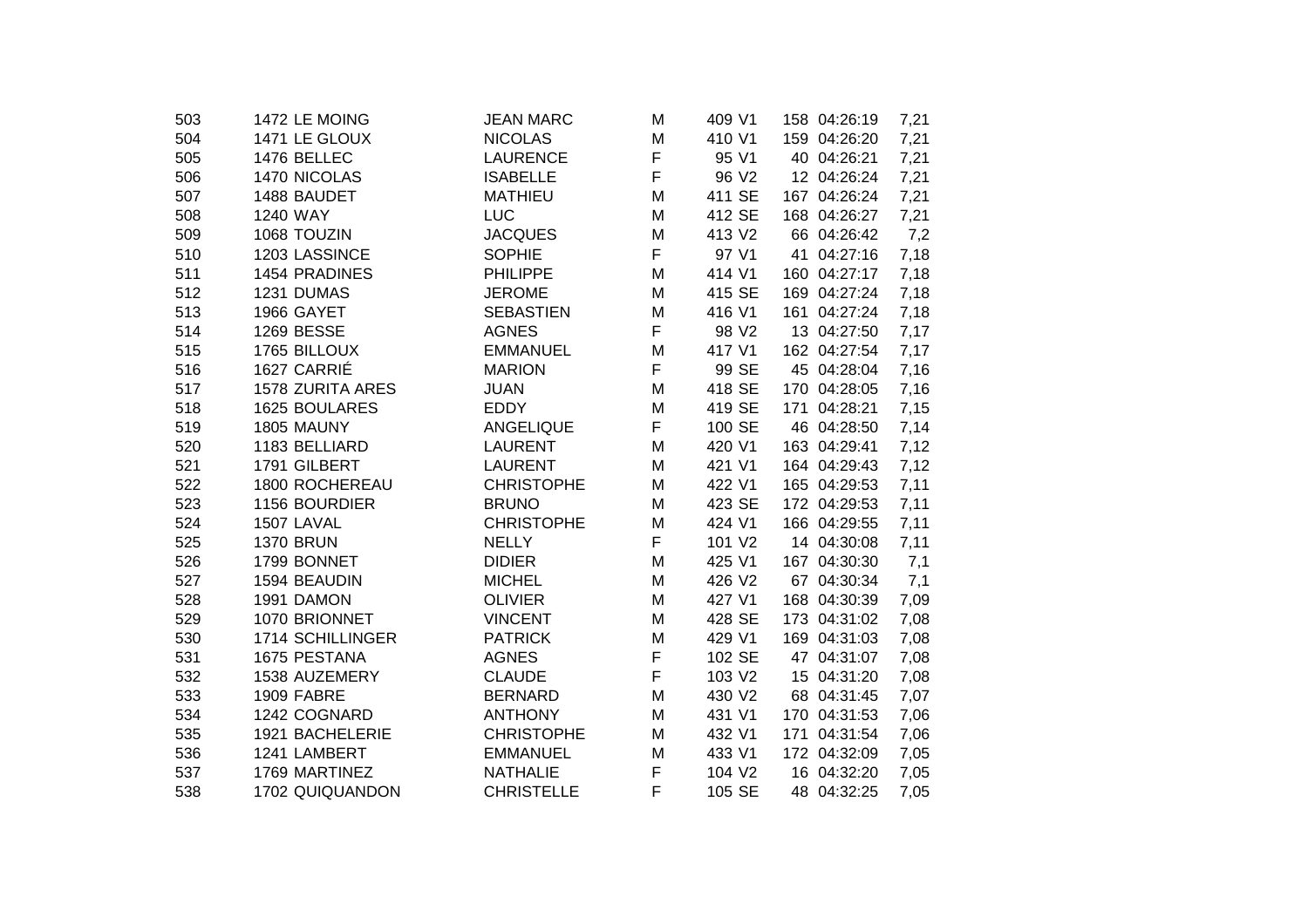| 1396 CONSTANT    | <b>PASCAL</b>                                                                                                               | M                                                                                                                                             | 434 V1                               | 173 04:32:36                                                                 | 7,04                                                                                                      |
|------------------|-----------------------------------------------------------------------------------------------------------------------------|-----------------------------------------------------------------------------------------------------------------------------------------------|--------------------------------------|------------------------------------------------------------------------------|-----------------------------------------------------------------------------------------------------------|
| 1713 FOURNIAL    | JEAN-JACQUES                                                                                                                | M                                                                                                                                             | 435 V1                               | 174 04:32:36                                                                 | 7,04                                                                                                      |
| 1767 CHAMBEFORT  | <b>CÉDRIC</b>                                                                                                               | M                                                                                                                                             | 436 SE                               | 174 04:32:48                                                                 | 7,04                                                                                                      |
| 1766 CHAMBEFORT  | <b>PAULINE</b>                                                                                                              | F                                                                                                                                             | 106 SE                               | 49 04:32:48                                                                  | 7,04                                                                                                      |
| 1489 BOY         | <b>MICHAEL</b>                                                                                                              | M                                                                                                                                             | 437 V1                               | 175 04:32:48                                                                 | 7,04                                                                                                      |
| 1069 COUILLAUD   | <b>DANIEL</b>                                                                                                               | M                                                                                                                                             | 438 V2                               | 69 04:32:59                                                                  | 7,03                                                                                                      |
| 1680 RUDICH      | <b>LIONNEL</b>                                                                                                              | M                                                                                                                                             | 439 V1                               | 176 04:33:54                                                                 | 7,01                                                                                                      |
| 1752 POIDEVIN    | <b>MICKAËL</b>                                                                                                              | M                                                                                                                                             | 440 V1                               | 177 04:35:26                                                                 | 6,97                                                                                                      |
| 1022 DALET       | <b>JACQUES</b>                                                                                                              | м                                                                                                                                             | 441 V2                               | 70 04:35:41                                                                  | 6,96                                                                                                      |
| 1282 GUILLEMON   | <b>PATRICK</b>                                                                                                              | M                                                                                                                                             | 442 V <sub>2</sub>                   | 71 04:35:42                                                                  | 6,96                                                                                                      |
| 1716 MORON       | <b>SOPHIE</b>                                                                                                               | F                                                                                                                                             | 107 SE                               | 50 04:35:46                                                                  | 6,96                                                                                                      |
| 1354 TOURLAN     | <b>AUDREY</b>                                                                                                               | F                                                                                                                                             | 108 SE                               | 51 04:35:58                                                                  | 6,96                                                                                                      |
| 1898 AGARD       | <b>OLIVIER</b>                                                                                                              | M                                                                                                                                             | 443 V2                               | 72 04:36:02                                                                  | 6,96                                                                                                      |
| 1104 RETY        | <b>PASCAL</b>                                                                                                               | M                                                                                                                                             | 444 V1                               | 178 04:36:04                                                                 | 6,95                                                                                                      |
| 1310 VIGOUROUX   | <b>SOPHIE</b>                                                                                                               | F                                                                                                                                             | 109 SE                               | 52 04:36:17                                                                  | 6,95                                                                                                      |
| 1276 JOANNY      | <b>NICOLAS</b>                                                                                                              | M                                                                                                                                             | 445 SE                               | 175 04:36:20                                                                 | 6,95                                                                                                      |
| 1063 DORET       | <b>CÉDRIC</b>                                                                                                               | M                                                                                                                                             | 446 V1                               | 179 04:36:57                                                                 | 6,93                                                                                                      |
| <b>1092 ROUX</b> | <b>ALEXANDRA</b>                                                                                                            |                                                                                                                                               | 110 SE                               | 53 04:37:10                                                                  | 6,93                                                                                                      |
| 1093 SALVANT     | <b>GERARD</b>                                                                                                               | M                                                                                                                                             | 447 V2                               | 73 04:37:11                                                                  | 6,93                                                                                                      |
| 1681 GONZALEZ    | <b>ROMAIN</b>                                                                                                               | M                                                                                                                                             | 448 SE                               | 176 04:37:13                                                                 | 6,93                                                                                                      |
| 1531 POULET      | <b>STEPHANE</b>                                                                                                             | M                                                                                                                                             | 449 V1                               | 180 04:37:38                                                                 | 6,92                                                                                                      |
| <b>1529 PONT</b> | <b>CAROLINE</b>                                                                                                             | F                                                                                                                                             | 111 SE                               | 54 04:37:38                                                                  | 6,92                                                                                                      |
| 1638 FRAIGNAC    | <b>FLORENCE</b>                                                                                                             | F                                                                                                                                             | 112 V <sub>2</sub>                   | 17 04:37:40                                                                  | 6,91                                                                                                      |
| 1530 POULET      | <b>DAMIEN</b>                                                                                                               | M                                                                                                                                             | 450 V1                               | 181 04:37:41                                                                 | 6,91                                                                                                      |
| 1185 ALLARD      | <b>ISABELLE</b>                                                                                                             |                                                                                                                                               | 113 SE                               | 55 04:37:47                                                                  | 6,91                                                                                                      |
|                  |                                                                                                                             |                                                                                                                                               |                                      |                                                                              | 6,91                                                                                                      |
|                  |                                                                                                                             | M                                                                                                                                             |                                      |                                                                              | 6,91                                                                                                      |
|                  |                                                                                                                             |                                                                                                                                               |                                      | 18 04:38:13                                                                  | 6,9                                                                                                       |
|                  |                                                                                                                             |                                                                                                                                               |                                      |                                                                              | 6,9                                                                                                       |
|                  |                                                                                                                             |                                                                                                                                               |                                      |                                                                              | 6,9                                                                                                       |
|                  |                                                                                                                             |                                                                                                                                               |                                      |                                                                              | 6,89                                                                                                      |
|                  |                                                                                                                             |                                                                                                                                               |                                      |                                                                              | 6,88                                                                                                      |
|                  |                                                                                                                             | M                                                                                                                                             |                                      |                                                                              | 6,88                                                                                                      |
| 1862 JOANNY      | <b>FREDERIC</b>                                                                                                             | Μ                                                                                                                                             | 455 SE                               | 177 04:39:11                                                                 | 6,88                                                                                                      |
| 1710 LAJARRIGE   | <b>ERIC</b>                                                                                                                 | M                                                                                                                                             | 456 V2                               | 74 04:39:11                                                                  | 6,88                                                                                                      |
| 1516 NOZIERE     | <b>VICTOR</b>                                                                                                               | M                                                                                                                                             | 457 SE                               | 178 04:39:20                                                                 | 6,87                                                                                                      |
|                  | <b>1419 RUMEN</b><br>1182 REB<br>1389 FENECH<br>1581 LEYRIS<br>1188 COMBES<br>1400 LAFOSSE<br>1255 DESBORDES<br>1514 ESTEVE | <b>FRANCK</b><br><b>JEAN-PIERRE</b><br><b>CORINNE</b><br><b>JEROME</b><br><b>FRANCINE</b><br><b>MARYLIN</b><br><b>VIRGINIE</b><br><b>MARC</b> | F<br>F<br>M<br>F<br>M<br>F<br>F<br>F | 451 V1<br>452 V1<br>114 V2<br>453 V1<br>115 V2<br>116 V1<br>117 V1<br>454 V1 | 182 04:37:56<br>183 04:38:02<br>184 04:38:16<br>19 04:38:23<br>42 04:38:43<br>43 04:38:59<br>185 04:39:00 |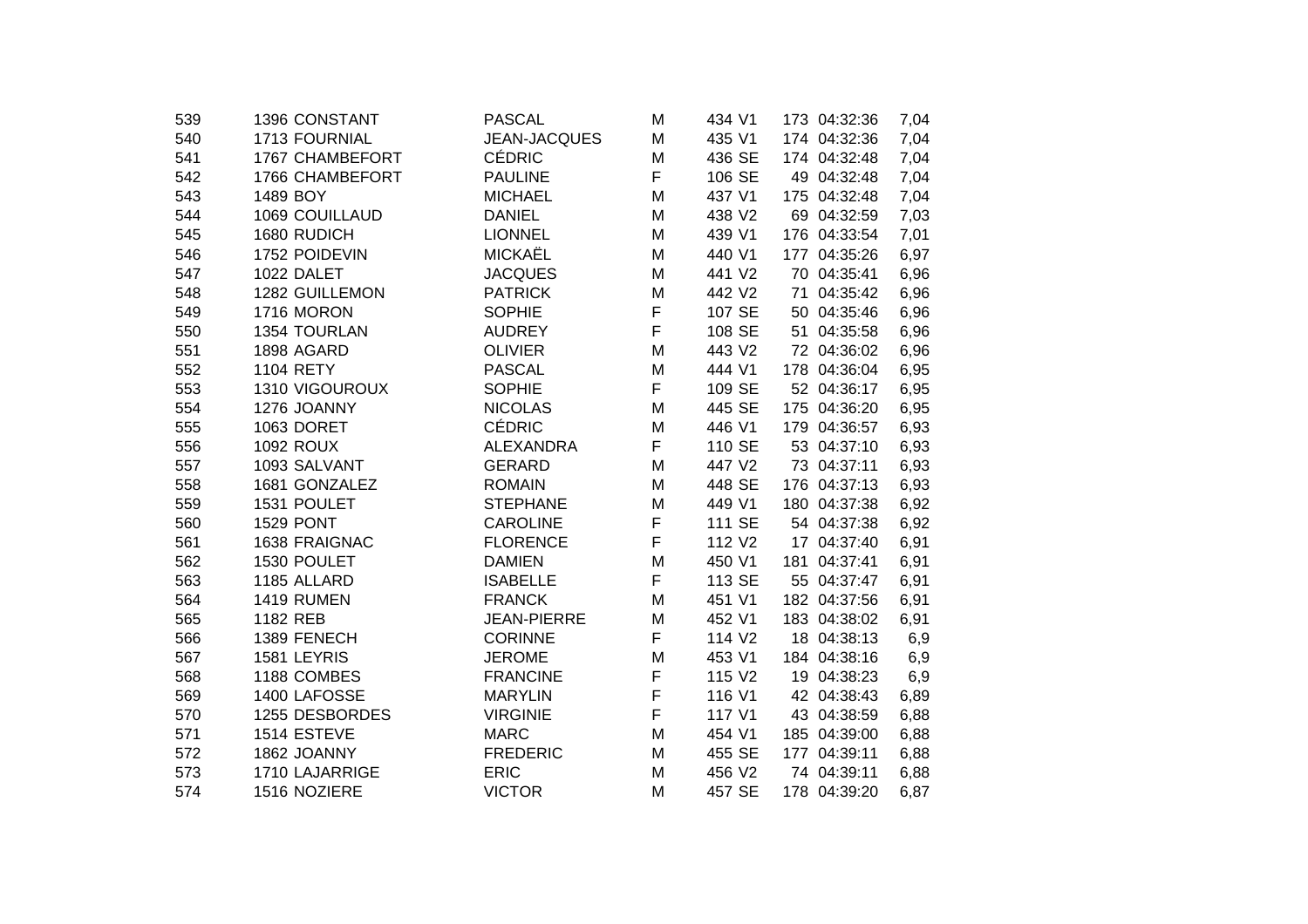| 1517 VABRET       | <b>YOANN</b>         | M                                 | 458 SE      | 179 04:39:20     | 6,87        |
|-------------------|----------------------|-----------------------------------|-------------|------------------|-------------|
| 1622 CUMINGE      | <b>MICHELLE</b>      | F                                 | 118 V2      | 20 04:39:35      | 6,87        |
| 1564 CUREAU       | <b>MIKAEL</b>        | M                                 | 459 V1      | 186 04:39:41     | 6,86        |
| 1013 CHAZEAU      | <b>LAURENT</b>       | M                                 | 460 V2      | 75 04:39:41      | 6,86        |
| 1080 LOCQUIN      | <b>VIRGINIE</b>      | F                                 | 119 V2      | 21 04:39:42      | 6,86        |
| 1938 MORGAN       | <b>JOANNA</b>        | F                                 | 120 V1      | 44 04:39:58      | 6,86        |
| 1835 COLAS        | <b>STÉPHANE</b>      | M                                 | 461 V1      | 187 04:40:19     | 6,85        |
| 1546 BERGEON      | <b>JEAN BAPTISTE</b> | M                                 | 462 V1      | 188 04:40:19     | 6,85        |
| 1266 DRUGEON      | <b>JANY-PIERRE</b>   | M                                 | 463 V3      | 13 04:40:21      | 6,85        |
| 1265 CHASSERAY    | <b>CELINE</b>        | F                                 | 121 V1      | 45 04:40:45      | 6,84        |
| 1326 GABILLON     | <b>MARIE FRANCE</b>  | F                                 | 122 V3      | 1 04:40:52       | 6,84        |
| 1417 GABILLON     | <b>FRANCK</b>        | M                                 | 464 SE      | 180 04:40:52     | 6,84        |
| 1382 DUPUTIE      | <b>PHILIPPE</b>      | M                                 | 465 V3      | 14 04:41:19      | 6,82        |
| 1737 CHARLES      | <b>SANDY</b>         | M                                 | 466 V1      | 189 04:41:25     | 6,82        |
| 1843 VIDAL        | <b>STEPHANIE</b>     | F                                 | 123 V1      | 46 04:41:27      | 6,82        |
| 1937 LESAGE       | <b>ANNIE</b>         | F                                 | 124 V1      | 47 04:41:35      | 6,82        |
| 1321 BOUCKAERT    | <b>FRANCK</b>        | M                                 | 467 V2      | 76 04:41:37      | 6,82        |
| 1014 RADENNE      | <b>VANESSA</b>       | F                                 | 125 SE      | 56 04:41:38      | 6,82        |
| <b>1662 CABE</b>  | <b>PATRICK</b>       | M                                 | 468 V2      | 77 04:41:57      | 6,81        |
| 1545 GODRON       | <b>ERIC</b>          | F                                 | 126 V2      | 22 04:41:58      | 6,81        |
| 1197 MILVAQUE     | <b>MAGALI</b>        | F                                 | 127 V1      | 48 04:41:59      | 6,81        |
| 1258 PERIER       | <b>CATHERINE</b>     | F                                 | 128 V1      | 49 04:41:59      | 6,81        |
| 1673 HERMELIN     | <b>JEAN-MICHEL</b>   | M                                 | 469 V2      | 78 04:42:20      | 6,8         |
| <b>1330 BURLE</b> | <b>GILLES</b>        | M                                 | 470 V2      | 79 04:42:23      | 6,8         |
| 1088 BLEU         | <b>CHRISTINE</b>     |                                   | 129 V1      |                  | 6,79        |
| 1195 BROMET       | <b>CELINE</b>        |                                   | 130 SE      | 57 04:42:50      | 6,79        |
| 1423 LORANT       |                      | M                                 | 471 V1      | 190 04:42:52     | 6,79        |
| 1602 LEYBROS      | <b>REMY</b>          | M                                 | 472 SE      | 181 04:42:54     | 6,79        |
| 1442 LEYBROS      | <b>SYLVAIN</b>       | M                                 | 473 SE      | 182 04:42:55     | 6,79        |
|                   |                      |                                   |             | 58 04:42:56      | 6,79        |
| 1749 SAGREDO      | <b>JESUS MAX</b>     | M                                 | 474 V4      | 2 04:42:57       | 6,79        |
| 1405 GARD         | <b>FRANÇOIS</b>      | M                                 |             | 183 04:43:15     | 6,78        |
| 1425 ROURE        | <b>LAURENT</b>       | M                                 | 476 V1      | 191 04:43:30     | 6,77        |
| 1661 CABE         | <b>MAITE</b>         | F                                 | 132 V1      | 51 04:43:46      | 6,77        |
| 1660 BAGIEU       | <b>JOEL</b>          | M                                 | 477 V2      | 80 04:43:46      | 6,77        |
| 1566 DECANIS      | <b>SERGE</b>         | M                                 | 478 V2      | 81 04:44:39      | 6,75        |
|                   | 1457 GORON           | <b>SÉBASTIEN</b><br><b>SOPHIE</b> | F<br>F<br>F | 131 SE<br>475 SE | 50 04:42:45 |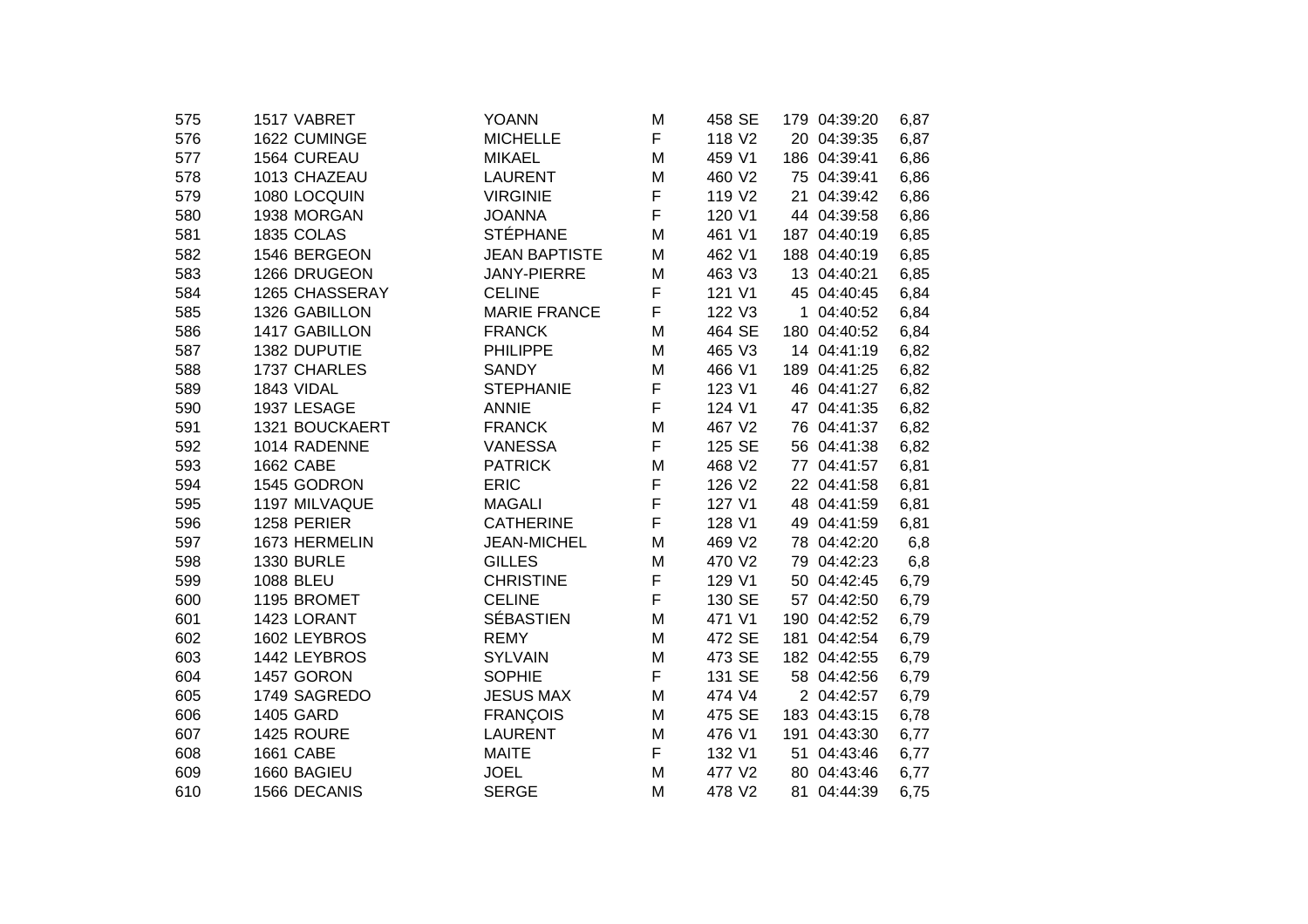| 611 | <b>1750 RIOU</b>     | <b>JEAN CLAUDE</b> | М | 479 V3 | 15 04:44:50  | 6,74 |
|-----|----------------------|--------------------|---|--------|--------------|------|
| 612 | 1549 OLCZAK          | <b>SANDRINE</b>    | F | 133 SE | 59 04:45:12  | 6,73 |
| 613 | 1096 LACROIX         | <b>MARINE</b>      | F | 134 SE | 60 04:45:16  | 6,73 |
| 614 | 1283 MARIN           | <b>SOPHIE</b>      | F | 135 V1 | 52 04:45:17  | 6,73 |
| 615 | 1288 LUCAS           | <b>BERNARD</b>     | M | 480 V2 | 82 04:45:34  | 6,72 |
| 616 | 1726 BOUCHET         | <b>DORIAN</b>      | M | 481 SE | 184 04:45:39 | 6,72 |
| 617 | 1006 BOUTARIC        | <b>BENOIT</b>      | M | 482 SE | 185 04:45:40 | 6,72 |
| 618 | 1971 CANTO           | <b>CECILE</b>      | F | 136 V1 | 53 04:45:42  | 6,72 |
| 619 | 1428 DAUMAR          | <b>PIERRE</b>      | M | 483 SE | 186 04:45:50 | 6,72 |
| 620 | 1074 BRUNVARLET      | <b>ERIC</b>        | Μ | 484 V2 | 83 04:46:02  | 6,71 |
| 621 | 1309 LAFON           | <b>GERAUD</b>      | M | 485 V1 | 192 04:46:04 | 6,71 |
| 622 | 1473 THEBAULT        | <b>CHRISTELLE</b>  | F | 137 V1 | 54 04:46:04  | 6,71 |
| 623 | 1626 ROBERT          | <b>MARTINE</b>     | F | 138 V2 | 23 04:46:05  | 6,71 |
| 624 | 1997 SEBILEAU        | <b>ERIC</b>        | M | 486 V2 | 84 04:46:06  | 6,71 |
| 625 | 1166 ROBERT          | <b>NATHALIE</b>    | F | 139 SE | 61 04:46:07  | 6,71 |
| 626 | 1180 GEFFROY         | <b>FABIENNE</b>    | F | 140 V2 | 24 04:46:07  | 6,71 |
| 627 | 1167 MALVEZIN        | <b>DAVID</b>       | M | 487 SE | 187 04:46:09 | 6,71 |
| 628 | 1211 DOUARRE         | <b>LAURENT</b>     | M | 488 V1 | 193 04:46:15 | 6,71 |
| 629 | 1097 TARRADE         | <b>JULIEN</b>      | M | 489 SE | 188 04:46:21 | 6,7  |
| 630 | <b>1977 DIOT</b>     | <b>SOPHIE</b>      | F | 141 V1 | 55 04:46:36  | 6,7  |
| 631 | 1059 PERRIN          | <b>SABINE</b>      | F | 142 V2 | 25 04:46:37  | 6,7  |
| 632 | 2213 LUCAS           | <b>MURIELLE</b>    | F | 143 V2 | 26 04:46:52  | 6,69 |
| 633 | 1216 LANCHAS         | <b>PASCAL</b>      | M | 490 V2 | 85 04:46:59  | 6,69 |
| 634 | <b>1254 COURTOIS</b> | <b>FABRICE</b>     | M | 491 SE | 189 04:47:01 | 6,69 |
| 635 | 1253 DIDIERLAURENT   | <b>CEDRIC</b>      | M | 492 SE | 190 04:47:02 | 6,69 |
| 636 | 1798 ASSANDRI        | <b>STÉPHANE</b>    | M | 493 V1 | 194 04:48:09 | 6,66 |
| 637 | 1946 AMELINEAU       | <b>NATHALIE</b>    | F | 144 V1 | 56 04:48:11  | 6,66 |
| 638 | 1715 BARREAU         | <b>JACKY</b>       | M | 494 V3 | 16 04:48:19  | 6,66 |
| 639 | 1539 DARKRIM         | <b>LARBI</b>       | M | 495 V3 | 17 04:48:32  | 6,65 |
| 640 | 1567 BARBE           | <b>MARIANNICK</b>  | F | 145 V1 | 57 04:48:44  | 6,65 |
| 641 | 1555 SOULARD         | <b>YOLAINE</b>     | F | 146 V2 | 27 04:48:54  | 6,65 |
| 642 | 1802 CHETAIL         | <b>CECILE</b>      | F | 147 SE | 62 04:49:01  | 6,64 |
| 643 | 1700 ALAIMO          | <b>CAROLINE</b>    | F | 148 SE | 63 04:49:01  | 6,64 |
| 644 | <b>1410 LESNE</b>    | <b>JEAN-YVES</b>   | м | 496 V3 | 18 04:49:08  | 6,64 |
| 645 | 1568 BOUCHET         | <b>JEROME</b>      | M | 497 SE | 191 04:50:05 | 6,62 |
| 646 | 1138 CALMETTE        | <b>CATHERINE</b>   | F | 149 V1 | 58 04:50:19  | 6,61 |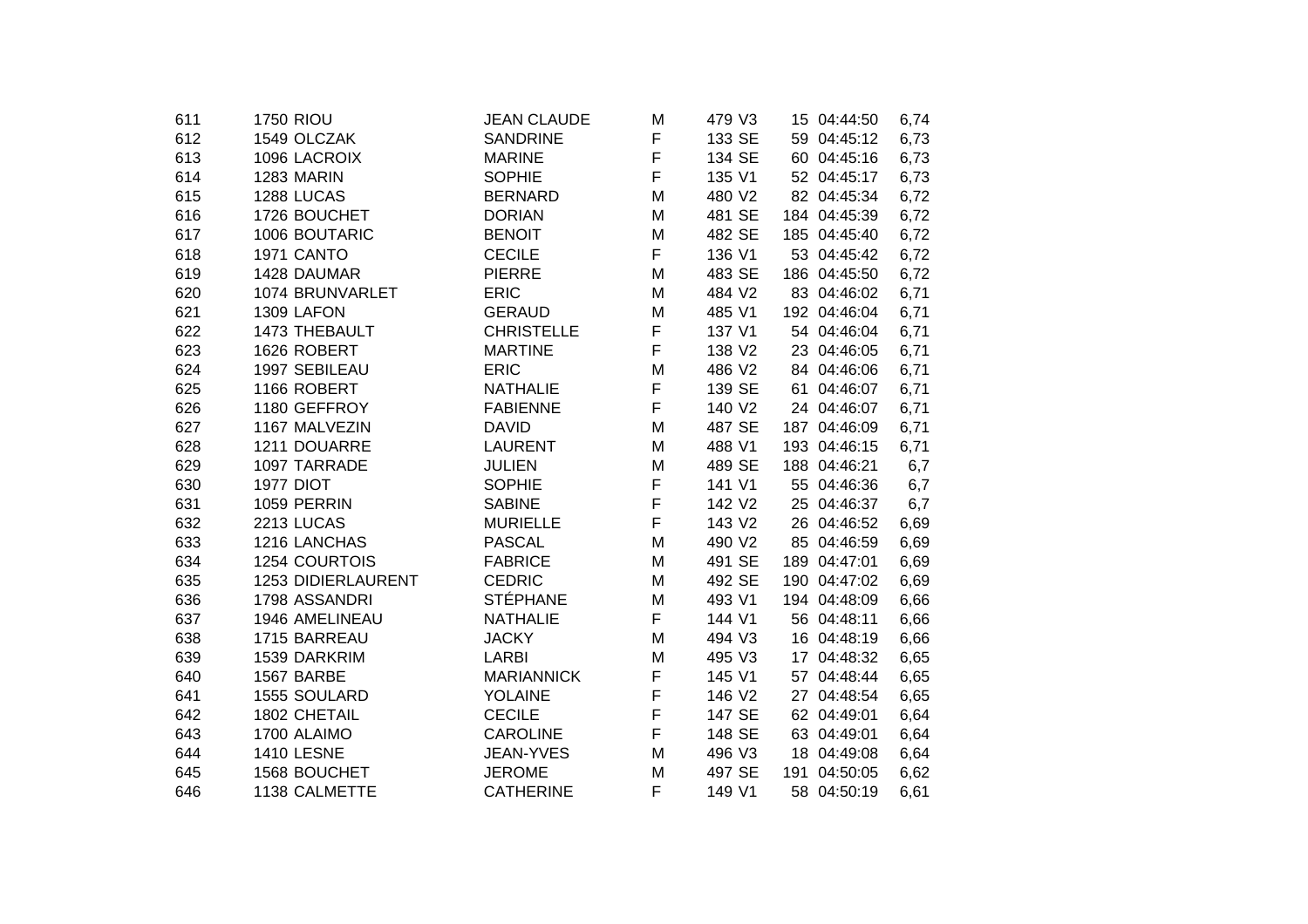| 647 | 1247 LAYROLLE       | <b>HELENE</b>        | F | 150 V2 | 28 04:50:20  | 6,61 |
|-----|---------------------|----------------------|---|--------|--------------|------|
| 648 | 1645 CHESSEBOEUF    | <b>JEAN FRANCOIS</b> | M | 498 V2 | 86 04:50:31  | 6,61 |
| 649 | 1049 THELIN         | <b>LAURENT</b>       | M | 499 V1 | 195 04:51:24 | 6,59 |
| 650 | 1463 MEUDEC         | <b>DANIEL</b>        | M | 500 V2 | 87 04:51:34  | 6,58 |
| 651 | 1230 GATHIER        | <b>JOHANNA</b>       | F | 151 SE | 64 04:51:37  | 6,58 |
| 652 | 1173 ARLANDIS       | GÉRARD               | M | 501 V2 | 88 04:51:44  | 6,58 |
| 653 | 1280 BICHEREL       | <b>CHARLENE</b>      | F | 152 SE | 65 04:51:55  | 6,58 |
| 654 | 1981 RIGAULT        | <b>YANNICK</b>       | M | 502 V2 | 89 04:51:56  | 6,58 |
| 655 | 1443 BOARD          | <b>JAMES</b>         | M | 503 V2 | 90 04:52:05  | 6,57 |
| 656 | 1445 COUDERC        | <b>ALAIN</b>         | M | 504 V3 | 19 04:52:06  | 6,57 |
| 657 | 1553 SAINT-ROCH     | <b>CYNTHIA</b>       | F | 153 SE | 66 04:53:08  | 6,55 |
| 658 | 1332 EXBRAYAT       | <b>LAURENCE</b>      | F | 154 V1 | 59 04:53:11  | 6,55 |
| 659 | 1413 MARQUEZE-POUEY | <b>NATHALIE</b>      | F | 155 V1 | 60 04:53:12  | 6,55 |
| 660 | 1436 ALBA           | <b>NADEGE</b>        | F | 156 V1 | 61 04:53:12  | 6,55 |
| 661 | 1435 JEAN-LARIPPE   | <b>NATHALIE</b>      | F | 157 V1 | 62 04:53:14  | 6,55 |
| 662 | <b>1630 RIVET</b>   | <b>PHILIPPE</b>      | M | 505 V1 | 196 04:53:18 | 6,55 |
| 663 | <b>1665 LAMY</b>    | <b>SABINE</b>        | F | 158 V1 | 63 04:53:37  | 6,54 |
| 664 | 1666 DUHAMEL        | <b>VINCENT</b>       | M | 506 V1 | 197 04:53:39 | 6,54 |
| 665 | <b>1659 PAGÈS</b>   | <b>SÉBASTIEN</b>     | M | 507 SE | 192 04:53:41 | 6,54 |
| 666 | 1779 DIEUDONNE      | <b>MARIE NOELLE</b>  | F | 159 V2 | 29 04:53:54  | 6,53 |
| 667 | 1689 BARRAL         | <b>NATHALIE</b>      | F | 160 V1 | 64 04:53:55  | 6,53 |
| 668 | 1579 NAKIB          | <b>MOUSTAPHA</b>     | M | 508 V1 | 198 04:53:58 | 6,53 |
| 669 | 1495 GOURDON        | <b>NADINE</b>        | F | 161 V2 | 30 04:54:00  | 6,53 |
| 670 | 1208 ANTIGNAC       | <b>DELPHINE</b>      | F | 162 SE | 67 04:54:18  | 6,52 |
| 671 | 1812 ANTIGNAC       | <b>SAM</b>           | M | 509 V1 | 199 04:54:18 | 6,52 |
| 672 | 1312 PALMIER        | <b>STEPHANE</b>      | M | 510 V1 | 200 04:54:59 | 6,51 |
| 673 | 1465 BURKHARDT      | <b>ARNAUD</b>        | M | 511 SE | 193 04:55:18 | 6,5  |
| 674 | <b>1386 LEGER</b>   | <b>VERONIQUE</b>     | F | 163 V1 | 65 04:56:02  | 6,49 |
| 675 | 1837 DINTRAT        | <b>RACHEL</b>        | F | 164 V1 | 66 04:56:04  | 6,48 |
| 676 | 1838 DINTRAT        | <b>FRANCIS</b>       | M | 512 V1 | 201 04:56:06 | 6,48 |
| 677 | 1999 MEZEGUER       | <b>REMI</b>          | M | 513 V1 | 202 04:56:06 | 6,48 |
| 678 | <b>1220 FORT</b>    | <b>VERONIQUE</b>     | F | 165 V1 | 67 04:56:08  | 6,48 |
| 679 | 1497 SENNAT         | <b>THIERRY</b>       | M | 514 V1 | 203 04:56:11 | 6,48 |
| 680 | 1009 JACON          | <b>ANNE-LISE</b>     | F | 166 V1 | 68 04:56:43  | 6,47 |
| 681 | 1274 TROVALET       | <b>PATRICIA</b>      | F | 167 V1 | 69 04:56:44  | 6,47 |
| 682 | 1864 GONTHIER       | <b>MICHEL</b>        | M | 515 V2 | 91 04:56:57  | 6,47 |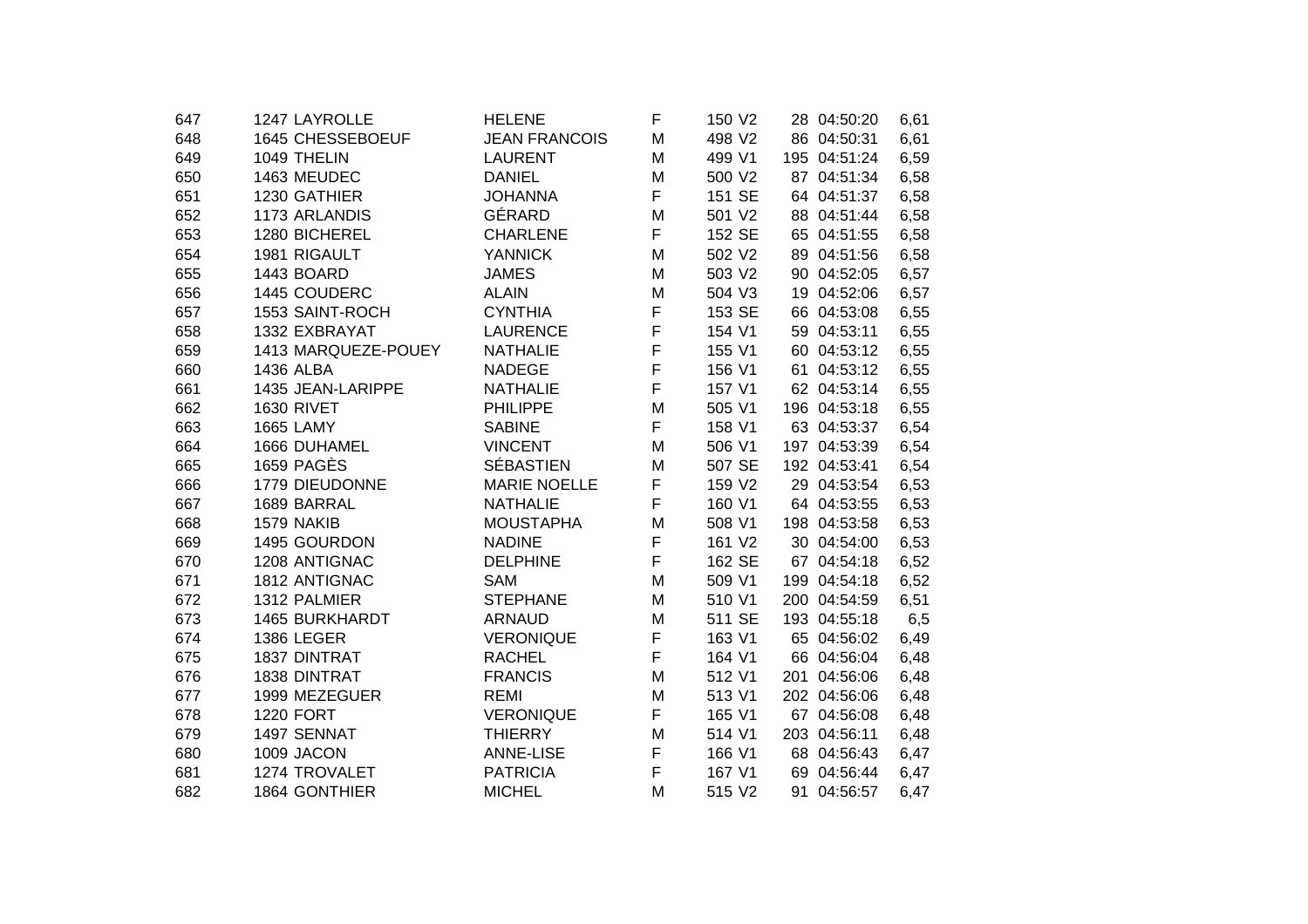| 683 | 1007 MAROT            | <b>EMMANUEL</b>        | M | 516 SE | 194 04:56:59 | 6,46 |
|-----|-----------------------|------------------------|---|--------|--------------|------|
| 684 | 1105 TISSIER          | <b>LAURENT</b>         | M | 517 V2 | 92 04:57:22  | 6,46 |
| 685 | 1026 LONGOUR          | <b>GILLES</b>          | M | 518 V1 | 204 04:57:45 | 6,45 |
| 686 | 1854 DELTROY          | <b>PHILIPPE</b>        | M | 519 V2 | 93 04:57:48  | 6,45 |
| 687 | 1250 AUTALE           | VÉRONIQUE              | F | 168 V2 | 31 04:57:54  | 6,44 |
| 688 | 1972 DAUZET           | <b>CLAUDE</b>          | M | 520 V3 | 20 04:58:04  | 6,44 |
| 689 | 1592 FOURNIER         | <b>CÉLINE</b>          | F | 169 V1 | 70 04:58:07  | 6,44 |
| 690 | 1037 FORTINEAU        | <b>NICOLAS</b>         | M | 521 SE | 195 04:58:08 | 6,44 |
| 691 | 1046 FORTINEAU        | <b>THIERRY</b>         | M | 522 V2 | 94 04:58:09  | 6,44 |
| 692 | 1491 MAROLLEAU        | <b>DIDIER</b>          | M | 523 V2 | 95 04:58:13  | 6,44 |
| 693 | 1114 PALLANCHER       | <b>VINCENT</b>         | M | 524 V1 | 205 04:58:18 | 6,44 |
| 694 | 1783 REMOND           | <b>DIDIER</b>          | M | 525 V2 | 96 04:58:56  | 6,42 |
| 695 | 1784 REMOND           | <b>HELENE</b>          | F | 170 V2 | 32 04:58:56  | 6,42 |
| 696 | 1259 TEYTAUD          | <b>CHRISTEL</b>        | F | 171 V1 | 71 04:59:01  | 6,42 |
| 697 | 142 CHABRIER          | <b>CHRISTOPHE</b>      | M | 526 V1 | 206 04:59:14 | 6,42 |
| 698 | 1168 ROGGENSTEIN      | <b>ALEXANDRE</b>       | M | 527 V1 | 207 04:59:30 | 6,41 |
| 699 | 1267 FAURE            | <b>THIERRY</b>         | M | 528 V2 | 97 04:59:34  | 6,41 |
| 700 | 1744 PAYET            | <b>MARIE CHRISTINE</b> | F | 172 V2 | 33 04:59:47  | 6,4  |
| 701 | 1863 PETE             | <b>MARCEL</b>          | M | 529 V3 | 21 04:59:51  | 6,4  |
| 702 | 1528 LAMADON          | <b>ERIC</b>            | M | 530 V2 | 98 04:59:53  | 6,4  |
| 703 | 1617 GILLET           | <b>MICHEL</b>          | M | 531 V3 | 22 04:59:55  | 6,4  |
| 704 | 1239 BANIK            | <b>ANNICK</b>          | F | 173 V2 | 34 04:59:55  | 6,4  |
| 705 | 1350 BANIK            | <b>FRÉDÉRIC</b>        | M | 532 V2 | 99 04:59:56  | 6,4  |
| 706 | 1348 DU MESNIL-ADELEE | <b>MARC</b>            | M | 533 V3 | 23 04:59:57  | 6,4  |
| 707 | 1612 HAUROGNE         | <b>KARINE</b>          | F | 174 V1 | 72 05:00:25  | 6,39 |
| 708 | 1734 DOMART           | <b>JEAN-CHRISTOPHE</b> | M | 534 V2 | 100 05:00:27 | 6,39 |
| 709 | <b>1609 BRUN</b>      | JEAN-CLAUDE            | M | 535 V2 | 101 05:00:27 | 6,39 |
| 710 | 1668 GONZALEZ         | <b>NOEMIE</b>          | F | 175 SE | 68 05:00:32  | 6,39 |
| 711 | 1103 DELHOUME         | <b>PAULINE</b>         | F | 176 SE | 69 05:00:33  | 6,39 |
| 712 | <b>1682 CUNY</b>      | <b>NICOLAS</b>         | M | 536 V1 | 208 05:00:41 | 6,39 |
| 713 | 1399 CARPIER          | <b>STEPHANE</b>        | M | 537 V2 | 102 05:00:46 | 6,38 |
| 714 | 1066 IRLANDE          | <b>PAUL</b>            | M | 538 SE | 196 05:00:55 | 6,38 |
| 715 | 1067 SOULE            | <b>RAPHAEL</b>         | M | 539 SE | 197 05:00:56 | 6,38 |
| 716 | 1605 GUENNEC          | <b>YOANN</b>           | M | 540 SE | 198 05:01:27 | 6,37 |
| 717 | 1440 PELEAU           | <b>PATRICK</b>         | M | 541 V2 | 103 05:01:35 | 6,37 |
| 718 | 1494 GAZAL            | <b>CHRISTOPHE</b>      | M | 542 V1 | 209 05:01:50 | 6,36 |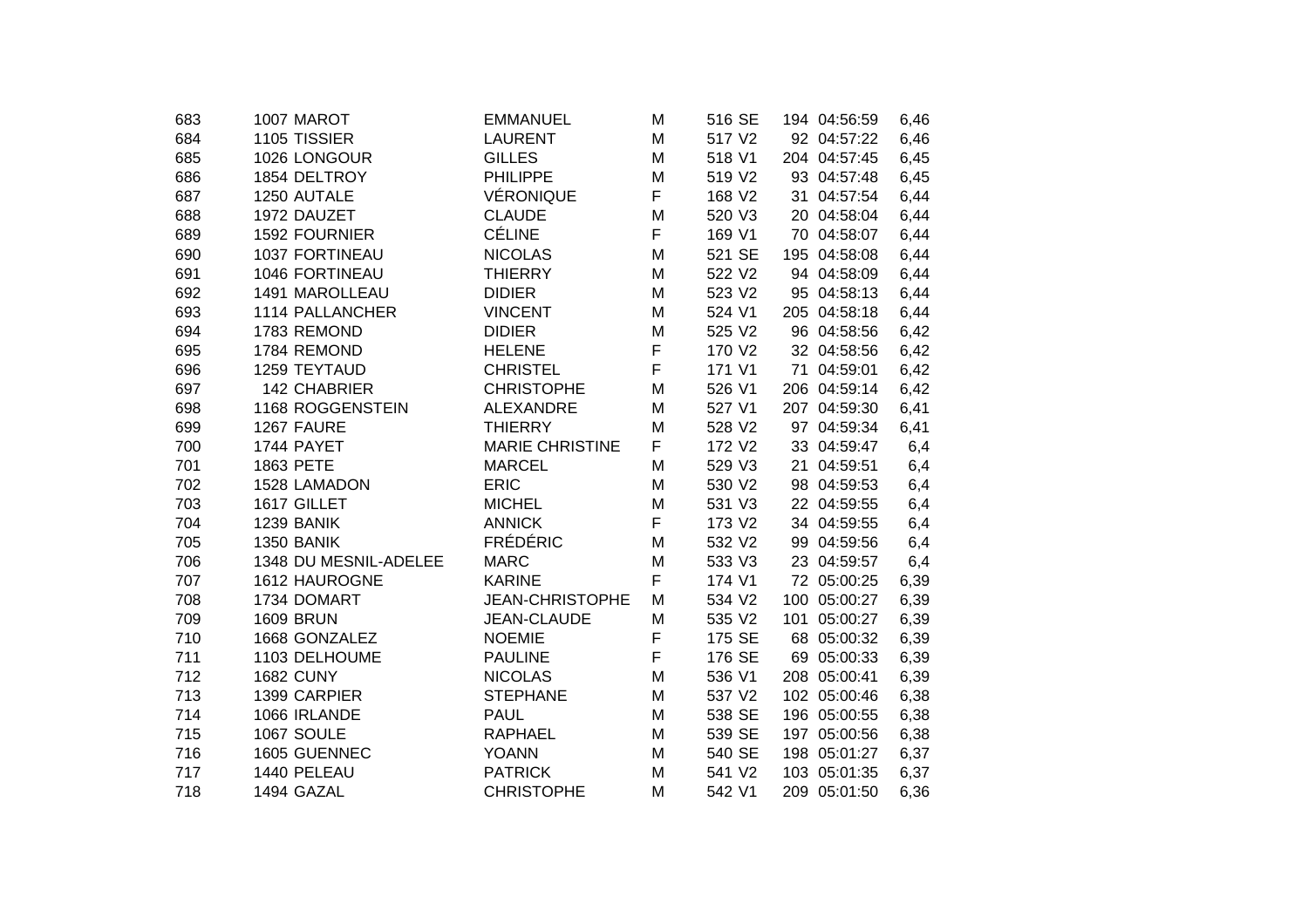| 719 | 1761 SAUVAGE           | <b>CORINE</b>    | F | 177 V1             | 73 05:02:15    | 6,35 |
|-----|------------------------|------------------|---|--------------------|----------------|------|
| 720 | 1701 ALAIMO            | <b>JEAN-LUC</b>  | M | 543 V1             | 210 05:02:49   | 6,34 |
| 721 | 1361 DUMAS             | <b>SANDRINE</b>  | F | 178 V1             | 74 05:03:28    | 6,33 |
| 722 | 1940 BOIRON            | <b>MARJORIE</b>  | F | 179 SE             | 70 05:03:30    | 6,33 |
| 723 | 1663 JOURDAIN          | GÉRARD           | M | 544 V3             | 24 05:03:37    | 6,32 |
| 724 | 1275 GRANGE            | <b>SERGE</b>     | M | 545 V2             | 104 05:03:42   | 6,32 |
| 725 | 1345 CAUDAL            | <b>LOIC</b>      | Μ | 546 V3             | 25 05:03:55    | 6,32 |
| 726 | <b>1919 UCAR</b>       | <b>FREDERIC</b>  | M | 547 SE             | 199 05:04:04   | 6,31 |
| 727 | 1611 GRUSZKA           | <b>DIDIER</b>    | M | 548 V2             | 105 05:04:07   | 6,31 |
| 728 | 1786 DIEUDONNE         | <b>ANNE</b>      | F | 180 V2             | 35 05:04:46    | 6,3  |
| 729 | 1378 VOISIN            | <b>PIERRE</b>    | M | 549 V1             | 211 05:04:47   | 6,3  |
| 730 | 1614 RENOTON           | <b>BRUNO</b>     | Μ | 550 V1             | 212 05:05:08   | 6,29 |
| 731 | 1984 CHARBONNEAU       | <b>THIERRY</b>   | M | 551 V1             | 213 05:05:15   | 6,29 |
| 732 | 1942 QUITTE            | <b>SONIA</b>     | F | 181 V1             | 75 05:05:24    | 6,29 |
| 733 | 1941 RENAUD            | <b>MICHAEL</b>   | M | 552 V1             | 214 05:05:25   | 6,29 |
| 734 | 1781 MORIN             | <b>NATHALIE</b>  | F | 182 V1             | 76 05:05:27    | 6,29 |
| 735 | 1780 PINTREL           | <b>STEPHANE</b>  | M | 553 V1             | 215 05:05:27   | 6,29 |
| 736 | 1746 FONTENAY          | <b>CHRISTINE</b> | F | 183 V2             | 36 05:05:52    | 6,28 |
| 737 | 1917 ZERBIB            | <b>CHRISTINE</b> | F | 184 V2             | 37 05:06:00    | 6,27 |
| 738 | <b>1426 CHAUDIERES</b> | <b>LAURE</b>     | F | 185 V1             | 77 05:06:04    | 6,27 |
| 739 | 1199 PUYRAIMOND        | <b>ANITA</b>     | F | 186 V1             | 78 05:06:05    | 6,27 |
| 740 | 1593 BAUCHE            | ANNE-SOPHIE      | F | 187 SE             | 71<br>05:06:38 | 6,26 |
| 741 | 1624 MARTY             | <b>CHRISTIAN</b> | M | 554 V2             | 106 05:06:39   | 6,26 |
| 742 | 1327 GUILAUME          | <b>ANNIE</b>     | F | 188 V2             | 38 05:07:27    | 6,24 |
| 743 | 1683 CHAPELET          | <b>MARYSE</b>    | F | 189 V2             | 39 05:07:36    | 6,24 |
| 744 | 1685 BELLAVIA          | <b>SYLVIE</b>    | F | 190 V1             | 79 05:07:37    | 6,24 |
| 745 | 1821 ALBERT            | <b>MARION</b>    | F | 191 SE             | 72 05:08:29    | 6,22 |
| 746 | <b>1601 DRAN</b>       | <b>MARTINE</b>   | F | 192 V2             | 40 05:09:27    | 6,2  |
| 747 | 1959 JEFFARD           | <b>ALEXANDRE</b> | M | 555 V1             | 216 05:11:17   | 6,17 |
| 748 | 1958 JEFFARD           | <b>CECILE</b>    | F | 193 V1             | 80 05:11:17    | 6,17 |
| 749 | 1930 BERSEGOL          | <b>THEA</b>      | F | 194 V1             | 81 05:11:40    | 6,16 |
| 750 | 1775 GERARD            | <b>SYLVIE</b>    | F | 195 V <sub>2</sub> | 41 05:12:28    | 6,14 |
| 751 | 1776 GERARD            | <b>YVES</b>      | M | 556 V2             | 107 05:12:28   | 6,14 |
| 752 | 1834 CUREAU            | <b>ROMAIN</b>    | M | 557 SE             | 200 05:13:41   | 6,12 |
| 753 | 1903 GONTINEAC         | <b>LUCINDA</b>   | F | 196 V1             | 82 05:14:03    | 6,11 |
| 754 | <b>1542 BARRÉ</b>      | <b>SERGE</b>     | M | 558 V3             | 26 05:14:16    | 6,11 |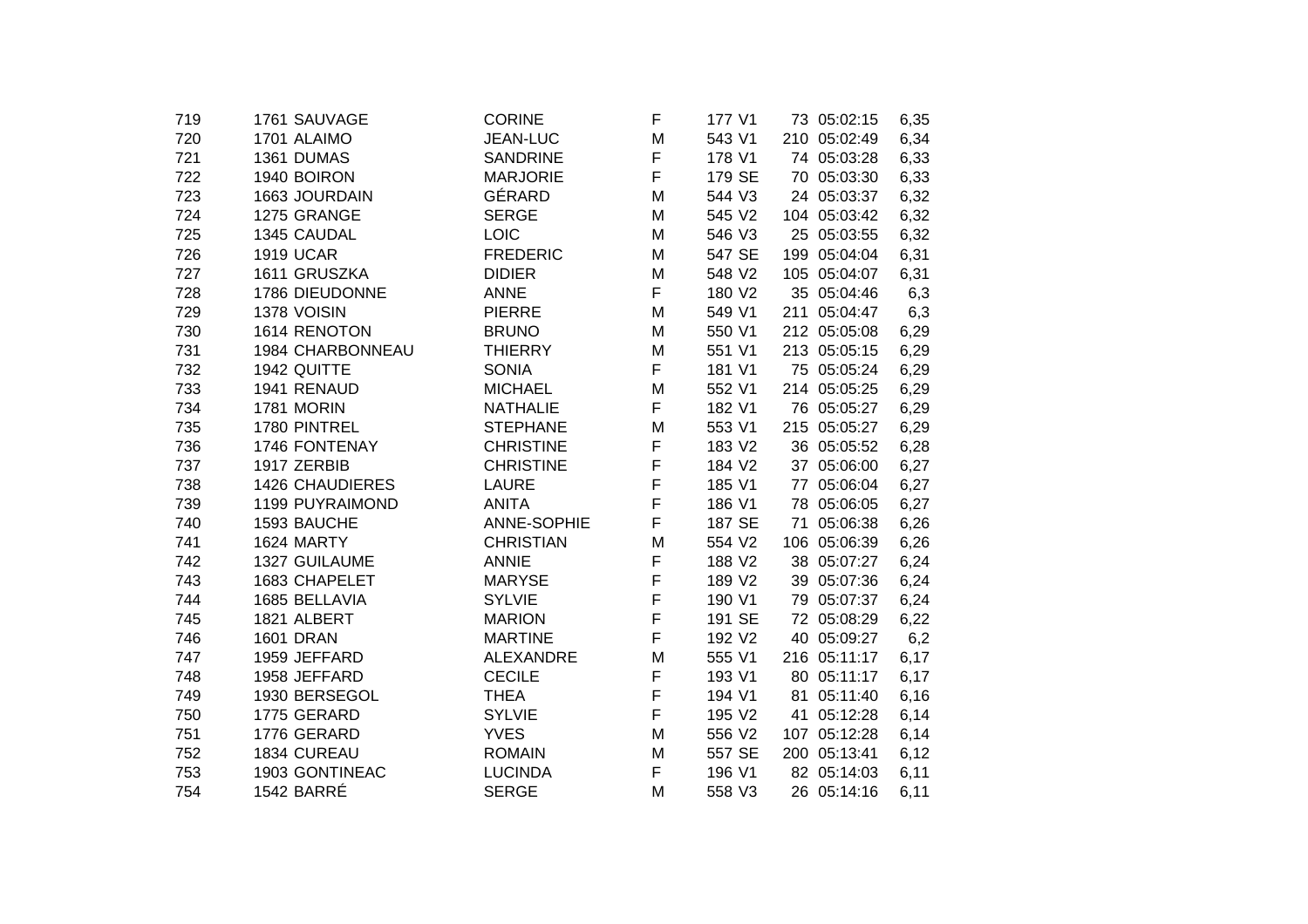| 755 | 1368 HOTTE             | <b>JEAN-LOUIS</b>   | M | 559 V3 | 27 05:14:34  | 6,1  |
|-----|------------------------|---------------------|---|--------|--------------|------|
| 756 | 1814 COSSON            | <b>MARIE ELSA</b>   | F | 197 SE | 73 05:14:40  | 6,1  |
| 757 | 1176 ACIER             | <b>KARINE</b>       | F | 198 V1 | 83 05:14:44  | 6,1  |
| 758 | 1175 BERTHELEMY        | <b>SANDRINE</b>     | F | 199 V1 | 84 05:14:45  | 6,1  |
| 759 | 1329 PAYSAN            | <b>SEBASTIEN</b>    | M | 560 SE | 201 05:15:48 | 6,08 |
| 760 | 1655 CHOULY            | <b>STEPHANE</b>     | M | 561 V2 | 108 05:15:49 | 6,08 |
| 761 | 1975 SCHONBECK         | <b>FRANCOIS</b>     | M | 562 V1 | 217 05:15:54 | 6,08 |
| 762 | 1381 CHAMBON           | <b>VALERIE</b>      | F | 200 V2 | 42 05:17:05  | 6,06 |
| 763 | 1573 CHAUSSADE         | <b>YANNICK</b>      | M | 563 V1 | 218 05:17:48 | 6,04 |
| 764 | 1003 LANDES            | <b>CAROLINE</b>     | F | 201 SE | 74 05:17:56  | 6,04 |
| 765 | 1569 LOPEZ             | <b>BLANDINE</b>     | F | 202 V1 | 85 05:17:58  | 6,04 |
| 766 | 1292 ARNAUD            | <b>OLIVIER</b>      | M | 564 V2 | 109 05:19:07 | 6,02 |
| 767 | 1830 MACHUT            | <b>CELINE</b>       | F | 203 V1 | 86 05:19:11  | 6,02 |
| 768 | <b>1831 BINET</b>      | <b>MARTINE</b>      | F | 204 V2 | 43 05:19:13  | 6,01 |
| 769 | 1649 PIGEAULT          | <b>CÉCILE</b>       | F | 205 V1 | 87 05:19:17  | 6,01 |
| 770 | 1206 PLATA             | <b>CATHERINE</b>    | F | 206 V2 | 44 05:19:17  | 6,01 |
| 771 | 1907 DELTOUR           | JEAN-JACQUES        | M | 565 V2 | 110 05:20:40 | 5,99 |
| 772 | 1955 GUYEN             | <b>PASCAL</b>       | M | 566 SE | 202 05:20:56 | 5,98 |
| 773 | 1789 MALAVAL           | <b>CHRISTIAN</b>    | M | 567 V2 | 111 05:21:47 | 5,97 |
| 774 | 1970 PRUD'HOMME        | <b>JACQUES</b>      | M | 568 V2 | 112 05:22:42 | 5,95 |
| 775 | 1900 GLANDUS           | <b>BERNARD</b>      | M | 569 V3 | 28 05:22:46  | 5,95 |
| 776 | 1741 ROLLAND           | <b>MONIQUE</b>      | F | 207 V2 | 45 05:22:53  | 5,95 |
| 777 | 1228 PACRAULT          | <b>MARIE HELENE</b> | F | 208 V2 | 46 05:23:12  | 5,94 |
| 778 | 1227 PACRAULT          | <b>ERIC</b>         | M | 570 V2 | 113 05:23:13 | 5,94 |
| 779 | 1224 MINARET           | <b>SONNIA</b>       | F | 209 V1 | 88 05:23:13  | 5,94 |
| 780 | 1222 BASQ              | <b>STEPHANIE</b>    | F | 210 V1 | 89 05:23:14  | 5,94 |
| 781 | 1225 BOULET            | <b>CHRISTOPHE</b>   | M | 571 V2 | 114 05:23:14 | 5,94 |
| 782 | 1226 MARTIN            | <b>REGIS</b>        | M | 572 V1 | 219 05:23:15 | 5,94 |
| 783 | 1745 LE SCANF          | <b>OLIVIER</b>      | M | 573 V1 | 220 05:23:52 | 5,93 |
| 784 | 1052 POURCHASSE        | <b>MICHEL</b>       | M | 574 V2 | 115 05:24:24 | 5,92 |
| 785 | <b>1298 CHARRUAULT</b> | <b>FREDERIC</b>     | M | 575 V1 | 221 05:25:19 | 5,9  |
| 786 | 1467 ROLLANDT          | <b>VINCENT</b>      | M | 576 V1 | 222 05:26:01 | 5,89 |
| 787 | 1795 MARCHAL           | <b>SÉBASTIEN</b>    | M | 577 V1 | 223 05:26:27 | 5,88 |
| 788 | 1725 ROUALDES          | <b>YANN</b>         | M | 578 V1 | 224 05:26:40 | 5,88 |
| 789 | 1518 GINALHAC          | <b>NICOLAS</b>      | M | 579 SE | 203 05:26:46 | 5,88 |
| 790 | 1438 FERCHAL           | <b>SANDRINE</b>     | F | 211 V1 | 90 05:27:01  | 5,87 |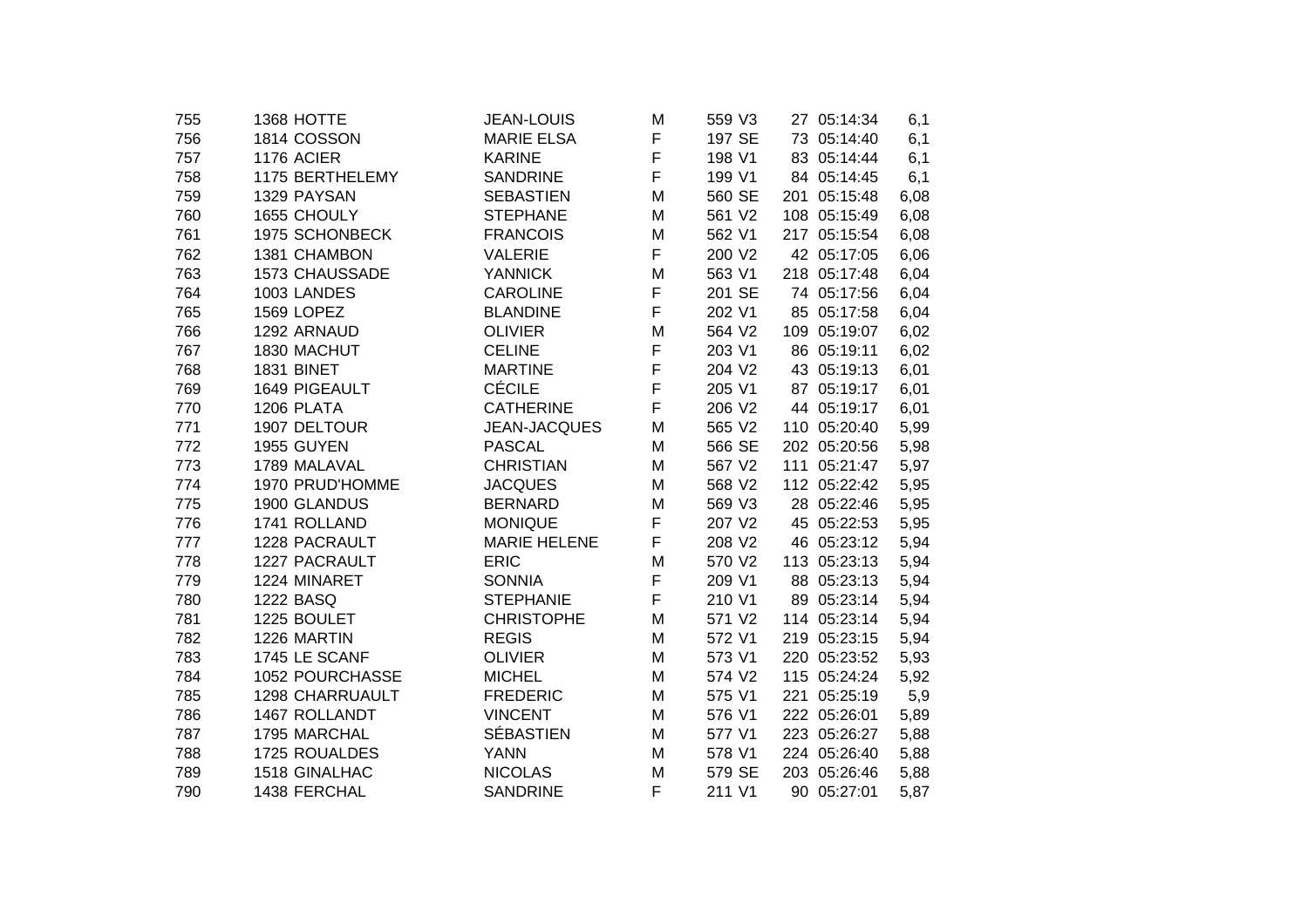| 1985 SPRECHER         | <b>LAURENT</b>                                                                                                                                                                                                          | M                                                                                                                                                                                         | 580 V2                                                             | 116 05:29:23                                                                                                                     | 5,83                                                                                                                                                                                                                                                                                                                                                                                                                                                                                                                                                   |
|-----------------------|-------------------------------------------------------------------------------------------------------------------------------------------------------------------------------------------------------------------------|-------------------------------------------------------------------------------------------------------------------------------------------------------------------------------------------|--------------------------------------------------------------------|----------------------------------------------------------------------------------------------------------------------------------|--------------------------------------------------------------------------------------------------------------------------------------------------------------------------------------------------------------------------------------------------------------------------------------------------------------------------------------------------------------------------------------------------------------------------------------------------------------------------------------------------------------------------------------------------------|
| 1150 CARBO            | <b>RAPHAEL</b>                                                                                                                                                                                                          | M                                                                                                                                                                                         | 581 SE                                                             |                                                                                                                                  | 5,82                                                                                                                                                                                                                                                                                                                                                                                                                                                                                                                                                   |
| 1571 TALBOT           | <b>PATRICE</b>                                                                                                                                                                                                          | M                                                                                                                                                                                         | 582 V2                                                             |                                                                                                                                  | 5,81                                                                                                                                                                                                                                                                                                                                                                                                                                                                                                                                                   |
| 1575 GARNIER          | <b>NADINE</b>                                                                                                                                                                                                           | F                                                                                                                                                                                         | 212 V2                                                             |                                                                                                                                  | 5,81                                                                                                                                                                                                                                                                                                                                                                                                                                                                                                                                                   |
| 1723 CONTE            | <b>MICHEL</b>                                                                                                                                                                                                           | M                                                                                                                                                                                         | 583 V3                                                             |                                                                                                                                  | 5,79                                                                                                                                                                                                                                                                                                                                                                                                                                                                                                                                                   |
| 1427 MORENO           | <b>THIBAUT</b>                                                                                                                                                                                                          | M                                                                                                                                                                                         | 584 SE                                                             |                                                                                                                                  | 5,79                                                                                                                                                                                                                                                                                                                                                                                                                                                                                                                                                   |
| 1187 VEYSSIERE        | <b>DOMINIQUE</b>                                                                                                                                                                                                        | M                                                                                                                                                                                         | 585 V1                                                             |                                                                                                                                  | 5,79                                                                                                                                                                                                                                                                                                                                                                                                                                                                                                                                                   |
| 1793 LE QUEREC        | <b>ROMAIN</b>                                                                                                                                                                                                           | M                                                                                                                                                                                         | 586 V1                                                             |                                                                                                                                  | 5,73                                                                                                                                                                                                                                                                                                                                                                                                                                                                                                                                                   |
| 1139 THENUS-MAS       | <b>EMMANUELLE</b>                                                                                                                                                                                                       | F                                                                                                                                                                                         | 213 SE                                                             |                                                                                                                                  | 5,71                                                                                                                                                                                                                                                                                                                                                                                                                                                                                                                                                   |
| 1883 AUVRAY           | <b>SEBASTIEN</b>                                                                                                                                                                                                        | M                                                                                                                                                                                         | 587 SE                                                             |                                                                                                                                  | 5,7                                                                                                                                                                                                                                                                                                                                                                                                                                                                                                                                                    |
| 1430 GIRARD           | <b>VERONIQUE</b>                                                                                                                                                                                                        | F                                                                                                                                                                                         | 214 V1                                                             |                                                                                                                                  | 5,7                                                                                                                                                                                                                                                                                                                                                                                                                                                                                                                                                    |
| 1582 AMIOT            | <b>JEAN MARC</b>                                                                                                                                                                                                        | M                                                                                                                                                                                         | 588 V3                                                             |                                                                                                                                  | 5,7                                                                                                                                                                                                                                                                                                                                                                                                                                                                                                                                                    |
| <b>1868 RAUTUREAU</b> | <b>JEAN-CHARLES</b>                                                                                                                                                                                                     | M                                                                                                                                                                                         | 589 V2                                                             |                                                                                                                                  | 5,68                                                                                                                                                                                                                                                                                                                                                                                                                                                                                                                                                   |
| 1631 BRUBALLA         | <b>DELPHINE</b>                                                                                                                                                                                                         |                                                                                                                                                                                           | 215 V1                                                             |                                                                                                                                  | 5,66                                                                                                                                                                                                                                                                                                                                                                                                                                                                                                                                                   |
| 1459 LOTTIER          | <b>BRIGITTE</b>                                                                                                                                                                                                         |                                                                                                                                                                                           | 216 V <sub>2</sub>                                                 |                                                                                                                                  | 5,64                                                                                                                                                                                                                                                                                                                                                                                                                                                                                                                                                   |
| 1342 JOURDAN          | <b>CLAUDE</b>                                                                                                                                                                                                           | M                                                                                                                                                                                         | 590 V2                                                             |                                                                                                                                  | 5,63                                                                                                                                                                                                                                                                                                                                                                                                                                                                                                                                                   |
| <b>1460 NEEL</b>      | <b>CHRISTOPHE</b>                                                                                                                                                                                                       | M                                                                                                                                                                                         | 591 V1                                                             |                                                                                                                                  | 5,63                                                                                                                                                                                                                                                                                                                                                                                                                                                                                                                                                   |
| 1551 BERNARD          | <b>SYLVIE</b>                                                                                                                                                                                                           |                                                                                                                                                                                           | 217 V2                                                             |                                                                                                                                  | 5,62                                                                                                                                                                                                                                                                                                                                                                                                                                                                                                                                                   |
| 1433 BEROUD           | <b>VALERIE</b>                                                                                                                                                                                                          |                                                                                                                                                                                           | 218 V1                                                             |                                                                                                                                  | 5,61                                                                                                                                                                                                                                                                                                                                                                                                                                                                                                                                                   |
| 1759 RUCHOUX          | <b>MURIEL</b>                                                                                                                                                                                                           | F                                                                                                                                                                                         | 219 V1                                                             |                                                                                                                                  | 5,61                                                                                                                                                                                                                                                                                                                                                                                                                                                                                                                                                   |
|                       | <b>ALEXANDRE</b>                                                                                                                                                                                                        | M                                                                                                                                                                                         | 592 V1                                                             |                                                                                                                                  | 5,61                                                                                                                                                                                                                                                                                                                                                                                                                                                                                                                                                   |
| 1758 BONNETBLANC      | <b>JEROME</b>                                                                                                                                                                                                           | M                                                                                                                                                                                         | 593 V1                                                             |                                                                                                                                  | 5,61                                                                                                                                                                                                                                                                                                                                                                                                                                                                                                                                                   |
| 1364 PUECH            |                                                                                                                                                                                                                         |                                                                                                                                                                                           |                                                                    |                                                                                                                                  | 5,58                                                                                                                                                                                                                                                                                                                                                                                                                                                                                                                                                   |
|                       |                                                                                                                                                                                                                         |                                                                                                                                                                                           |                                                                    |                                                                                                                                  | 5,58                                                                                                                                                                                                                                                                                                                                                                                                                                                                                                                                                   |
|                       |                                                                                                                                                                                                                         |                                                                                                                                                                                           |                                                                    |                                                                                                                                  | 5,58                                                                                                                                                                                                                                                                                                                                                                                                                                                                                                                                                   |
|                       |                                                                                                                                                                                                                         |                                                                                                                                                                                           |                                                                    |                                                                                                                                  | 5,53                                                                                                                                                                                                                                                                                                                                                                                                                                                                                                                                                   |
|                       | <b>MARIE</b>                                                                                                                                                                                                            |                                                                                                                                                                                           |                                                                    |                                                                                                                                  | 5,47                                                                                                                                                                                                                                                                                                                                                                                                                                                                                                                                                   |
|                       |                                                                                                                                                                                                                         |                                                                                                                                                                                           |                                                                    |                                                                                                                                  | 5,47                                                                                                                                                                                                                                                                                                                                                                                                                                                                                                                                                   |
|                       |                                                                                                                                                                                                                         |                                                                                                                                                                                           |                                                                    |                                                                                                                                  | 5,43                                                                                                                                                                                                                                                                                                                                                                                                                                                                                                                                                   |
|                       |                                                                                                                                                                                                                         |                                                                                                                                                                                           |                                                                    |                                                                                                                                  | 5,43                                                                                                                                                                                                                                                                                                                                                                                                                                                                                                                                                   |
|                       |                                                                                                                                                                                                                         | M                                                                                                                                                                                         |                                                                    |                                                                                                                                  | 5,42                                                                                                                                                                                                                                                                                                                                                                                                                                                                                                                                                   |
|                       |                                                                                                                                                                                                                         | M                                                                                                                                                                                         |                                                                    |                                                                                                                                  | 5,42                                                                                                                                                                                                                                                                                                                                                                                                                                                                                                                                                   |
|                       |                                                                                                                                                                                                                         | F                                                                                                                                                                                         |                                                                    |                                                                                                                                  | 5,35                                                                                                                                                                                                                                                                                                                                                                                                                                                                                                                                                   |
| 1380 LEROUX           | <b>VALERIE</b>                                                                                                                                                                                                          | F                                                                                                                                                                                         |                                                                    |                                                                                                                                  | 5,35                                                                                                                                                                                                                                                                                                                                                                                                                                                                                                                                                   |
|                       | <b>MARTINE</b>                                                                                                                                                                                                          |                                                                                                                                                                                           | 229 V2                                                             |                                                                                                                                  | 5,13                                                                                                                                                                                                                                                                                                                                                                                                                                                                                                                                                   |
|                       | <b>MARION</b>                                                                                                                                                                                                           |                                                                                                                                                                                           | 230 SE                                                             |                                                                                                                                  | 5,13                                                                                                                                                                                                                                                                                                                                                                                                                                                                                                                                                   |
|                       | 1376 VEYRIRAS<br><b>1073 NORIS</b><br>1155 MORLON<br>1393 BONNEAU<br>1110 LATHOUD<br>1121 DUCHAMP<br>1796 DIF<br><b>1629 ROUX</b><br>1243 BROSSIER<br>1671 GALLOPIN<br>1634 MAGUION<br>1352 DESTANNES<br>1401 DESTANNES | <b>RAYMONDE</b><br><b>GENEVIEVE</b><br><b>FREDERIQUE</b><br><b>GENEVIEVE</b><br><b>STÉPHANIE</b><br><b>EMMANUEL</b><br><b>AMANDINE</b><br><b>EDOUARD</b><br><b>THIERRY</b><br><b>ANNE</b> | F<br>F<br>F<br>F<br>F<br>F<br>F<br>F<br>F<br>F<br>M<br>F<br>F<br>F | 220 V2<br>221 V1<br>222 V <sub>2</sub><br>223 V2<br>224 SE<br>225 V1<br>594 V1<br>226 SE<br>595 V1<br>596 V3<br>227 V1<br>228 V1 | 204 05:29:53<br>117 05:30:23<br>47 05:30:25<br>29 05:31:37<br>205 05:31:40<br>225 05:31:41<br>226 05:35:19<br>75 05:36:10<br>206 05:36:37<br>91 05:36:40<br>30 05:36:59<br>118 05:38:06<br>92 05:39:12<br>48 05:40:27<br>119 05:41:01<br>227 05:41:02<br>49 05:41:54<br>93 05:41:57<br>94 05:41:58<br>228 05:41:59<br>229 05:42:00<br>50 05:43:48<br>95 05:43:49<br>51 05:43:49<br>52 05:47:11<br>76 05:50:47<br>96 05:50:48<br>230 05:53:30<br>77 05:53:36<br>231 05:54:00<br>31 05:54:06<br>97 05:58:58<br>98 05:58:59<br>53 06:14:20<br>78 06:14:21 |